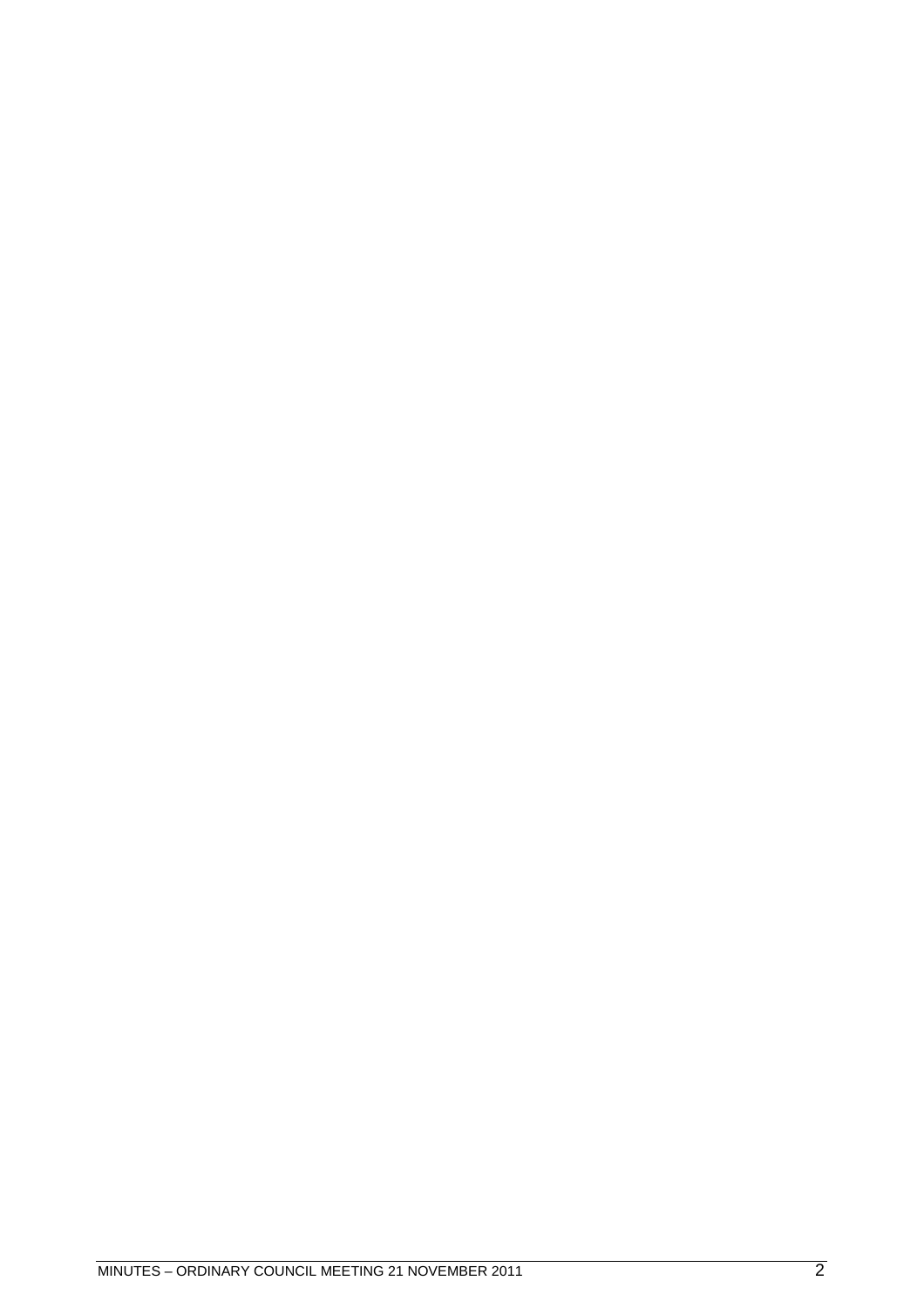# **SHIRE OF YORK**

# **DISCLAIMER**

No responsibility whatsoever is implied or accepted by the Shire of York for any act, omission or statement or intimation occurring during Council meetings.

The Shire of York disclaims any liability for any loss whatsoever and howsoever caused arising out of reliance by any person or legal entity on any such act, omission or statement or intimation occurring during Council meetings.

Any person or legal entity who acts or fails to act in reliance upon any statement, act or omission made in a Council meeting does so at that person's or legal entity's own risk.

In particular and without derogating in any way from the broad disclaimer above, in any discussion regarding any planning application or application for a license, any statement or intimation of approval made by any member or Officer of the Shire of York during the course of any meeting is not intended to be and is not taken as notice of approval from the Shire of York.

The Shire of York notifies that anyone who has any application lodged with the Shire of York must obtain and should only rely on WRITTEN CONFIRMATION of the outcome of the application, and any conditions attaching to the decision made by the Shire of York in respect of the application.

RAY HOOPER CHIEF EXECUTIVE OFFICER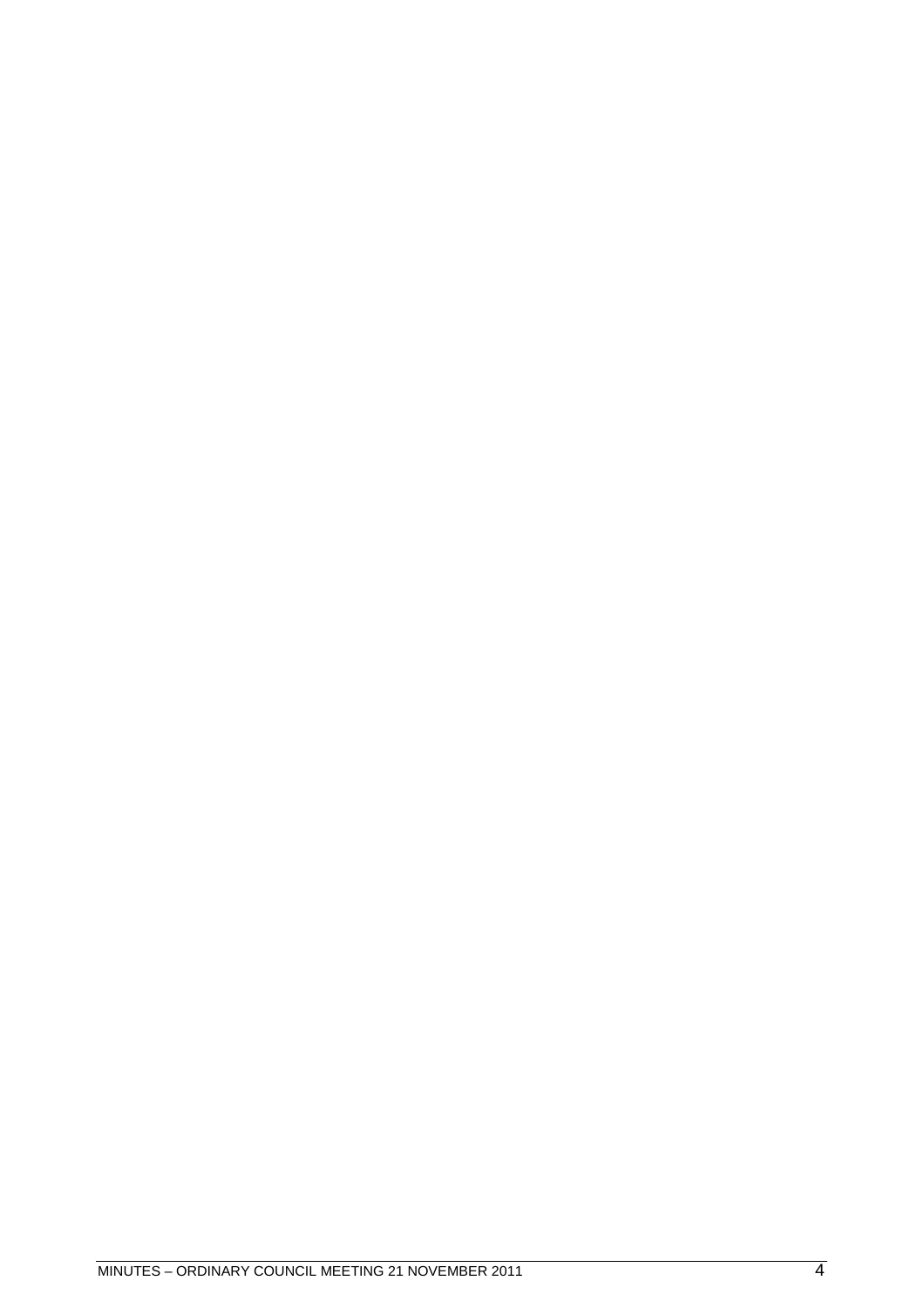# **Table of Contents**

| 1.1   |                                                                       |  |
|-------|-----------------------------------------------------------------------|--|
| 1.2   |                                                                       |  |
| 1.3   |                                                                       |  |
| 1.4   |                                                                       |  |
|       |                                                                       |  |
|       |                                                                       |  |
| 2.1   |                                                                       |  |
| 2.2   |                                                                       |  |
| 2.3   |                                                                       |  |
| 2.4   |                                                                       |  |
| 2.5   |                                                                       |  |
| 3.    | RESPONSE TO PREVIOUS PUBLIC QUESTIONS TAKEN ON NOTICE  8              |  |
| 3.1   |                                                                       |  |
| 3.2   |                                                                       |  |
|       |                                                                       |  |
| 4.    | ANNOUNCEMENTS BY PRESIDING MEMBER WITHOUT DISCUSSION8                 |  |
|       |                                                                       |  |
| 5.    |                                                                       |  |
|       |                                                                       |  |
| 6.    |                                                                       |  |
| 7.    |                                                                       |  |
|       |                                                                       |  |
| 8.    |                                                                       |  |
| 8.1   |                                                                       |  |
| 8.2   | Minutes of the Ordinary Council Meeting held October 17, 2011 12      |  |
| 8.3   | Minutes of the Special Council Meeting held October 24, 2011 12       |  |
| 8.4   |                                                                       |  |
|       |                                                                       |  |
|       |                                                                       |  |
| 9.1   |                                                                       |  |
| 9.1.1 | Proposed Free Range Poultry Farm At Lot 11744 Cubbine Road, Kauring17 |  |
|       |                                                                       |  |
| 9.1.2 | Home Business At Lot 64 (5474) Great Southern Highway, Gwambygine27   |  |
|       |                                                                       |  |
| 9.1.3 | Proposed Open Bulkhead For Additional Grain Storage At CBH -          |  |
|       |                                                                       |  |
| 9.2   |                                                                       |  |
| 9.2.1 |                                                                       |  |
|       |                                                                       |  |
| 9.2.2 |                                                                       |  |
| 9.3   |                                                                       |  |
| 9.4   |                                                                       |  |
| 9.4.1 |                                                                       |  |
| 9.4.2 |                                                                       |  |
| 9.4.3 |                                                                       |  |
| 9.4.4 |                                                                       |  |
|       |                                                                       |  |
|       |                                                                       |  |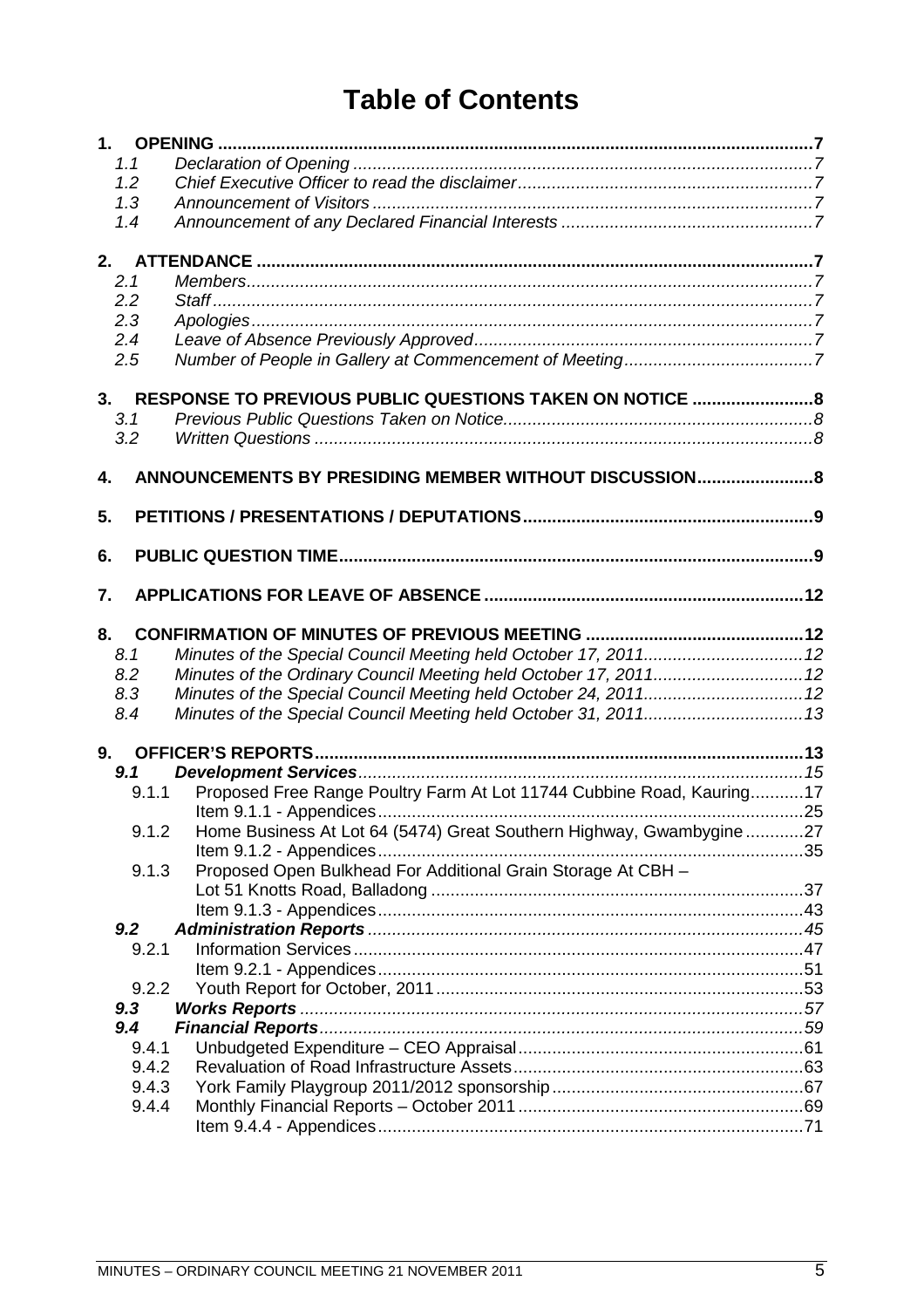|  | 9.5.1 York Adult Centre - Application to be Recognised as a Community Group 75 |  |
|--|--------------------------------------------------------------------------------|--|
|  |                                                                                |  |
|  |                                                                                |  |
|  |                                                                                |  |
|  |                                                                                |  |
|  |                                                                                |  |
|  |                                                                                |  |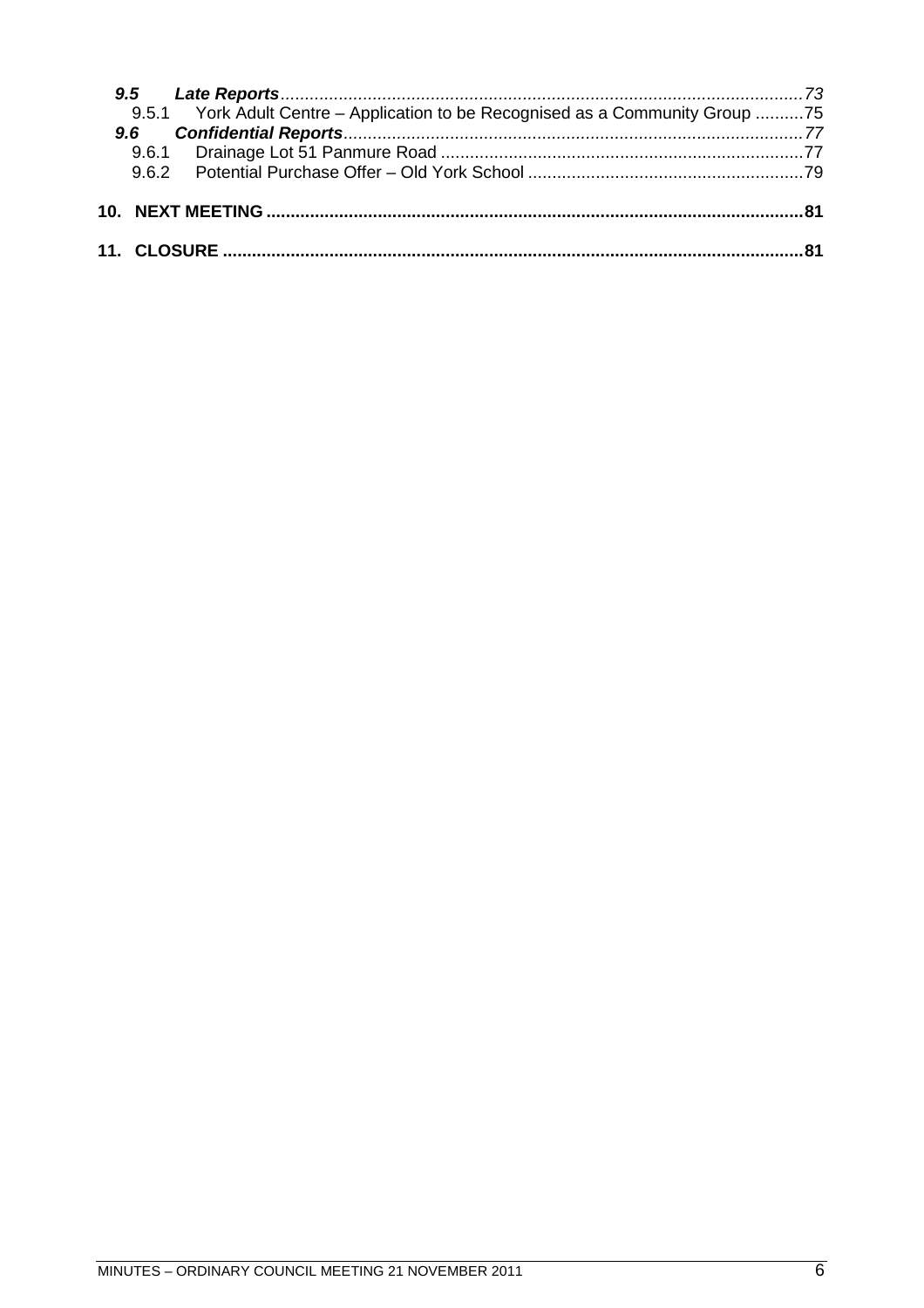

SHIRE OF YORK

# THE ORDINARY MEETING OF THE COUNCIL HELD ON MONDAY, 21 NOVEMBER 2011, COMMENCING AT 3.04PM IN THE LESSER HALL, YORK.

The York Shire Council acknowledges the traditional owners of the land on which this meeting will be held.

# <span id="page-6-0"></span>**1. OPENING**

- <span id="page-6-1"></span>1.1 Declaration of Opening *Cr Tony Boyle, Shire President, declared the meeting open at 3.04pm*
- <span id="page-6-2"></span>1.2 Chief Executive Officer to read the disclaimer *Ray Hooper, Chief Executive Officer, read the disclaimer*
- <span id="page-6-3"></span>1.3 Announcement of Visitors *Nil*
- <span id="page-6-4"></span>1.4 Announcement of any Declared Financial Interests *Ray Hooper, CEO Item 9.4.1 – Financial*<br>*Cr Denese Smythe Item 9.6.2 – Impartial Item 9.6.2 – Impartial*

# <span id="page-6-5"></span>**2. ATTENDANCE**

- <span id="page-6-6"></span>2.1 Members *Cr Tony Boyle, Shire President; Cr Roy Scott; Cr Pat Hooper, Cr Denese Smythe; Cr Mark Duperouzel*
- <span id="page-6-7"></span>2.2 Staff *Ray Hooper, Chief Executive Officer, Gordon Tester; Manager of Health and Building Services; Jacky Jurmann, Manager Planning Services; Glen Jones, Manager Works & Projects; Gail Maziuk, Finance Officer/Project Co-Ordinator; Helen D'Arcy-Walker, Executive Support Officer*
- <span id="page-6-8"></span>2.3 Apologies *Cr Brian Lawrance*
- <span id="page-6-9"></span>2.4 Leave of Absence Previously Approved *Nil*
- <span id="page-6-10"></span>2.5 Number of People in Gallery at Commencement of Meeting *There were 11 people in the Gallery at the commencement of the meeting.*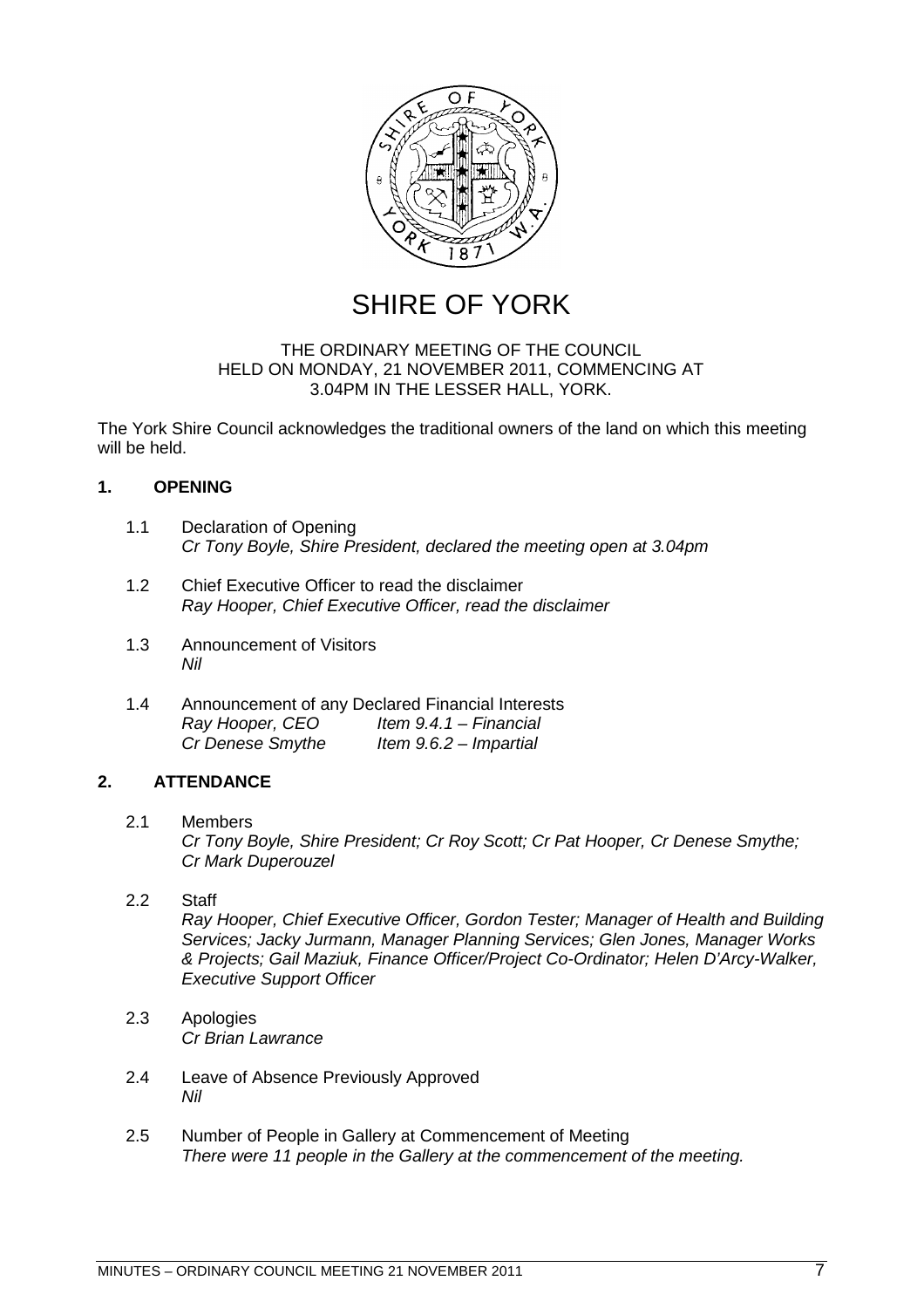# **3. RESPONSE TO PREVIOUS PUBLIC QUESTIONS TAKEN ON NOTICE**

- <span id="page-7-1"></span><span id="page-7-0"></span>3.1 Previous Public Questions Taken on Notice *Nil*
- 3.2 Written Questions

<span id="page-7-2"></span>Ms Tricia Walters 27 Henrietta Street York WA 6302

9.4.1 Unbudgetted Expenditure **Question 1:** Will the two unsuccessful Councillors be asked for input to the CEO's appraisal?

**Response:**

No

# **Question 2:**

If not – why not since they have had four years to assess the CEO's performance?

#### **Response:**

Agenda item 9.4.1 CEO performance appraisal may be allocated to an outside source.

# **Question 3:**

Will the current Councillors be having input into the performance appraisal?

#### **Response:**

Yes

#### **Question 4:**

Will Council be approving funding for a continuation of the 'Urban Art' programme (Police Station wall) to be undertaken by the youth of this town to design and pain banners for the entry statement and Avon Terrace banner poles?

#### **Response:**

<span id="page-7-3"></span>Taken on Notice

# **4. ANNOUNCEMENTS BY PRESIDING MEMBER WITHOUT DISCUSSION**

The Shire President announced that he would bring the above item forward as it may help with Public Question Time.

The Shire President stated that the following has not been discussed with Council as yet, however he would like to introduce portfolios to each individual Councillor and where relevant the Councillor may need to have a reference group where the Community has input into the Council decision.

#### **Portfolios:**

#### **Cr Denese Smythe –**

- Tourism to form reference group. To include Chamber of Commerce or a Business Development facility under one banner.
- Main Street (from Knotts Road to Macartney Street) beautification seats, trees, paint, removal of bird manure, cleaning footpaths.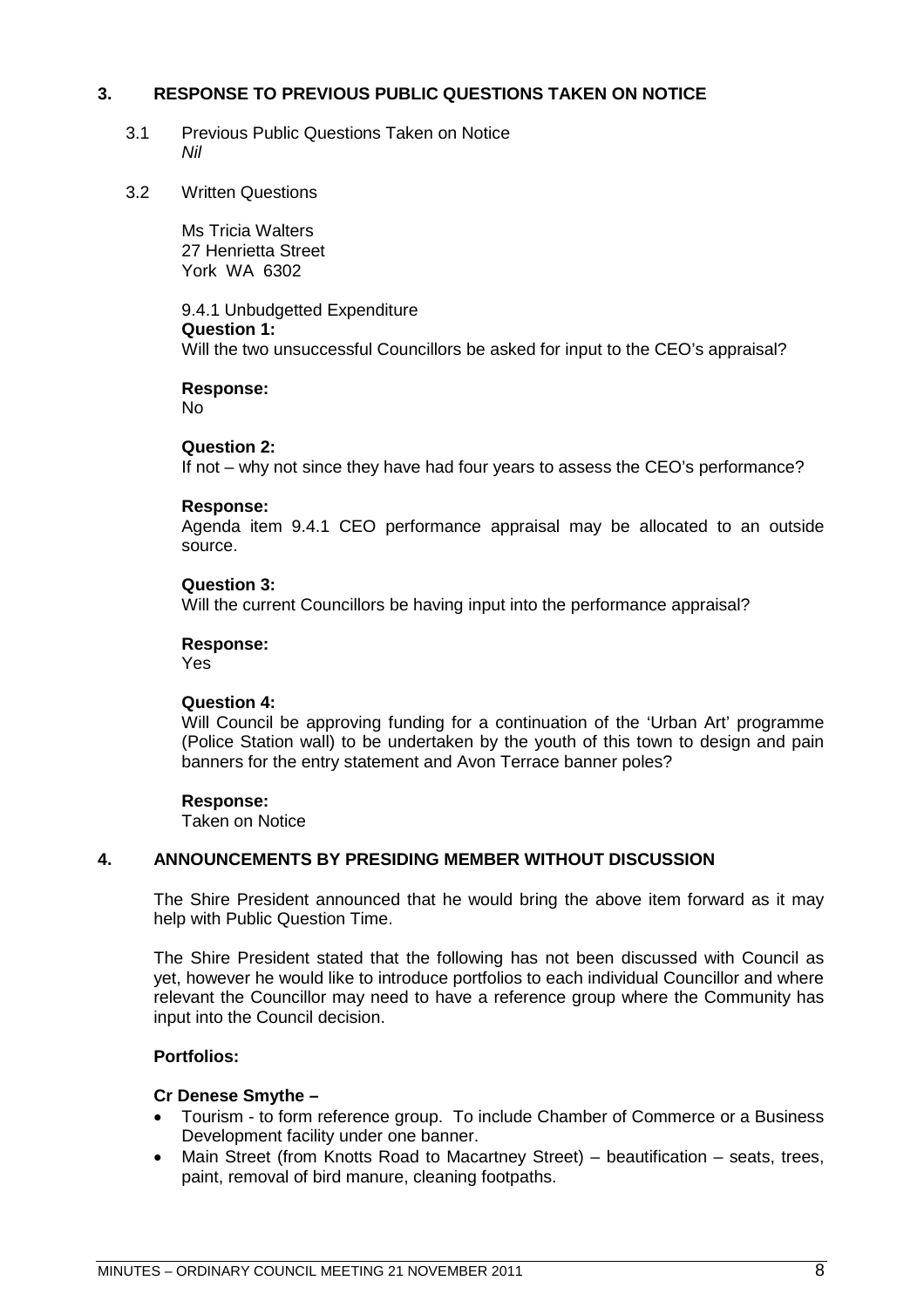# **Cr Pat Hooper –**

- Health includes Hospital, Frail Aged, Global Care, Ambulance, Doctor Services
- Industrial Area includes training area for earthmoving
- NBN Roll Out pilot project includes trenches for underground power, water and NBN cables

# **Cr Brian Lawrance –**

 Forrest Oval Development – completion of project including all sports and management of facilities. Also to form a reference group with a representative from each sport.

# **Cr Mark Duperouzel –**

- Youth **–** new facility. To work with Youth Officer. May need to form a reference group.
- Roads to select own reference group to prioritise road works

# **Cr Roy Scott** –

- Heritage form own reference group including Cr Smythe Museum, Archives, Town Hall, York Society, possibly Old School, Heritage Rail.
- Education School Council
- Main Street **–** Macartney Street to the Racecourse

# **Cr Tony Boyle –**

- Emergency Services FESA, Bush Fire control
- RTG issues
- Finance and Audit Committee all Councillors have been appointed to this **Committee**
- Purchase & Sales of propertie**s**
- Presidential Duties
- Presidents Forum once a fortnight commencing from Monday,  $28<sup>th</sup>$  November, 2011 at 8.30am in Chambers the Community will have an opportunity to voice their grievance and give suggestions and new ideas to both Cr Boyle and Cr Scott. Cr Boyle wishes to eliminate the many emails currently received and would prefer to discuss and debate issues in this forum.

# **5. PETITIONS / PRESENTATIONS / DEPUTATIONS**

<span id="page-8-1"></span><span id="page-8-0"></span>Mr David Paton presented a submission to Council regarding the lack of toilet facilities for visitors and poor quality of toilet paper provided at the Town Hall.

# **6. PUBLIC QUESTION TIME**

Mrs R Paton 30 Bouverie Road York WA 6302

#### **Question 1:**

Inv 28 – Dominic Carbone – SEAVROC Management & Administration 11/7/11 \$646.58 and Inv 30 – SEAVROC Management & Administration 1/1-31/8 \$480.18.

Why has there been two invoices raised within the same period? Good Governance should have seen these combined all within 1/7-31/8.

#### **Response:**

Taken on Notice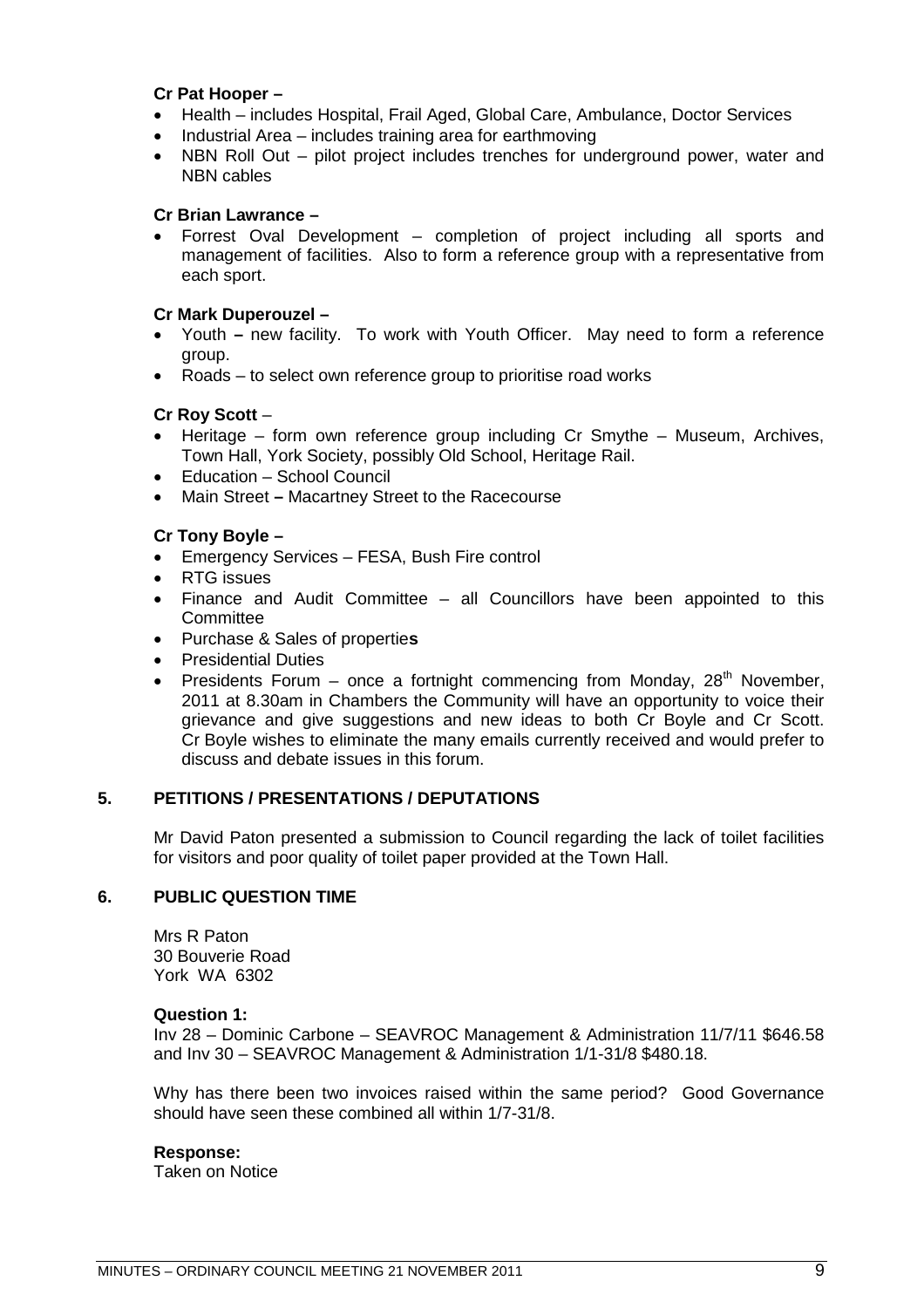# **Question 2:**

Has the town Emergency Plan been put in place?

#### **Response:**

Emergency Plan was almost put out to the Community. However, the Toodyay fires were looked at and the Emergency Plan will have these findings incorporated into it before going out to the Community.

Mr S Saint 87 Avon Terrace York WA 6302

#### **Question 1:**

At the Ordinary Council Meeting on the  $18<sup>th</sup>$  July, 2011 I asked when will the Forrest Oval Committee be appointed? The answer was one week tomorrow. Has the Committee been appointed?

#### **Response:**

Not as yet.

Reference the Forrest Oval Complex:

# **Question 2a:** Could Council explain which category of Liquor license is being applied for?

**Response:**

Tavern Licence

# **Question 2b:**

Why is the category of licence being applied for?

#### **Response:**

From advice received from the Department of Racing, Gaming & Liquor

#### **Question 2c:**

How is the application progressing?

#### **Response:**

Application lodged and fees paid – no further advice to date

# **Question 2d:**

When is the anticipated opening date?

#### **Response:**

Sometime in January.

Reference the Town Hall Centenary celebrations.

#### **Question 3a:**

Why have the evening celebrations being cancelled?

# **Response:**

Due to lack of acceptances and response.

#### **Question 3b:**

Council paid the sum of \$3,780.38 to Titanwood Holdings Pty for consultancy for the Town Hall centenary celebrations. What did the consultancy relate to?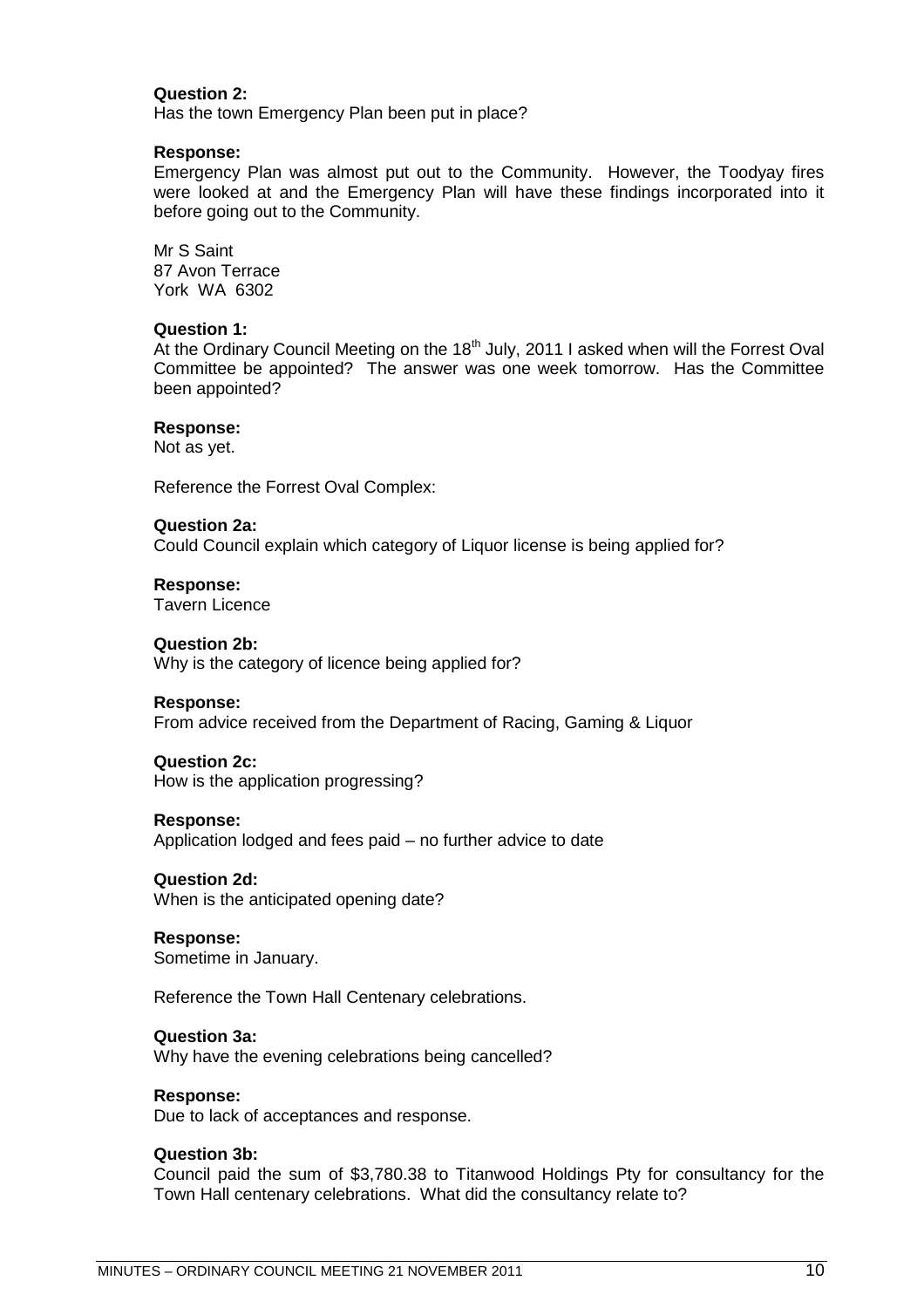#### **Response:**

A light show on the side of the building which is unfortunately not able to occur due to technical difficulties.

#### **Question 3c:**

Why did the Shire leave it so late before sending out the invitations?

#### **Response:**

The invitations were sent out when we had an approved list.

#### **Question 4:**

Council is aware that the Ordinary Council meeting in October 2010 I asked he question why the Town Hall and toilets could not open earlier especially with the warmer weather approaching. Council's response was, it would cost \$5,935.80 per annum to open the extra 4 hours every weekend. Would Council agree this amount is hardly excessive when compared to the \$10,000-\$12,000 spent annual on coffee, tea and biscuits for the Shire Administration?

#### **Response:**

Taken on Notice

Mrs H Saint 87 Avon Terrace York WA 6302

With reference to Item 9.2.1 – Information Services

#### **Question 1:**

Do all relevant local businesses receive a copy of the report?

#### **Response:**

Taken on Notice

#### **Question 2:**

Have any of the local businesses ever been asked why they do not open of even close early?

#### **Response:**

Cr Smythe to follow up as tourism is part of her portfolio.

#### **Question 3:**

The report also states the only reason for visitors to York over the Christmas and New Year period is whether there are open businesses or attractions, does this not imply that the Shire is relying on private enterprise to provide these facilities? In light of the report, Council do you not think that it is sad that people do not visit York for its historic value and beauty?

#### **Response:**

Cr Smythe to follow up.

Ms S Paskett 18 Panmure Road York WA 6302

Item 9.2.1 – sent a report to be tabled for consideration. Report will be passed onto the Tourism portfolio.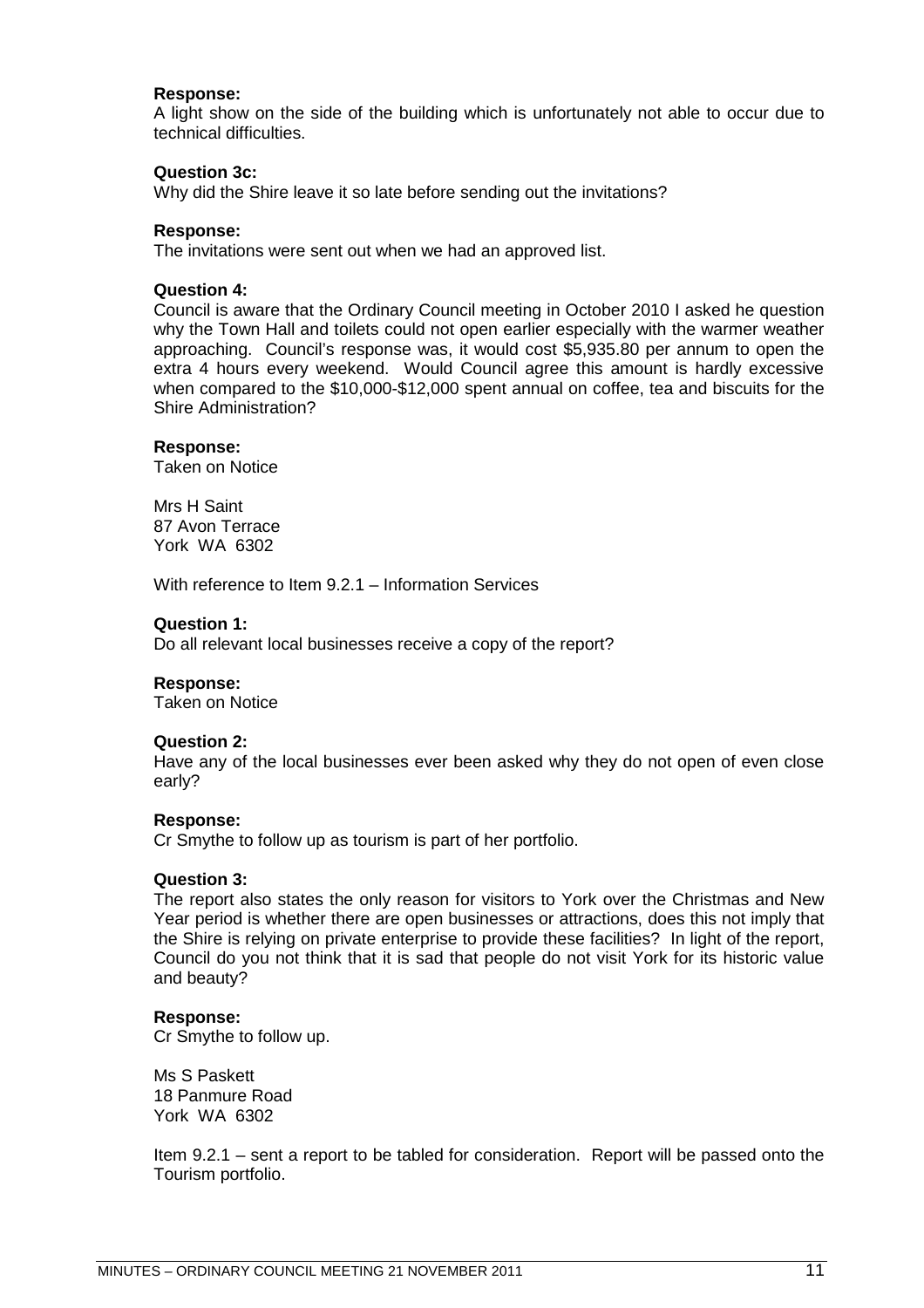# **7. APPLICATIONS FOR LEAVE OF ABSENCE**

<span id="page-11-1"></span><span id="page-11-0"></span>*Nil*

# **8. CONFIRMATION OF MINUTES OF PREVIOUS MEETING**

8.1 Minutes of the Special Council Meeting held October 17, 2011

<span id="page-11-2"></span>**Corrections** *Nil*

Confirmation

**RESOLUTION 011111**

Moved: Cr Hooper Seconded: Cr Scott

*"That the minutes of the Special Council Meeting held October 17, 2011 be confirmed as a correct record of proceedings."*

*CARRIED: 5/0*

8.2 Minutes of the Ordinary Council Meeting held October 17, 2011

<span id="page-11-3"></span>Confirmation

**RESOLUTION 021111**

Moved: Cr Scott Seconded: Cr Duperouzel

*"That the minutes of the Special Council Meeting held October 17, 2011 be confirmed as a correct record of proceedings subject to amendments being made to Resolution 191011 to show that Cr Smythe only moved one item for the Special Meeting Agenda being the Bowls, Tennis, Lights Tender ."*

*CARRIED: 5/0*

8.3 Minutes of the Special Council Meeting held October 24, 2011

<span id="page-11-4"></span>**Corrections** *Nil*

Confirmation

**RESOLUTION 031111**

**Moved: Cr Scott** Seconded: Cr Hooper

*"That the minutes of the Special Council Meeting held October 24, 2011 be confirmed as a correct record of proceedings."*

*CARRIED: 5/0*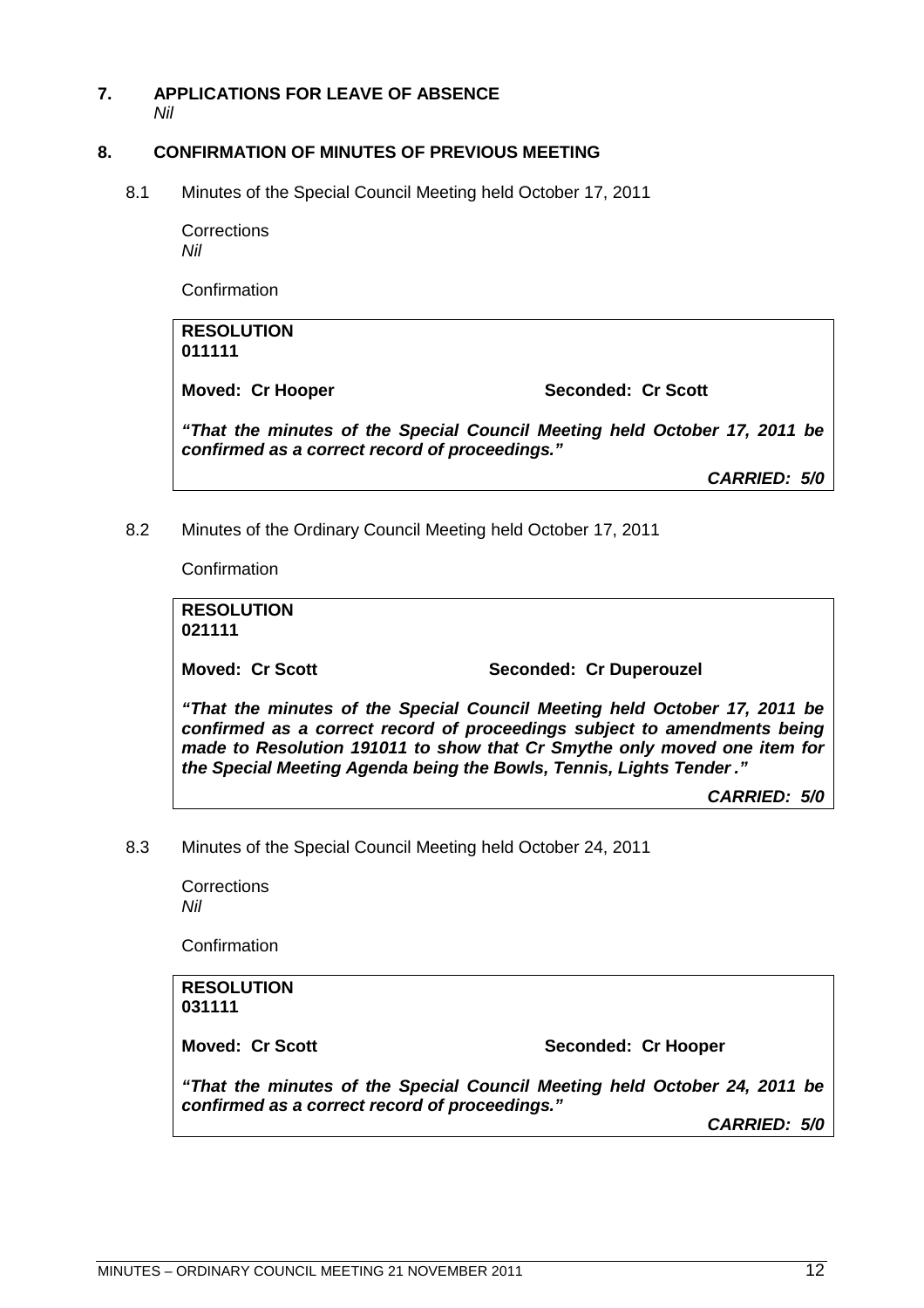8.4 Minutes of the Special Council Meeting held October 31, 2011

<span id="page-12-0"></span>**Corrections** *Nil*

**Confirmation** 

| <b>RESOLUTION</b>                                                                                                           |                    |  |  |  |
|-----------------------------------------------------------------------------------------------------------------------------|--------------------|--|--|--|
| 041111                                                                                                                      |                    |  |  |  |
|                                                                                                                             |                    |  |  |  |
| <b>Moved: Cr Hooper</b>                                                                                                     | Seconded: Cr Scott |  |  |  |
|                                                                                                                             |                    |  |  |  |
| "That the minutes of the Special Council Meeting held October 31, 2011 be<br>confirmed as a correct record of proceedings." |                    |  |  |  |
|                                                                                                                             | CARRIED: 5/0       |  |  |  |
|                                                                                                                             |                    |  |  |  |

<span id="page-12-1"></span>**9. OFFICER'S REPORTS**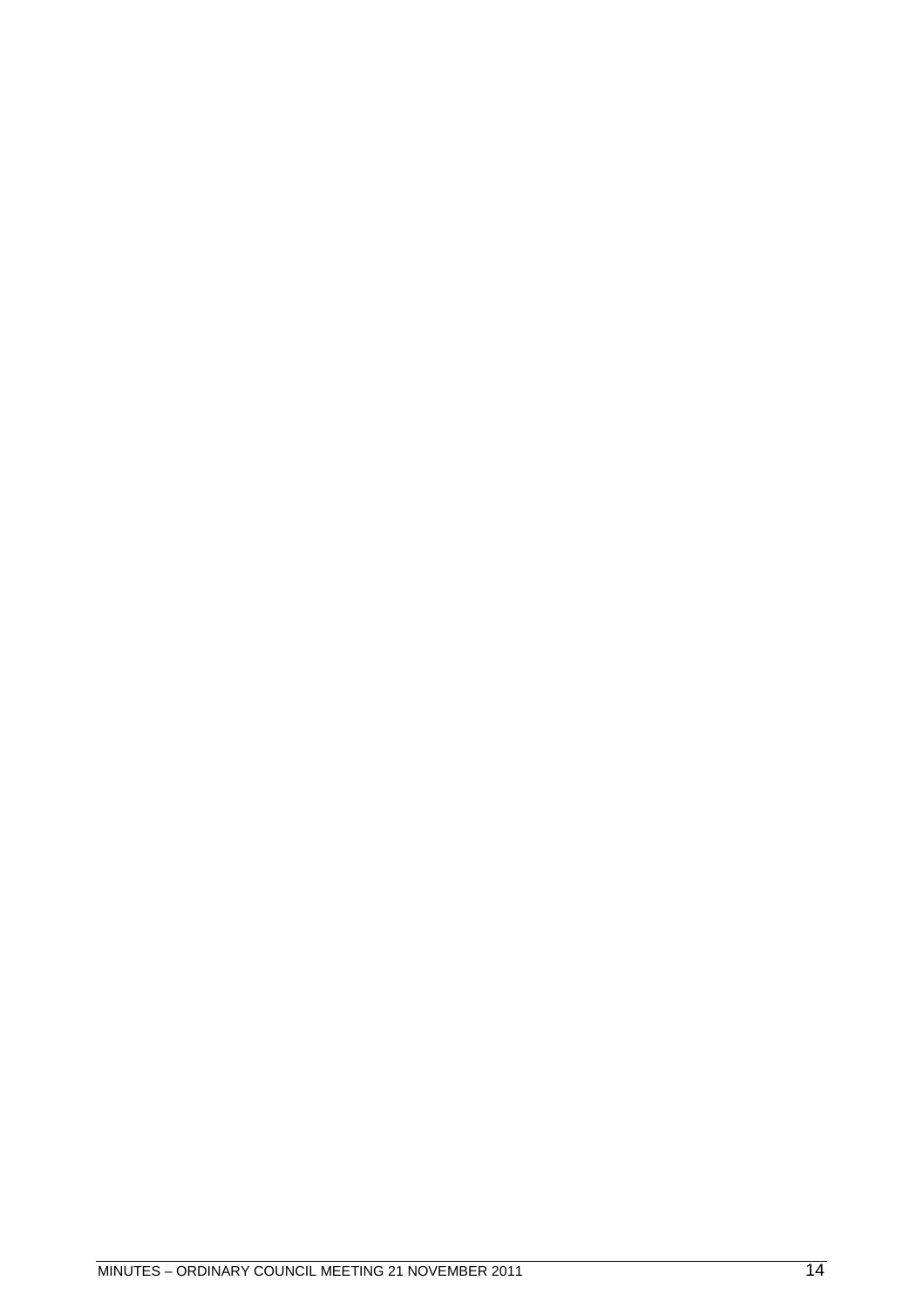# <span id="page-14-0"></span>**9.1 Development Services**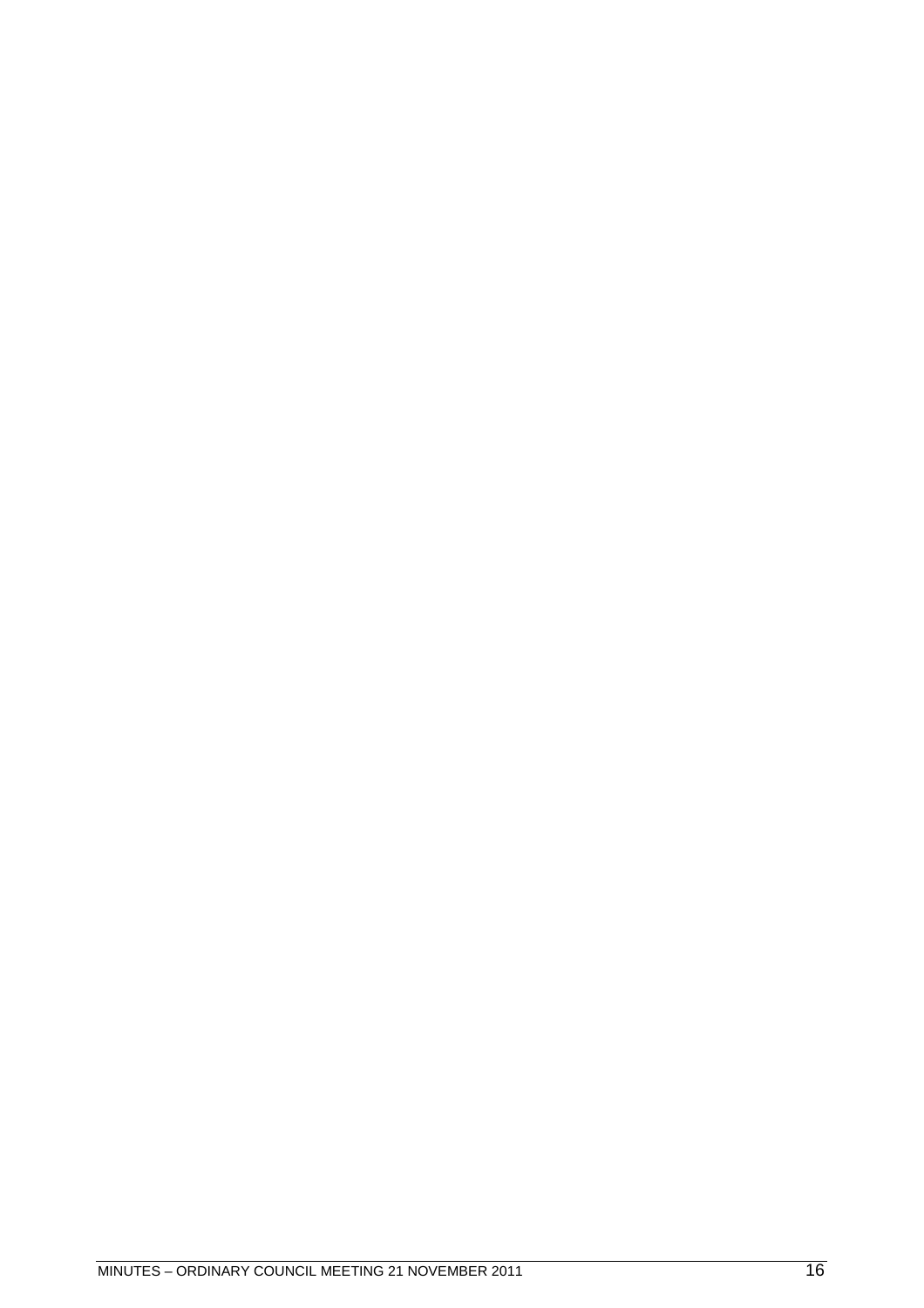# **9. OFFICER'S REPORTS**

- **9.1 DEVELOPMENT REPORTS**
- <span id="page-16-0"></span>**9.1.1 Proposed Free Range Poultry Farm At Lot 11744 Cubbine Road, Kauring**

*When acting as a planning authority in accordance with the powers conferred by the Planning and Development Act 2005 and any relevant scheme, the Council of the Shire is entitled to make decisions based only on proper planning considerations.*

| <b>FILE NO:</b>                | CU1.3850, P709                          |
|--------------------------------|-----------------------------------------|
| <b>COUNCIL DATE:</b>           | 21 November 2011                        |
| <b>REPORT DATE:</b>            | 11 November 2011                        |
| <b>LOCATION/ADDRESS:</b>       | Lot 11744 Cubbine Road, Kauring         |
| <b>APPLICANT:</b>              | N M Longworth                           |
| <b>SENIOR OFFICER:</b>         | R Hooper, CEO                           |
| <b>REPORTING OFFICER:</b>      | J Jurmann, MPS                          |
| <b>DISCLOSURE OF INTEREST:</b> | Nil                                     |
| <b>APPENDICES:</b>             | 1 – Locality & Land Use Plan            |
|                                | 2 - Photographs of Shelters and Fencing |
|                                | $3 - DEC$ Map                           |
| <b>DOCUMENTS TABLED:</b>       | Nil                                     |

# **Summary:**

Council is in receipt of a planning application to use Lot 11744 Cubbine Road, Kauring as a free range poultry farm in conjunction with other farming activities.

The application was notified to adjoining landowners and relevant government agencies. One submission was received from the Department of Environment and Conservation conditionally supporting the proposal.

It is recommended that the application be approved subject to the conditions of consent listed in the 'recommendation' of this report.

#### **Background:**

On 23 September 2011, Council received an application to use the subject lot as a free range poultry farm for up to 10,000 chickens, ducks, turkey, geese and/or guinea fowl in conjunction with other farming activities for the production of eggs and/or meat. No processing proposed on site and will be carried out at a licensed processing facility.

The property is zoned General Agriculture under the provisions of the York Town Planning Scheme No. 2 and the proposed use is best defined as a 'poultry farm', which is a permitted use only with planning consent.

The site comprises an area of 190.3 hectares and is currently used for mixed farming business, consisting of such activities as olive, pomegranate and sandalwood trees, and cattle farming. The nearest residence is located approximately 1.5 kilometres from the boundaries of the property north-east along Cubbine Road.

It is planned to manage the poultry as small free range flocks housed in 6m x 7m eco-shelters that have a capacity of 200 birds for night roosts and allowed to range behind 1.2m high portable mesh electric fences to keep the chickens in and predators out. (Refer to photo's at Appendix 2.)

Currently the farming operations import poultry litter for fertilisation and it is proposed to replace that requirement with manure generated on site.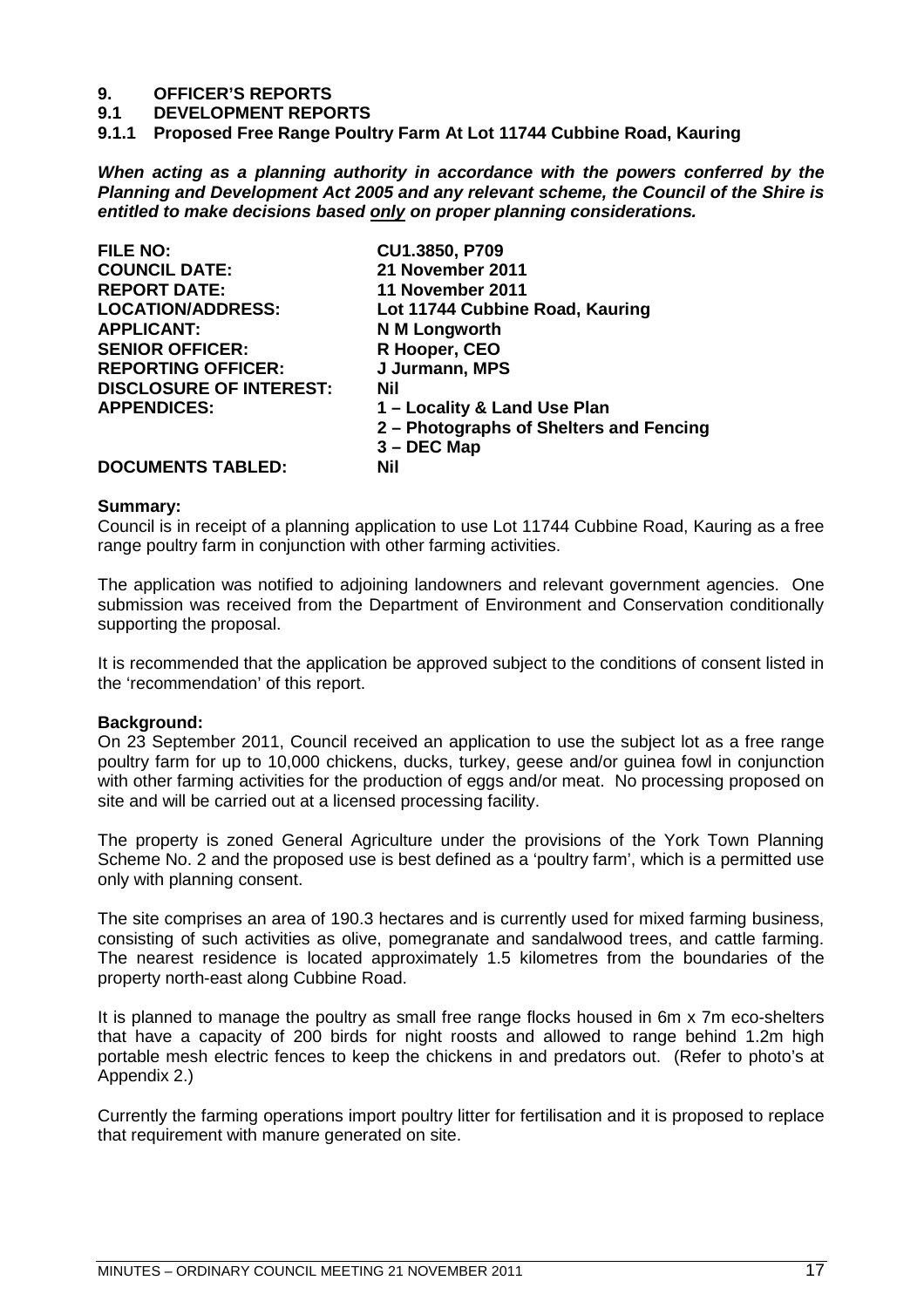# **Consultation:**

The application was advertised in accordance with the provisions of the York Town Planning Scheme No. 2. Letters were sent to adjoining land owners, the Department of Agriculture and the Department of Environment and Conservation. An internal referral was also given to Council's Environmental Health Officer.

Comments were received from the DEC and the EHO, both conditionally supporting the application. The comments have been considered in the assessment of this application and incorporated into conditions of consent where appropriate.

# **Statutory Environment:**

York Town Planning Scheme No. 2

The site is zoned General Agriculture under the provisions of the Scheme. Poultry Farms are permitted with consent in the zone.

Section 7.5 of the Scheme outlines the matters for consideration when assessing a planning application. These matters have been assessed as follows:

*(a) The aims and provisions of the Scheme and any other relevant town planning schemes operating within the Scheme area.*

The proposal is consistent with the objectives of the scheme, in that the amenity health and convenience of residents will not be detrimentally affected with proper management as outlined in the submitted Management Plan and through conditions of consent.

Section 4.15 of the Scheme outlines the objectives and development requirements for the General Agriculture zone.

The objectives of the zone are:

- *(a) "To ensure the continuation of broad-hectare agriculture as the principal land use in the district encouraging where appropriate the retention and expansion of agricultural activities.*
- *(b) To consider non-rural uses where they can be shown to be of benefit to the district and not detrimental to the natural resources or the environment.*
- *(c) To allow for facilities for tourists and travellers, and for recreation uses.*
- *(d) To have regard to residential use of adjoining land at the interface of the General Agricultural zone with other zones to avoid adverse effects on local amenities."*

The proposal is consistent with the objectives of the zone, particularly as it will result in the expansion of agricultural activities on the site.

Development in the zone is to have regard to scenic values of the district and the views from the roads. If a proposed development will have a detrimental effect on the rural character and amenities, the local government may refuse the application. It is not considered that this proposal will have a detrimental effect on the rural character or amenity of the locality, particularly the scenic views as it is not expected that the enclosures will be visible from the road or neighbouring properties.

The proposal complies with the site requirements for setbacks and will not involve the removal of any vegetation.

*(b) The requirements of orderly and proper planning including any relevant proposed new town planning scheme or amendment, which has been granted consent for public submissions to be sought.*

There are no new schemes or amendments applicable to the site.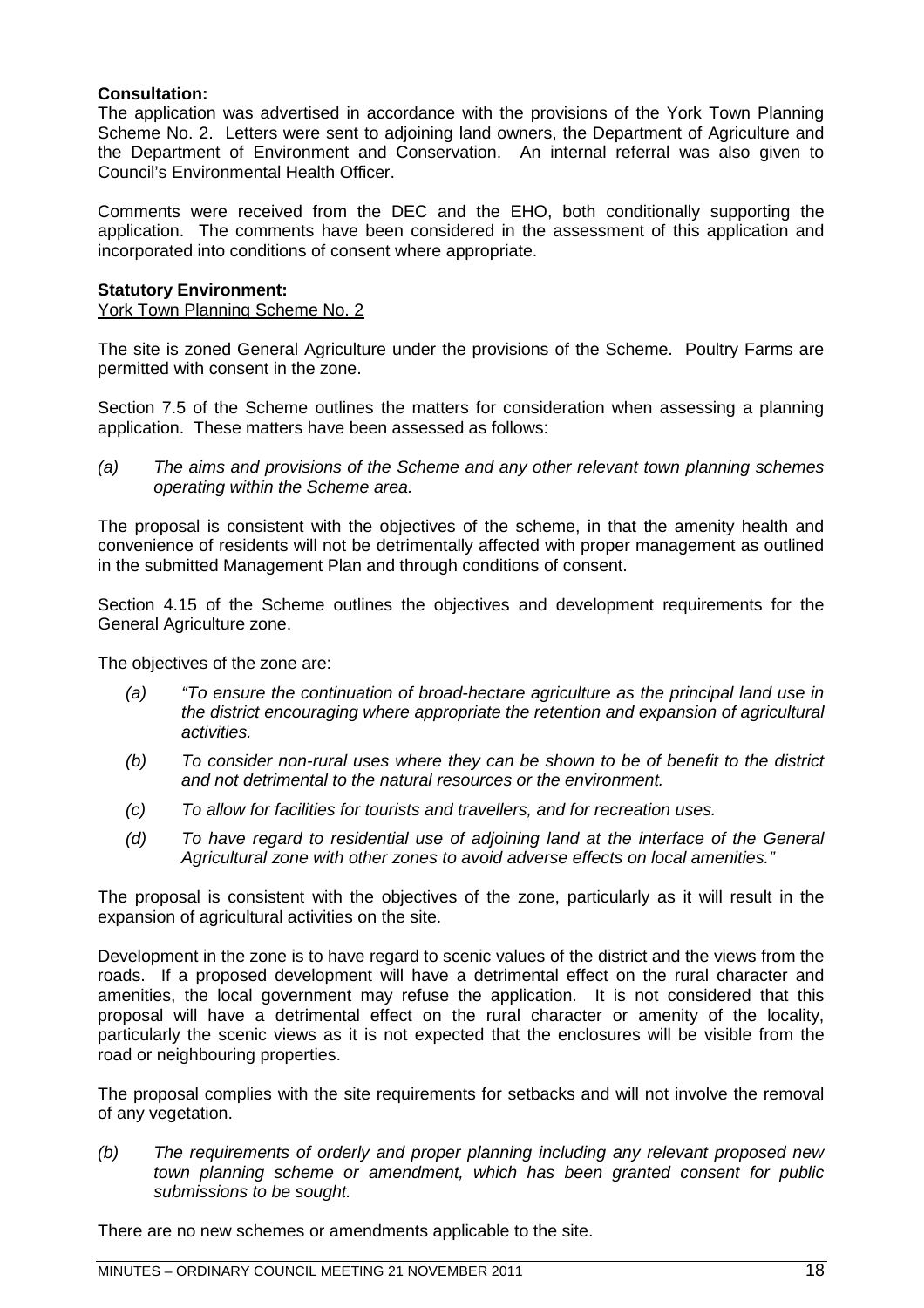*(c) Any approved statement of planning policy of the Commission.*

There are no statements of planning policy applicable to this proposal.

*(d) Any approved environmental protection policy under the Environmental Protection Act 1986.*

There are no environmental protection policies applicable to this proposal.

*(e) Any relevant policy or strategy of the Commission and any relevant policy adopted by the Government of the State.*

# State Planning Policy No. 4.3 – Poultry Farms Policy

Clause 5.1 of the SPP states that new poultry farms should be located on rural zoned land and should avoid future residential areas and priority 1 surface and groundwater catchment areas. The proposal complies with this requirement.

The clause also sets out general buffer guidelines. The proposal complies with all buffer requirements.

The Policy recommends that a sign indicating the type of operation, hours of operation and possibility of undesirable environmental impacts on surrounding areas should be required as a condition of development approval. It is considered that a sign indicating the type of operation is sufficient given the low impact nature of the proposal.

Clause 5.3 of the SPP outlines the information required fro new poultry farms to be submitted with a planning application as follows:

- *Site plan showing the location and extent of the site, the location and size of all existing and proposed buildings, a contour plan showing any significant drainage features.* Planning comment – Submitted.
- *Profile and materials of construction of all buildings.* No buildings to be constructed. Planning comment – Temporary, moveable enclosures proposed.
- *Development in the vicinity of the site, and where proposed developments is within 300 metres of existing/proposed rural-residential development and 500 metres of existing/proposed residential development, an assessment of the likely environmental impacts (odour, noise, dust, traffic movement and visual impact of the proposal on that development.* Planning comment – Detailed in management plan submitted with application.
- *Separation from existing or proposed residential, rural-residential and other incompatible development and zones.* Planning comment – No incompatibility identified. No rural-residential or residential existing or proposed within specified distances.
- *Vehicular access to the site and circulation within the site.* Planning comment Existing vehicular access satisfactory.
- *A description of the type of farm operation including the maximum number of birds, effluent management and disposal methods, types of machinery and whether regular sales to the public will be made.* Planning comment – details submitted. Effluent management and disposal discussed later in this report.
- *Hours of operation and information on whether any night-time activities will be carried out.* Planning comment – it is proposed to operate 24 hours, 7 days per week in conjunction with other farming activities. It is considered appropriate due to distances to neighbours and low impact proposal. Deliveries will be carried out during daytime hours.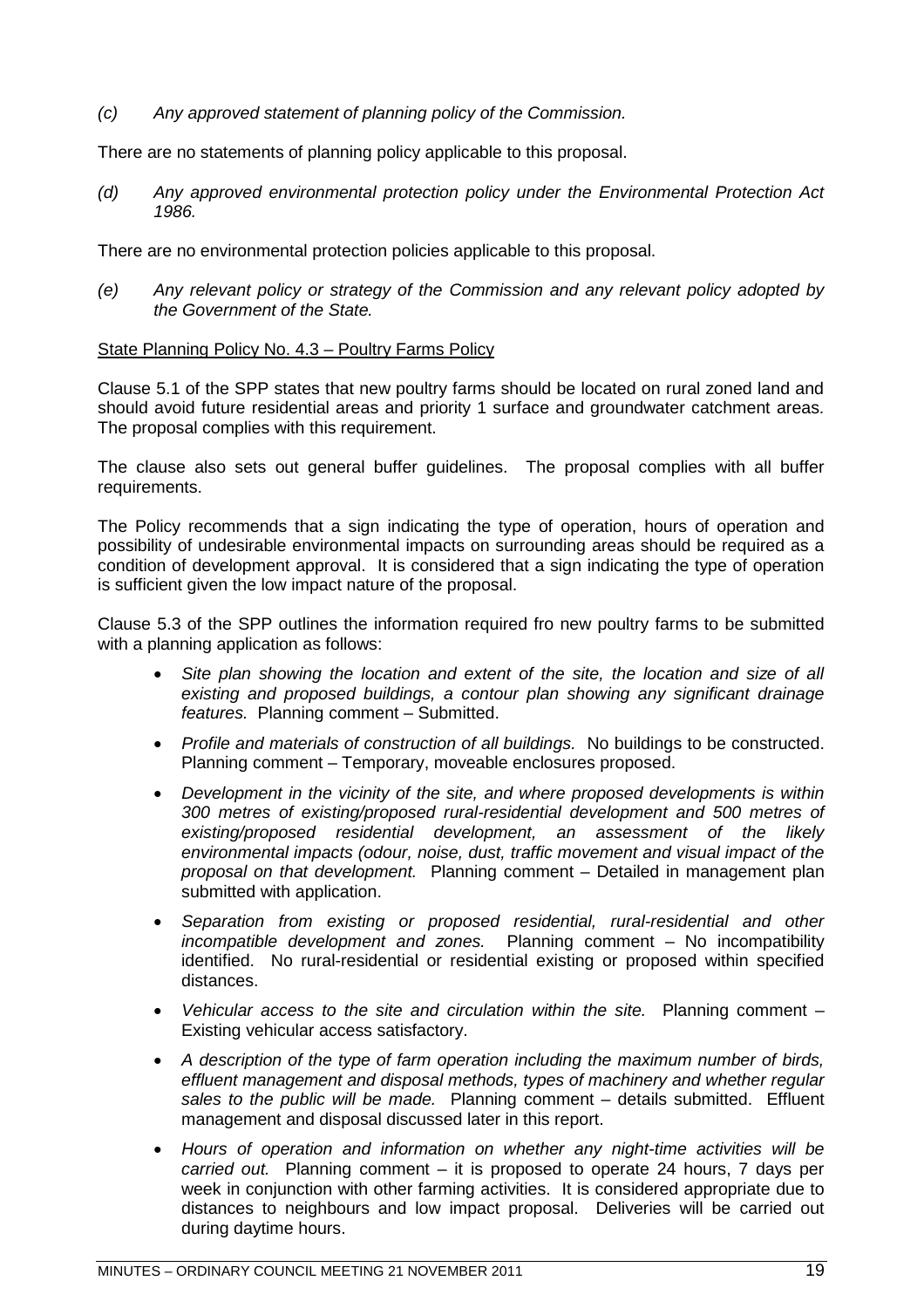- *Proposed landscaping and screening including significant vegetation to be retained.* Planning comment – not applicable due to portable nature of enclosures.
- *Soil conditions.* Planning comment details provided. It is proposed to manage the potential for soil erosion with low stocking densities and continual rotation of the enclosures. Rotation will also manage effluent disposal.
- *Existing uses on the site.* Planning comment the proposal will complement the existing mixed farming activities on site.

The proposal is consistent with the provisions of the State Policy. There are no other State Planning Policies applicable to the proposal.

*(f) Any Planning Policy adopted by the local government under clause 8.8, any policy for a designated heritage precinct adopted under clause 5.1.3, and any other plan or guideline adopted by the local government under the Scheme.*

There are no planning policies applicable to this proposal.

*(g) In the case of land reserved under the Scheme, the ultimate purpose intended for the reserve.*

The land is not reserved or proposed to be reserved under the scheme.

*(h) The conservation of any place that has been entered in the Register within the meaning of the Heritage of Western Australia Act 1990, or which is included in the Heritage List under clause 5.1.2, and the effect of the proposal on the character or appearance of a heritage precinct.*

The place is not heritage listed or within a heritage precinct.

*(i) The compatibility or a use or development with its setting.*

It is considered with management in accordance with the submitted Management Plan that the proposal is compatible with the existing farm operations and the locality.

*(j) Any social issues that have an effect on the amenity of the locality.*

There are no social issues identified with this proposal that could affect the amenity of the locality.

*(k) The cultural significance of any place or area affected by the development.*

No place of cultural significance will be affected by the proposal.

*(l) The likely effect of the proposal on the natural environment and any means that are proposed to protect or to mitigate impacts on the natural environment.*

It is considered with management in accordance with the submitted Management Plan that the proposal will not impact on the natural environment.

*(m) Whether the land to which the application relates is unsuitable for the proposal by reason of it being, or being likely to be, subject to flooding, tidal inundation, subsidence, landslip, bushfire or any other risk.*

There are no natural constraints that prevent the approval of this application.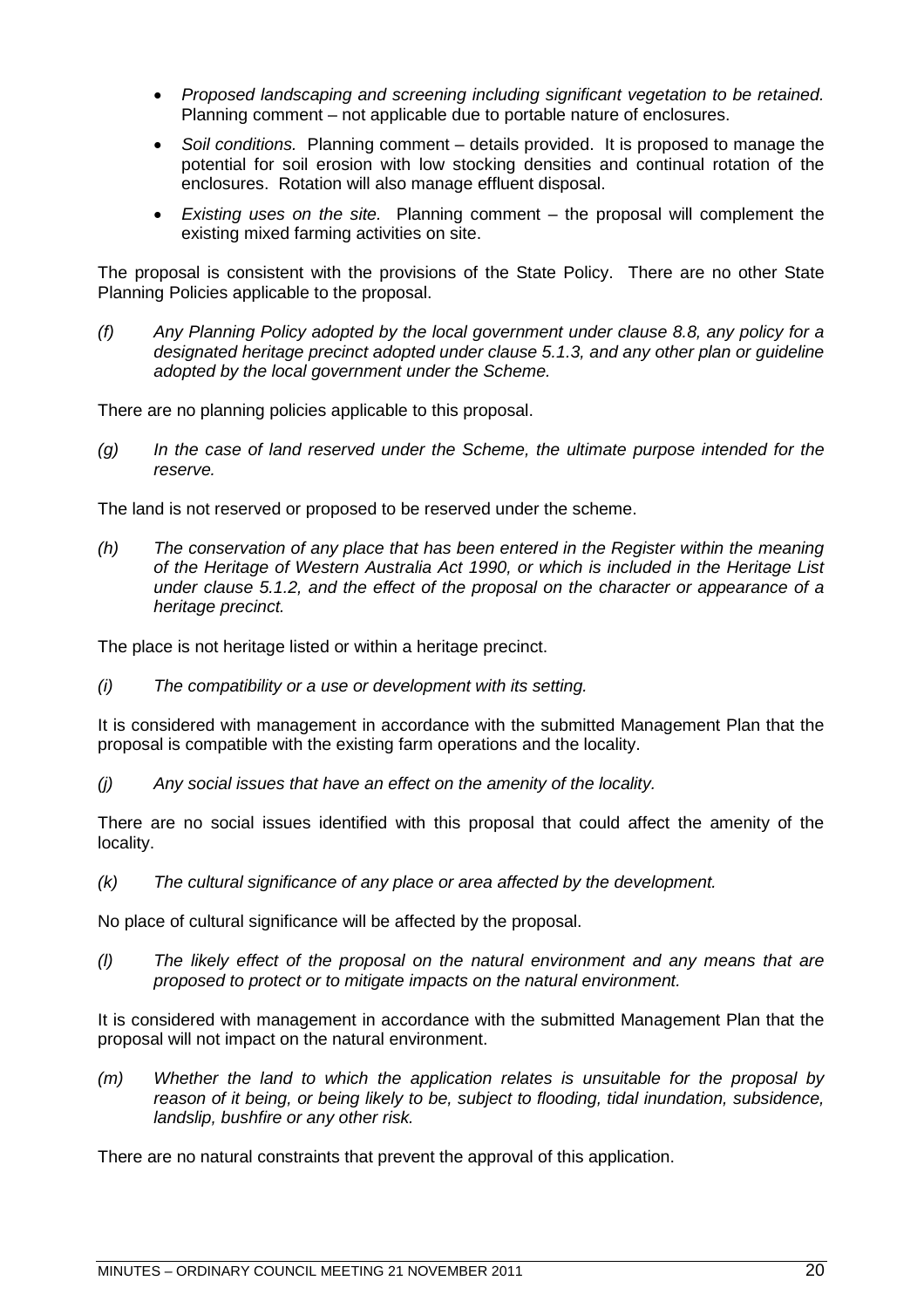*(n) The preservation of the amenity of the locality.*

It is considered with management in accordance with the submitted Management Plan that the proposal is compatible with the existing farm operations and the locality.

*(o) The relationship of the proposal to development on adjoining land or on other land in the locality including but not limited to, the likely effect of the height, bulk, scale, orientation and appearance of the proposal.*

The proposed expansion of the farming activities complements the existing farming activities and is consistent with the objectives of the farming zone.

*(p) Whether the proposed means of access to and egress from the site are adequate and whether adequate provision has been made for the loading, unloading, manoeuvring and parking of vehicles.*

The existing access is sufficient to cater for any additional vehicle movements associated with the proposal.

*(q) The amount of traffic likely to be generated by the proposal, particularly in relation to the capacity of the road system in the locality and the probable effect on traffic flow and safety.*

The traffic generated from the proposal is unlikely to impact on the local road system.

*(r) Whether public transport services are necessary and, if so, whether they are available and adequate for the proposal.*

Not applicable to the proposal.

*(s) Whether public utility services are available and adequate for the proposal.*

Existing utility services are adequate for the proposal.

*(t) Whether adequate provision has been made for access for pedestrians and cyclists (including end of trip storage, toilet and shower facilities).*

Not applicable to the proposal.

*(u) Whether adequate provision has been made for access by disabled persons.*

Not applicable to the proposal.

*(v) Whether adequate provision has been made for the landscaping of the land to which the application relates and whether any trees or other vegetation on the land should be preserved.*

No vegetation will be affected by the proposal. The existing vegetation is sufficient to screen the portable structures from the roadway.

*(w) Whether the proposal is likely to cause soil erosion and degradation.*

Any potential for soil erosion will be managed through rotation of enclosures.

*(x) The potential loss of any community service or benefit resulting from the planning consent.*

No community services or benefits will be affected by the proposal.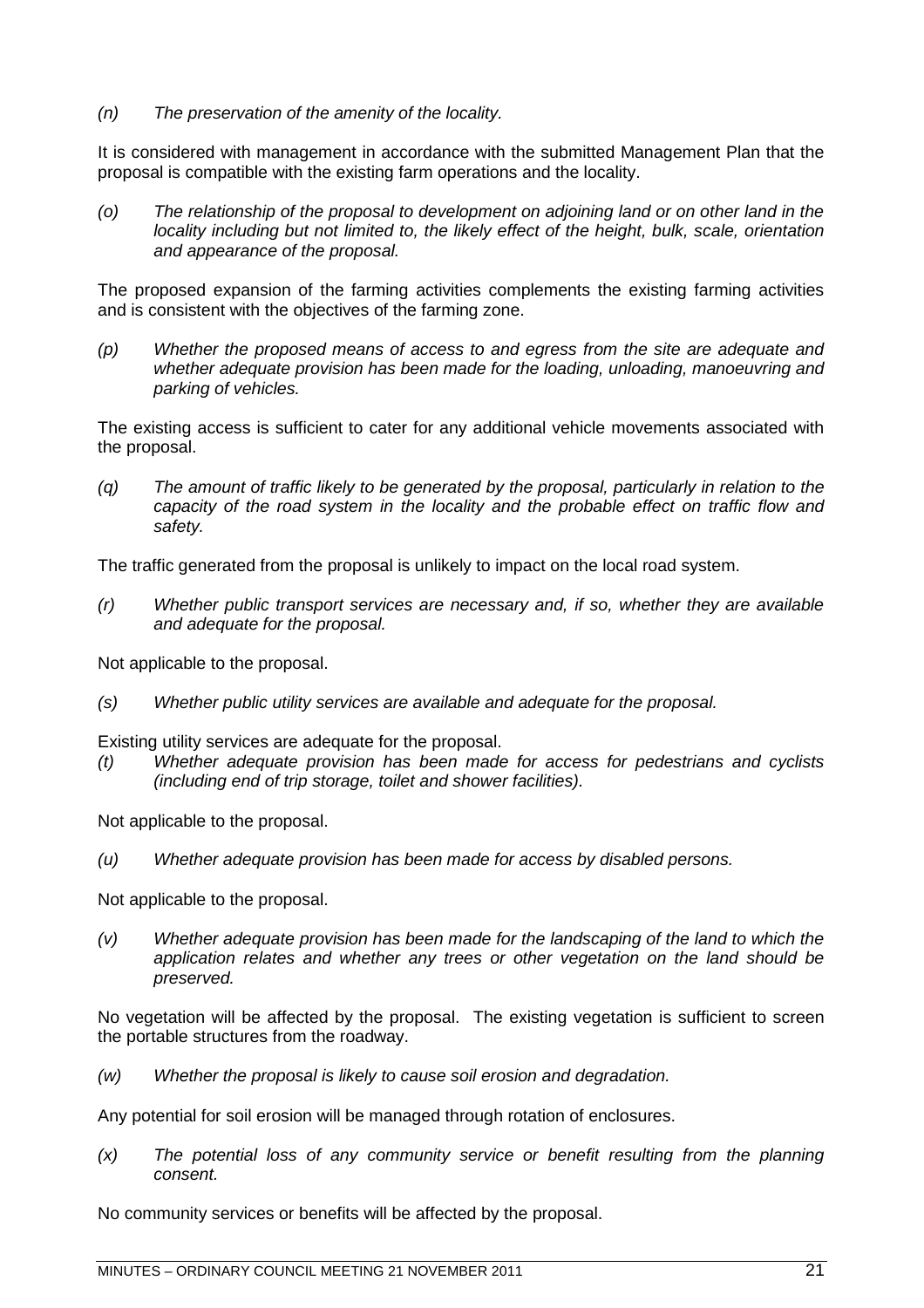*(y) Any relevant submissions received on the application.*

No submissions from the public were received.

*(z) The potential impacts of noise, dust, light, risk, and other pollutants on surrounding land uses.*

Odour is considered the main potential impact that may arise from the proposal. Odour will be managed primarily by low stocking densities and continual movement of the ranges in accordance with the submitted Management Plan.

# *(za) The comments or submissions received from any authority consulted under clause 7.4.*

The Department of Environment and Conservation provided comments on the proposal and have advised that the assessment of the proposal has revealed that the location of the farm containers the following known significant conservation values:

 Lot 11744 has 74.5 hectares of remnant vegetation which contains a vary rare Beard Hopkins Vegetation Association (BHVA) no 551.2 (Shrublands: *Allocasuarina campestris* thicket).

The DEC does not object to the proposed development subject to the following conditions:

- *1. "The proponent incorporates 15 and 20 metre setbacks from the remnant edge as a* range boundary and for night roosts/feeding stations respectively. This will *contribute towards focusing the impacts in certain areas and away from the edge of the remnant.*
- *2. The proponent is welcome to contact the DEC Land for Wildlife Officer at the DEC Merredin office to discuss possible cost effective ways to integrate management of the native vegetation remnant on the farm with other farming practices. (A copy of the correspondence will be provided to the applicant.)*
- *3. The proponent considers implementing the following best practice management guidelines for poultry farming:*
	- *Environmental Code of Practice for Poultry Farms in Western Australia (2004); and*
	- *Code of Practice for Poultry in Western Australia (2003)."*

The recommendations of the DEC have been incorporated into conditions and advisory notes in the recommendation at the end of this report.

# *(zb) Any other planning consideration the local government considers relevant.*

Council's Environmental Health Officer was requested to comment on the proposal to provide an assessment and any recommended conditions from an environmental health point of view.

The EHO has recommended that in accordance with the Department of Agriculture's Farm Note 67/93 "Control of Infectious Diseases in Poultry" that carcasses are disposed of by regular incineration or by despatching carcasses to a rendering plant. A condition of approval has been draft in accordance with the recommendation.

# **Policy Implications:**

The proposal is consistent with the York Town Planning Scheme No. 2 and relevant government policies.

# **Financial Implications:**

The appropriate application and advertising fees have been paid by the applicant.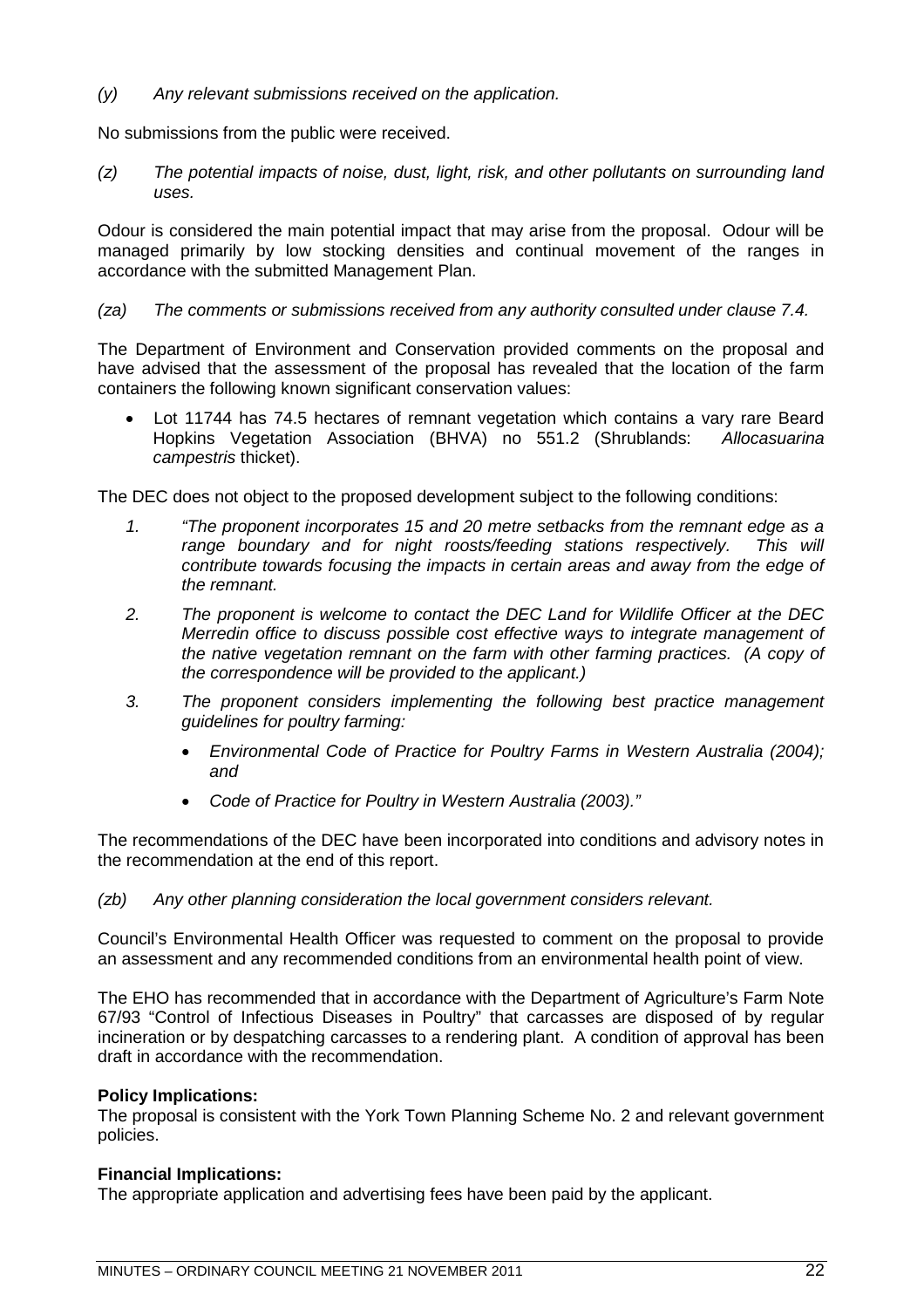# **Strategic Implications:**

The Local Planning Strategy identifies viable agricultural activity and diversification that will strengthen and broaden the economic base of the Shire and provide employment opportunities whilst minimising impacts on existing landowners as a key strategy for industrial and rural industries. This proposal is consistent with this strategy.

#### **Voting Requirements: Absolute Majority Required: No**

**Site Inspection: Site Inspection Undertaken: Yes**

#### **Triple bottom Line Assessment: Economic Implications:**

Agriculture is an important aspect of the regional economy and proposals that diversify and expand existing farming activities will result in the strengthening of the local rural economy and may result in additional employment opportunities.

# **Social Implications:**

There are no adverse social implications associated with this proposal.

# **Environmental Implications:**

As indicated in the DEC correspondence, the property contains remnant vegetation that will require proper management. Management will also be required to mitigate potential odour emissions and impacts on the soil and local water courses.

If the proposal is managed in accordance with the submitted Management Plan, recommendations from the DEC and Council's EHO and the conditions of consent, any potential environmental impacts will be minimised, or completely mitigated.

#### **Comment:**

The applicant states that the purpose of the farm diversification is designed to facilitate potential future organic certification and soil fertility improvement.

This assessment demonstrates that the proposal is unlikely to impact on the locality, environment or the identified remnant vegetation, and is consistent with the objectives of the Local Planning Scheme and Strategy.

It is recommended that the application be approved subject to the conditions of consent listed in the 'Officer Recommendation' below.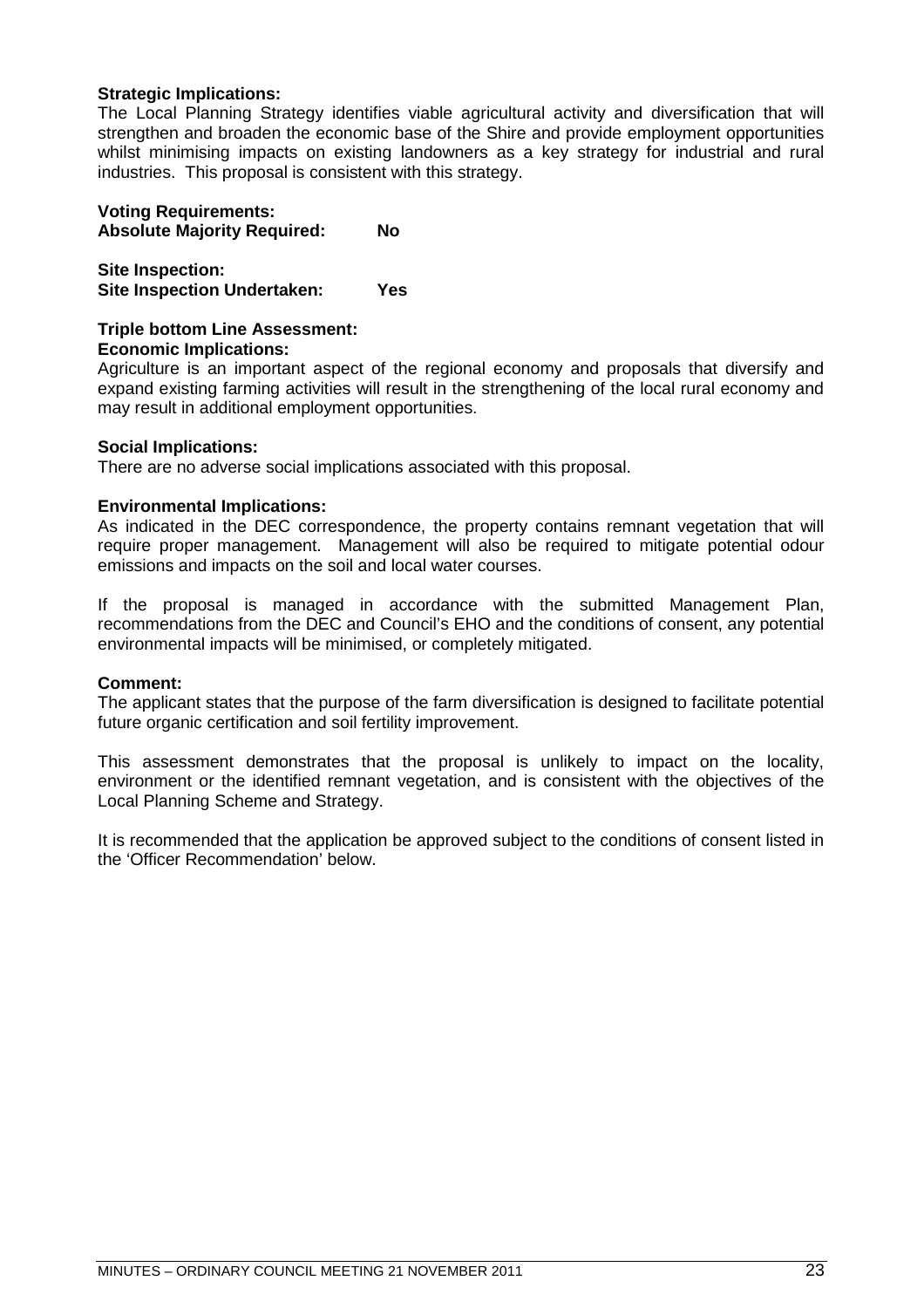# **RESOLUTION 051111**

**Moved: Cr Boyle Seconded: Cr Smythe** 

*"That Council:*

*APPROVE the planning application to use Lot 11744 Cubbine Road, Kauring as a free range poultry farm for the production of eggs and meat in conjunction with other farming activities, subject to the following conditions:*

- *1. Development must substantially commence within two (2) years from the date of this decision.*
- *2. Development must take place in accordance with the stamped approved plans and the Management Plan dated 8 January 2011.*
- *3. The maximum number of poultry permitted at any one time on site is 10,000 birds, including chickens, ducks, turkey, geese and/or guinea fowl.*
- *4. The proponent incorporates 15 and 20 metre setbacks from the remnant edge as a range boundary and for night roosts/feeding stations respectively.*
- *5. In accordance with the Department of Agriculture's Farm Note 67/93 "Control of Infectious Diseases in Poultry" that carcasses are disposed of by regular incineration or by despatching carcasses to a rendering plant.*
- *6. No processing of meat birds may be undertaken on site.*
- *7. Development shall be managed in accordance with the Shire's Health Local Laws and the Environmental Protection (Noise) Regulations 1997.*
- *8. A sign shall be erected on the entrance to the site advising of the use of the property as a free range poultry farm.*

*Notes to consent:*

- *Note 1: If the development the subject of this approval is not substantially commenced within a period of 2 years, or such other period as specified in the approval after the date of determination, the approval will lapse and be of no further effect.*
- *Note 2: Where an approval has so lapsed, no development is to be carried out without the further approval of the local government having first been sought and obtained.*
- *Note 3: If an applicant is aggrieved by this determination there is a right of appeal under the Planning & Development Act 2005. An appeal must be lodged within 28 days of the determination.*
- *Note 4: The proponent considers implementing the following best practice management guidelines for poultry farming Environmental Code of Practice for Poultry Farms in Western Australia (2004) and Code of Practice for Poultry in Western Australia (2003)."*

*CARRIED: 5/0*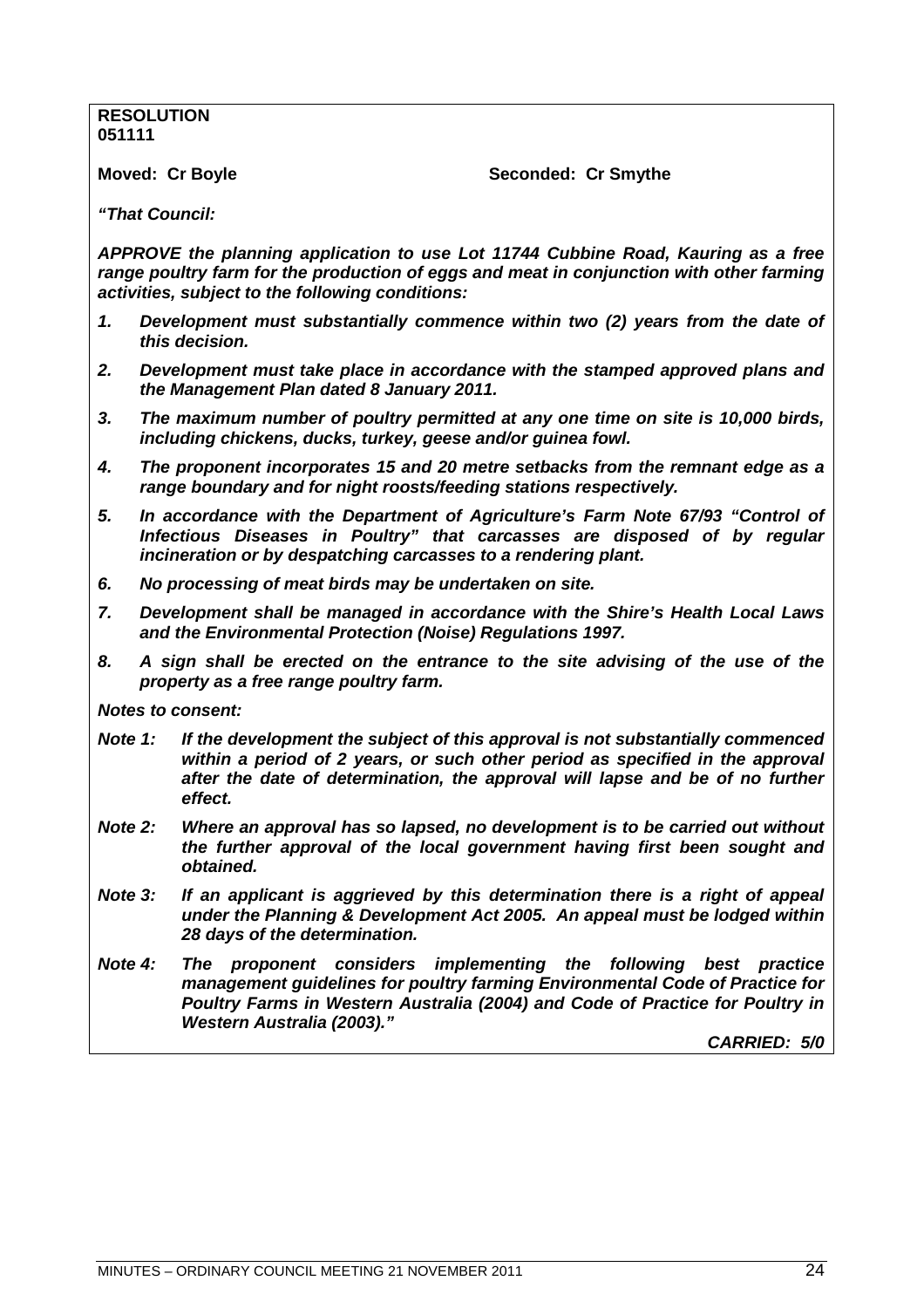# <span id="page-24-0"></span>**Item 9.1.1 - Appendices**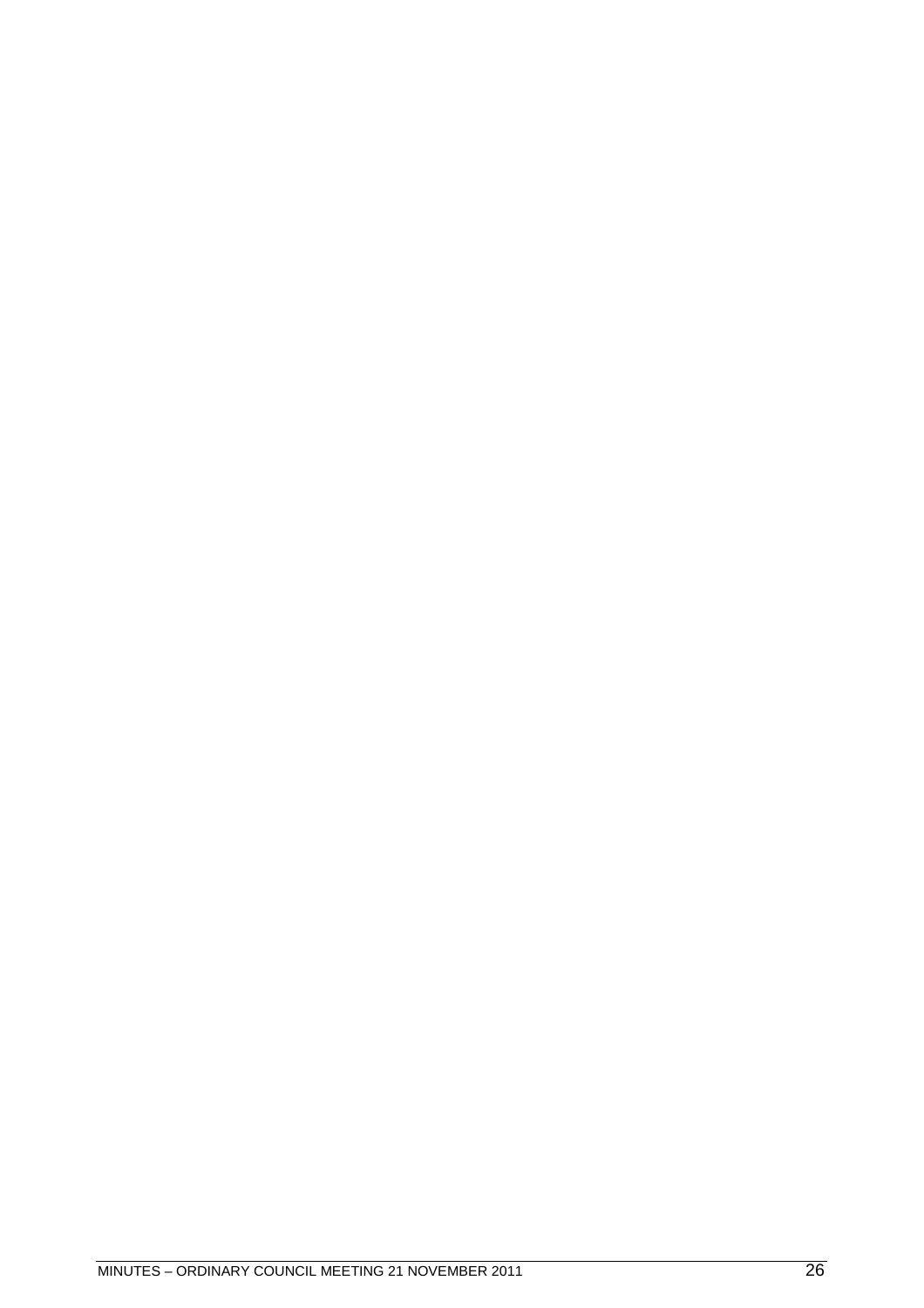# **9. OFFICER'S REPORTS**

**9.1 DEVELOPMENT REPORTS**

<span id="page-26-0"></span>**9.1.2 Home Business At Lot 64 (5474) Great Southern Highway, Gwambygine**

*When acting as a planning authority in accordance with the powers conferred by the Planning and Development Act 2005 and any relevant scheme, the Council of the Shire is entitled to make decisions based only on proper planning considerations.*

**FILE NO: GR2.1110, P725 COUNCIL DATE: 21 November 2011 REPORT DATE: 11 November 2011 APPLICANT: L Macdonald** SENIOR OFFICER: R Hooper, CEO **REPORTING OFFICER: J Jurmann, MPS DISCLOSURE OF INTEREST: Nil APPENDICES: 1 – Locality Plan DOCUMENTS TABLED: Nil**

**LOCATION/ADDRESS: Lot 64 (5475) Great Southern Highway, Gwambygine**

#### **Summary:**

Council is in receipt of a planning application to conduct a home business for Shazmac Plumbing at Lot 64 (5475) Great Southern Highway, Gwambygine.

The application has been advertised in accordance with the provisions of the York Town Planning Scheme No. 2. At the time of the writing, no submissions had been received regarding the proposal.

It is recommended that the application be approved subject to conditions of consent.

#### **Background:**

As part of the review of all home businesses and occupations operating in the Shire of York, it was revealed that Shazmac Plumbing operating from Lot 64 (5475) Great Southern Highway, Gwambygine did not have an approval to operate a home business.

An application for the signage for the home business submitted to Council on 5 January 2007 was referred to Main Roads WA and was approved on 2 February 2007.

Discussions with the owner, has revealed that they were under the impression that the signage approval also included the operation of the home business as it was not raised during the assessment of the signage application and the business has been operating from their premises since this time.

The owners were requested to submit a planning application to formalise the operation of the home business. An application was received on 31 October 2011.

#### **Consultation:**

The application was advertised in accordance with the provisions of the York Town Planning Scheme No. 2. Letters were sent to adjoining landowners and an advertisement was placed in the Avon Valley Gazette.

At the time of writing, no submissions had been received regarding the proposal. However, it is anticipated that at least one submission will be received objecting to the proposal due to issues between neighbours that has been brought to Council's attention, hence the reason for this report.

A copy of any submissions received will be provided to all Councillors prior to the meeting for consideration.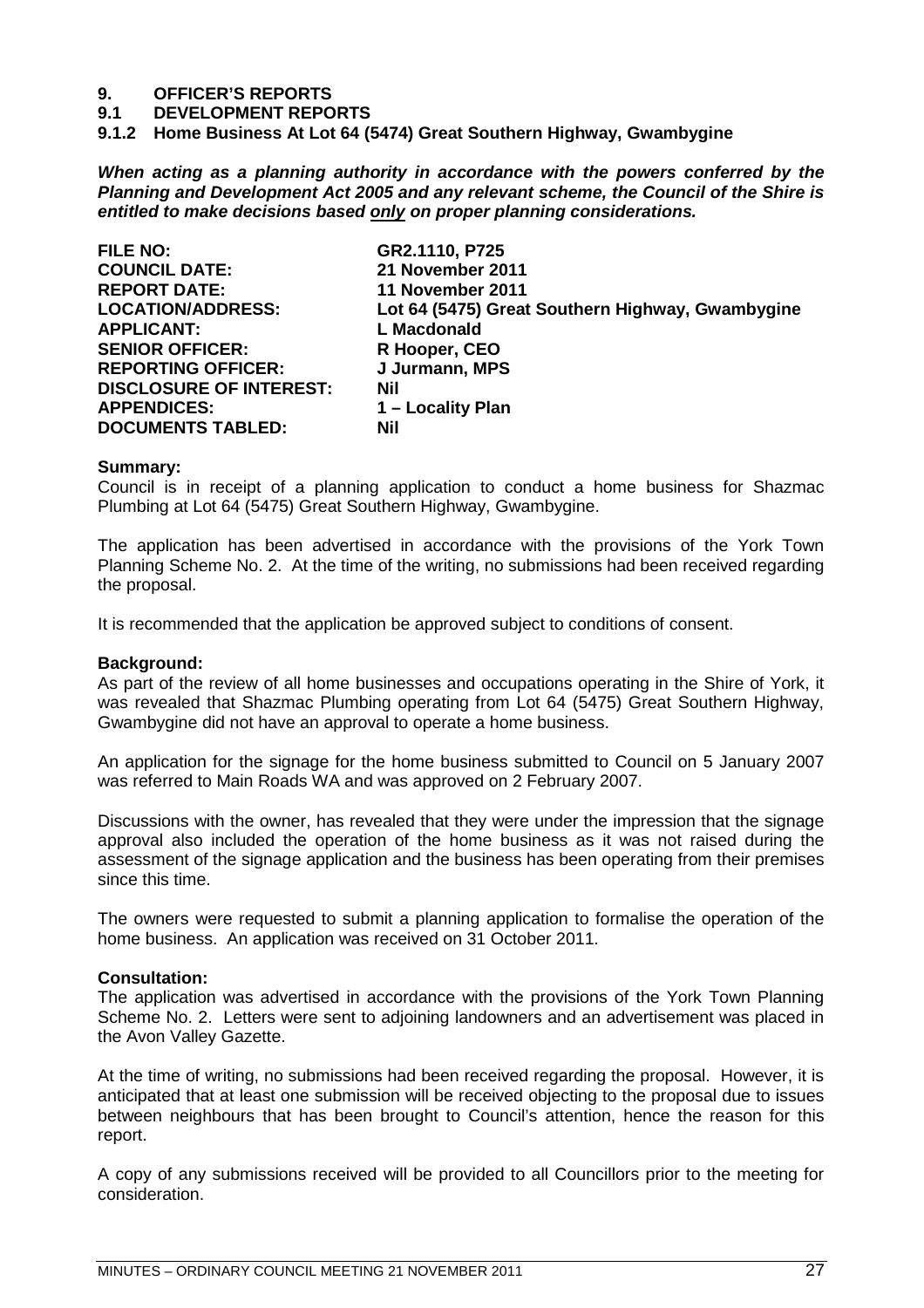This assessment has been carried out taking into consideration possible grounds of objection, such as noise and impacts on amenity.

# **Statutory Environment:**

York Town Planning Scheme No. 2

The site is zoned Rural-Residential under the provisions of the Scheme.

The objectives of the zone are to provide for closer settlement for residential use in a rural environment and to make provision for retention of the rural landscape and amenity. The use of the property for a home business is not inconsistent with the objectives of the zone.

Home businesses are a use that is not permitted in the zone unless Council has exercised its discretion and by granted planning consent. In this case, Council has not issued planning consent prior to the commencement of the home business.

Clause 7.14 of the Scheme enables Council to grant planning consent to a use or a development already commenced or carried out if the development conforms to the provisions of the Scheme.

The application is to conduct a home business. Home businesses are defined under the Scheme as:

*"a business, service or profession carried out in a dwelling or on land around a dwelling by an occupier of the dwelling which –*

- *(a) does not employ more than 2 people not members of the occupier's household;*
- *(b) will not cause injury to or adversely affect the amenity of the neighbourhood;*
- *(c) does not occupy an area greater than 50 square metres, except that for land in the Farming Zone under the Scheme the local government may permit an area up to 200 square metres;*
- *(d) does not involve the retail sale, display or hire of goods of any nature;*
- *(e) in relation to vehicles and parking, does not result in traffic difficulties as a result of the inadequacy of parking or an increase in traffic volumes in the neighbourhood, and does not involve the presence, use or calling of a vehicle more than 3.5 tonnes tare weight, except that for land in the Farming zone under the Scheme the local government may permit the presence and use of up to 3 vehicles of more than 3.5 tonnes tare weight; and*
- *(f) does not involve the use of an essential service or greater capacity than normally required in the zone."*

The application proposes to gain approval to continue to conduct a home business that is consistent with the definition.

Section 7.5 of the Scheme outlines the matters for consideration when assessing development applications, which have been assessed as follows:

*(a) The aims and provisions of the Scheme and any other relevant town planning schemes operating within the Scheme area.*

The York Town Planning Scheme No. 2 applies to the site and proposal. As discussed above, the proposed home business is permitted with consent under the provisions of the Scheme.

Section 4.7 of the Scheme stipulates that all approvals for home businesses and home occupations are valid for 12 months only, with a requirement to renew the approval annually. Therefore, if approved, consent can only be issued for a 12 month period.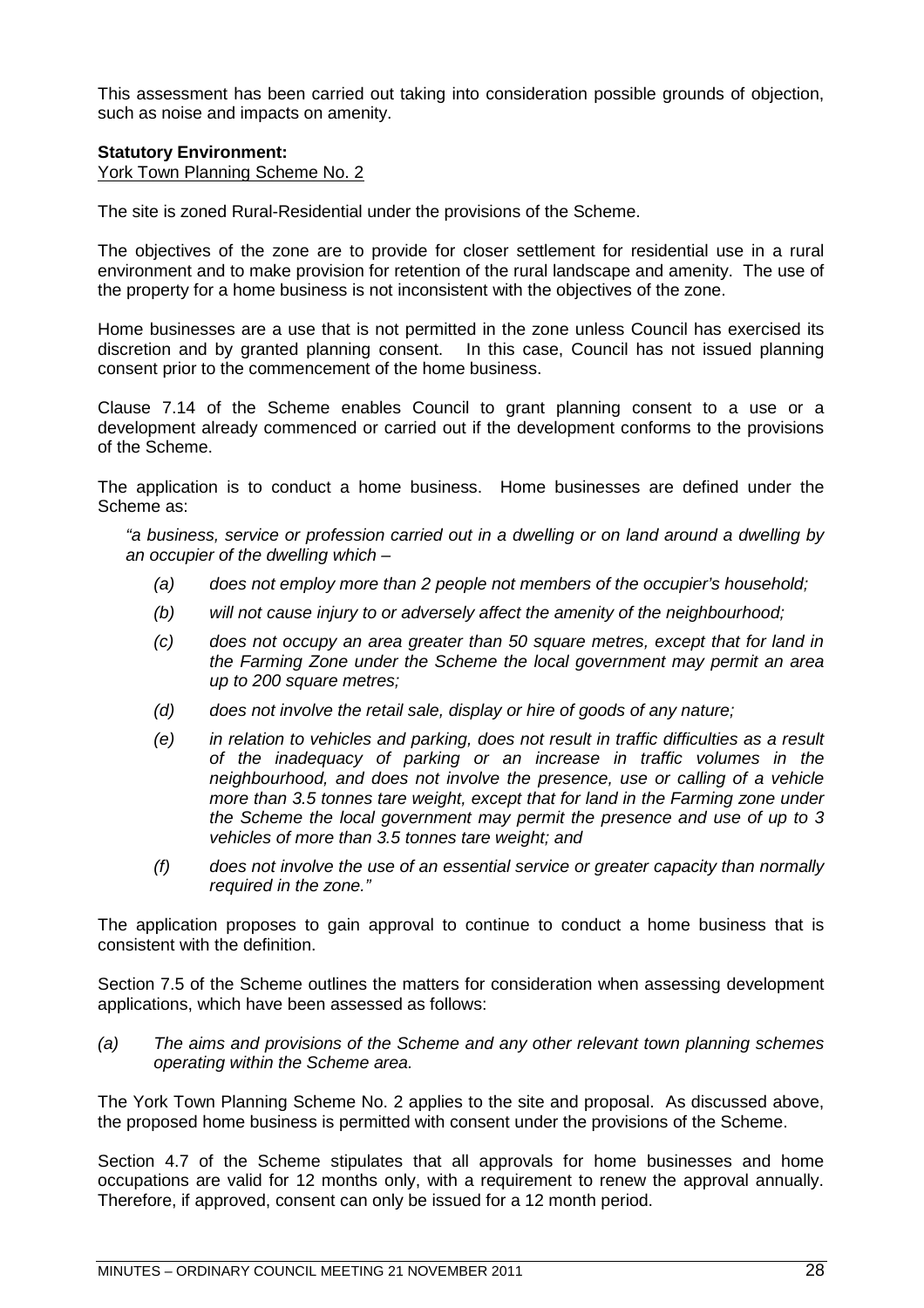As indicated in the Background section of this report, signage for the home business was approved by Council on 2 February 2007. The signage approved complies with section 5.3 of the Scheme.

Section 7.14 of the Scheme enables Council to grant planning consent to a use or a development already commenced or carried out if the development conforms to the provisions of the Scheme.

*(b) The requirements of orderly and proper planning including any relevant proposed new town planning scheme or amendment, which has been granted consent for public submissions to be sought.*

There are no new planning schemes or amendments known applicable to the site. However, the site is within the Mount Hardey future Rural-Residential area identified on Map 4 of the York Local Planning Strategy. The adjoining site is identified within Stage 3 and taking into consideration that Stage 1 is currently commencing, subdivision of the adjoining lot is envisaged a number of years into the future.

*(c) Any approved statement of planning policy of the Commission.*

There are no statements of planning policy of the Commission applicable to the site.

*(d) Any approved environmental protection policy under the Environmental Protection Act 1986.*

There are no environmental protection policies applicable to this proposal.

*(e) Any relevant policy or strategy of the Commission and any relevant policy adopted by the Government of the State.*

There are no policies or strategies applicable to the proposal.

*(f) Any Planning Policy adopted by the local government under clause 8.8, any policy for a designated heritage precinct adopted under clause 5.1.3, and any other plan or guideline adopted by the local government under the Scheme.*

Local Planning Policy – Retrospective Planning Applications

Council at its Ordinary Meeting held on 18 July 2011 resolved to adopt the Local Planning Policy – Retrospective Planning Applications. The Policy provides guidelines on the assessment and determination of applications and fees.

This application is retrospective for a home business that has commenced without approval. The Policy states that the application is to be treated as if they were new proposals for planning approval.

The assessment of this application has been conducted in accordance with the Policy.

It is considered that additional application fees are not applicable as the owners genuinely thought that they had obtained approval for the home business in conjunction with the signage approval and the applicant has been fully cooperative in the consultations with Council's Compliance Officer.

*(g) In the case of land reserved under the Scheme, the ultimate purpose intended for the reserve.*

The land is not reserved under the Scheme.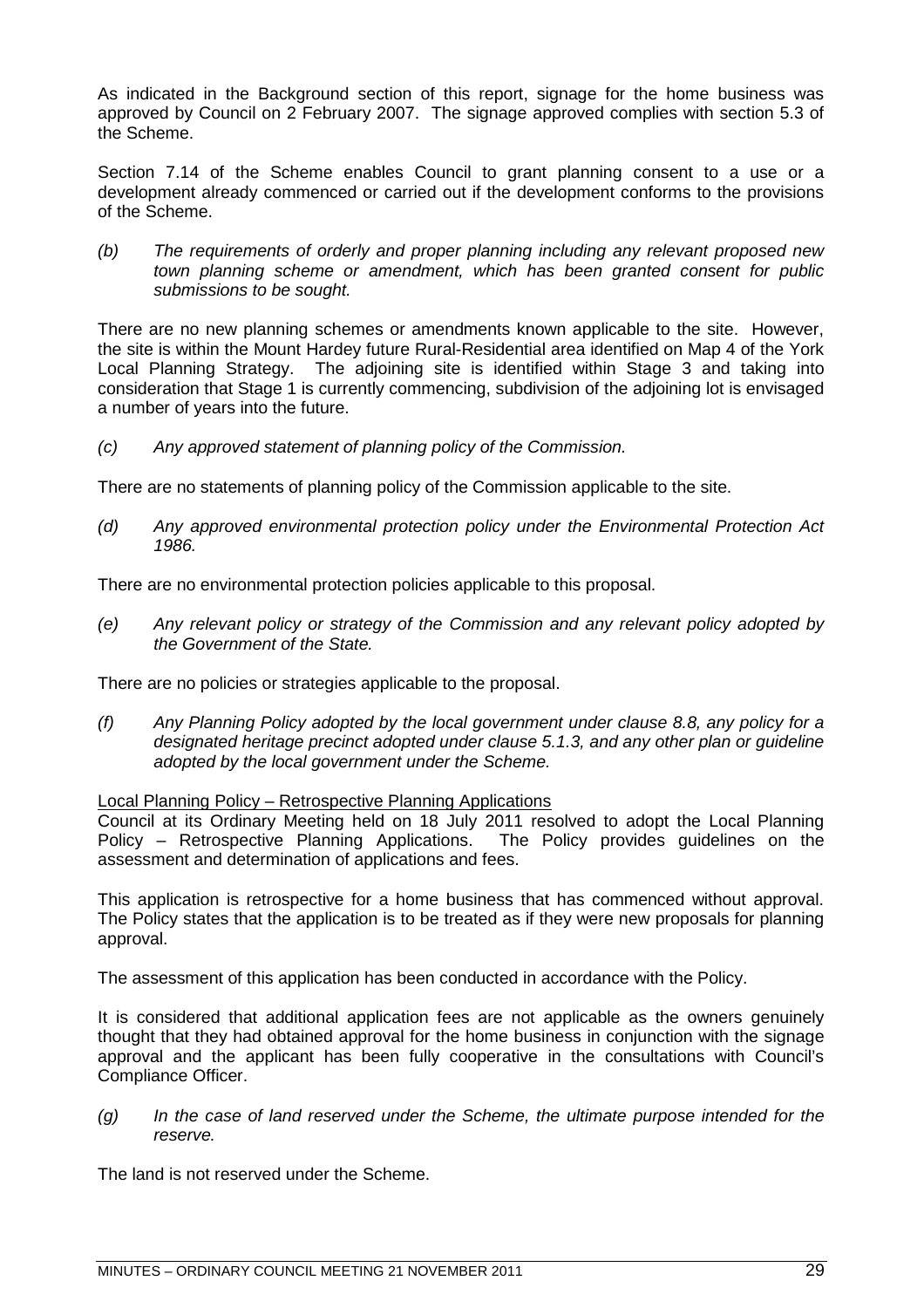*(h) The conservation of any place that has been entered in the Register within the meaning of the Heritage of Western Australia Act 1990, or which is included in the Heritage List under clause 5.1.2, and the effect of the proposal on the character or appearance of a heritage precinct.*

The site is not heritage listed or within a heritage precinct.

*(i) The compatibility or a use or development with its setting.*

It is considered, with the imposition of the recommended conditions of consent, that the home business will be compatible with the rural-residential setting.

*(j) Any social issues that have an effect on the amenity of the locality.*

No social issues have been identified.

*(k) The cultural significance of any place or area affected by the development.*

No place or area of cultural significance will be affected by the development.

*(l) The likely effect of the proposal on the natural environment and any means that are proposed to protect or to mitigate impacts on the natural environment.*

The proposal is for use and is unlikely to impact on the natural environment.

*(m) Whether the land to which the application relates is unsuitable for the proposal by reason of it being, or being likely to be, subject to flooding, tidal inundation, subsidence, landslip, bushfire or any other risk.*

No natural constraints affect the proposal.

*(n) The preservation of the amenity of the locality.*

It is considered, with the imposition of the recommended conditions of consent, that the home business will be compatible with the amenity of the locality.

*(o) The relationship of the proposal to development on adjoining land or on other land in the locality including but not limited to, the likely effect of the height, bulk, scale, orientation and appearance of the proposal.*

The proposed home business is considered in context with the rural residential setting, taking into consideration lot sizes and distances to neighbours.

*(p) Whether the proposed means of access to and egress from the site are adequate and whether adequate provision has been made for the loading, unloading, manoeuvring and parking of vehicles.*

The existing access and egress from the site is adequate for use by the operator and occasional delivery vehicle.

*(q) The amount of traffic likely to be generated by the proposal, particularly in relation to the capacity of the road system in the locality and the probable effect on traffic flow and safety.*

The traffic generated from the development will not adversely impact on traffic flow and safety of the Great Southern Highway.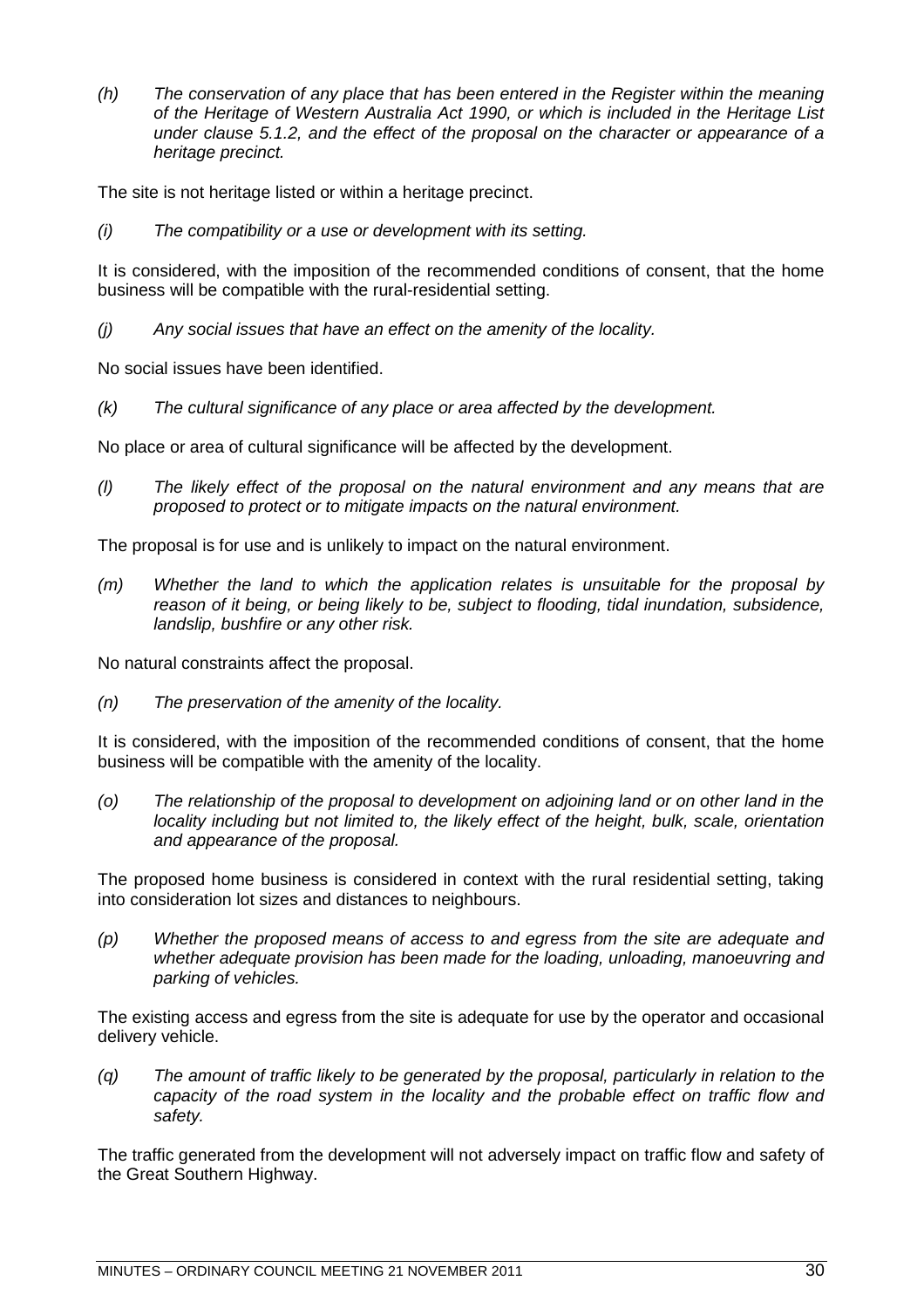*(r) Whether public transport services are necessary and, if so, whether they are available and adequate for the proposal.*

Not applicable to the proposal.

*(s) Whether public utility services are available and adequate for the proposal.*

Existing services adequate for proposal.

*(t) Whether adequate provision has been made for access for pedestrians and cyclists (including end of trip storage, toilet and shower facilities).*

Not applicable to the proposal.

*(u) Whether adequate provision has been made for access by disabled persons.*

Not applicable to the proposal.

*(v) Whether adequate provision has been made for the landscaping of the land to which the application relates and whether any trees or other vegetation on the land should be preserved.*

Existing landscaping sufficient to provide residential appearance to property and area used for home business.

*(w) Whether the proposal is likely to cause soil erosion and degradation.*

Vehicles using Rudall Road generally are likely to result in road degradation, which may cause soil erosion as it is a dirt road.

*(x) The potential loss of any community service or benefit resulting from the planning consent.*

No loss identified.

*(y) Any relevant submissions received on the application.*

The application was advertised in accordance with the provisions of the York Town Planning Scheme No. 2. Letters were sent to adjoining landowners and an advertisement was placed in the Avon Valley Gazette.

At the time of writing, no submissions had been received regarding the proposal. However, it is anticipated that at least one submission will be received objecting to the proposal due to issues between neighbours that has been brought to Council's attention, hence the reason for this report.

A copy of any submissions received will be provided to all Councillors prior to the meeting for consideration.

This assessment has been carried out taking into consideration possible grounds of objection, such as noise and impacts on amenity.

*(z) The potential impacts of noise, dust, light, risk, and other pollutants on surrounding land uses.*

It is unlikely that the continued operation of the home business by the owner will result in any impacts on neighbouring properties. No complaints have been received to date by Council.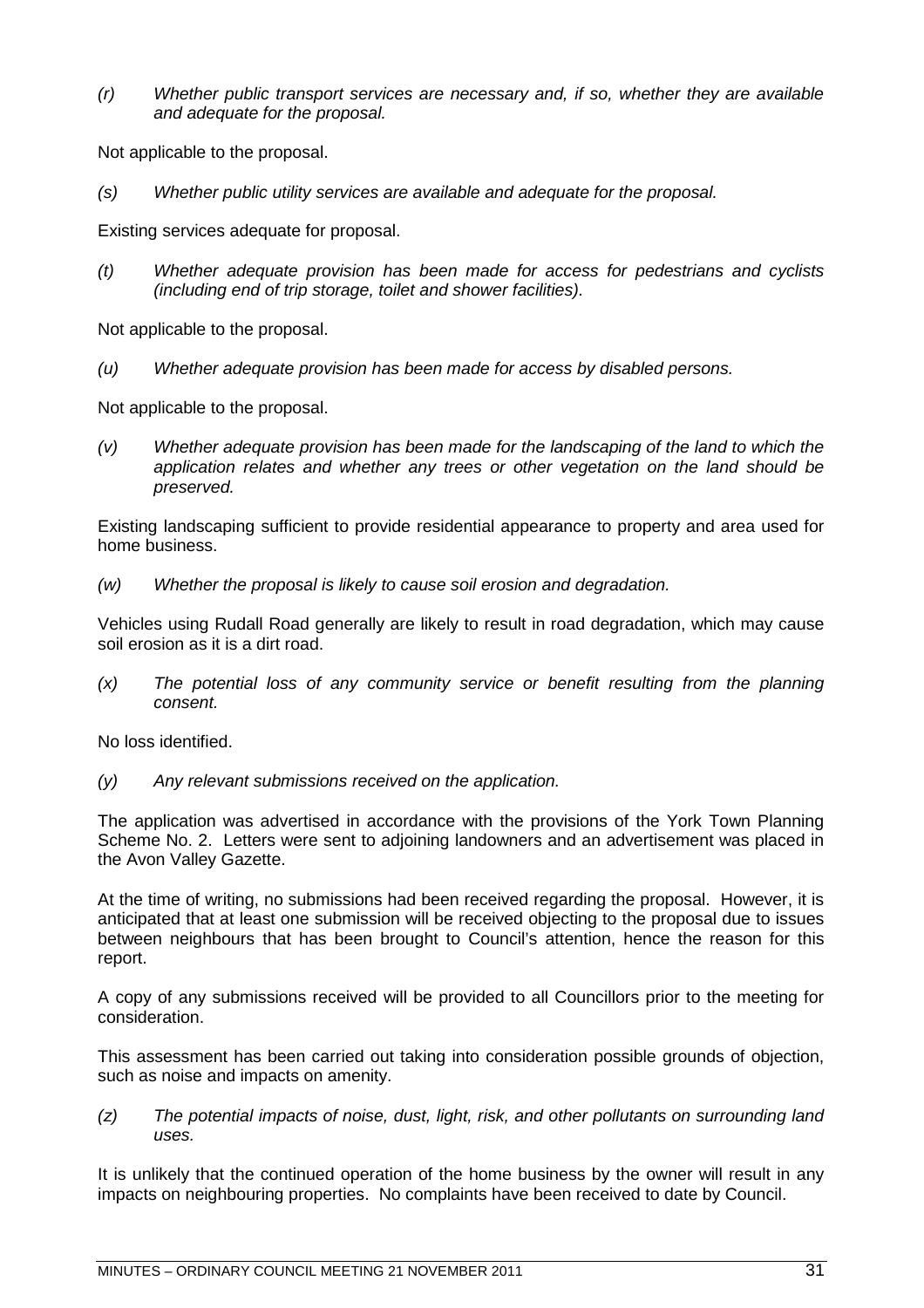*(aa) The comments or submissions received from any authority consulted under clause 7.4.*

Not applicable to proposal.

*(bb) Any other planning consideration the local government considers relevant.*

The application has been assessed in accordance with Council's Policy for Retrospective Planning Applications and the applicant has paid the additional fees.

# **Policy Implications:**

The application is consistent with the York Town Planning Scheme No. 2 and the Local Planning Policy – Retrospective Applications.

# **Financial Implications:**

Application fees have been paid by the applicant. Renewal fees will be payable annually.

# **Strategic Implications:**

The Mount Hardey locality has been identified as future rural-residential in the York Local Planning Strategy. The approval of this application is unlikely to affect the proposed development of the locality.

# **Voting Requirements:**

**Absolute Majority Required: No**

**Site Inspection: Site Inspection Undertaken: Yes**

# **Triple bottom Line Assessment:**

# **Economic Implications:**

Local businesses are an important part of the York economy and should be encouraged were appropriate, particularly considering the lack of industrially-zone land available. It is considered that the approval of this home business is appropriate where any potential impacts can be managed through conditions and monitoring.

#### **Social Implications:**

There are no social implications are associated with this proposal.

# **Environmental Implications:**

There are no environmental implications associated with this proposal.

#### **Comment:**

It is considered that additional application fees are not applicable as the owners genuinely thought that they had obtained approval for the home business in conjunction with the signage approval and the applicant has been fully cooperative in the consultations with Council's Compliance Officer.

It is recommended that the application be approved subject to conditions.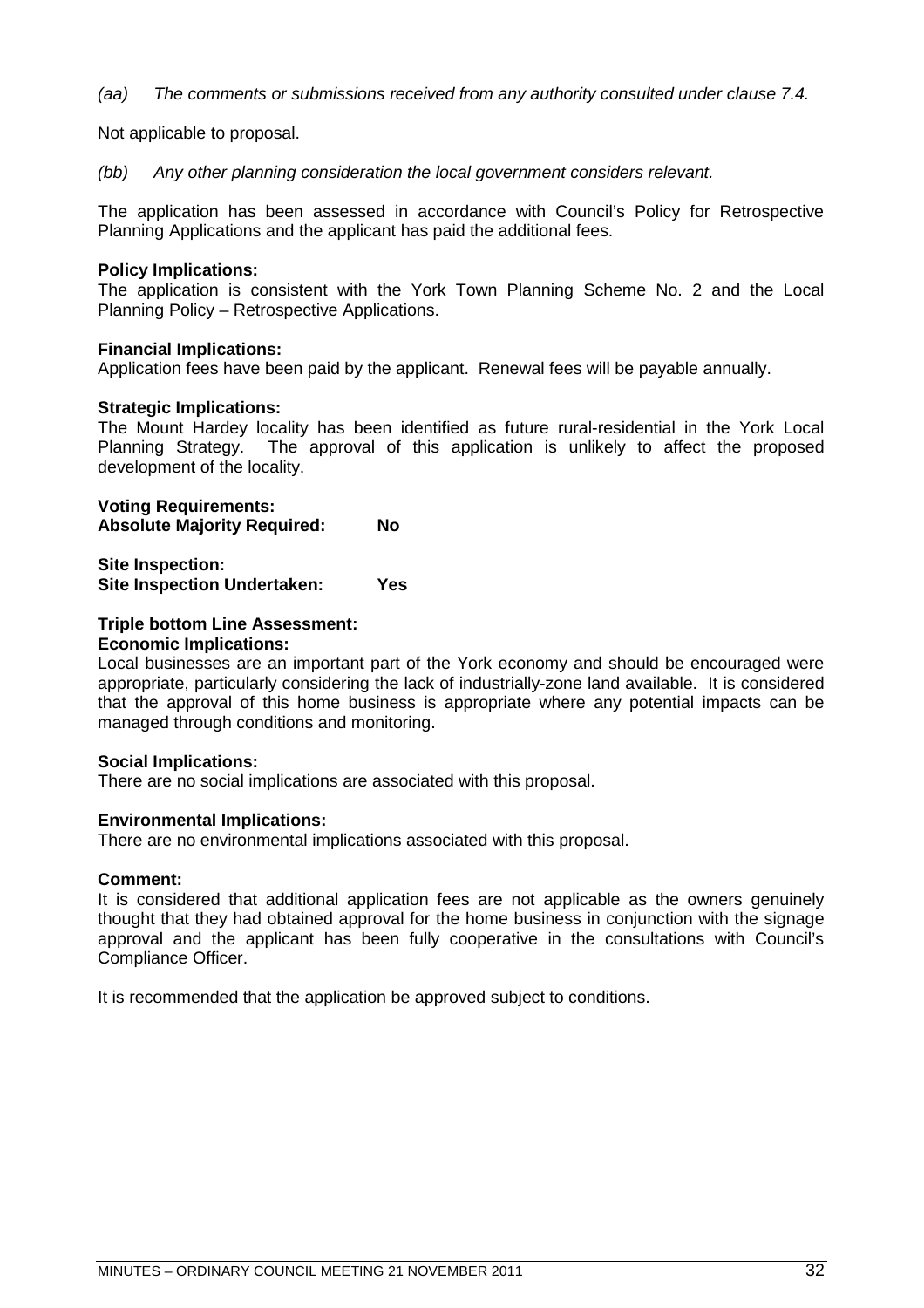# **RESOLUTION 061111**

**Moved: Cr Smythe Seconded: Cr Hooper** 

*"That Council:*

*APPROVE the retrospective planning application to conduct a home business at Lot 64 (5475) Great Southern Highway, Gwambygine, subject to the following conditions:*

- *1. The development must take place in accordance with the approved plans.*
- *2. This consent is valid for 12 months from the date of determination and must be renewed annually by application in writing.*
- *3. The home business must be operated by the occupier of the dwelling and no more than 2 employees not members of the household are permitted to operate from the premises in conjunction with the home business.*
- *4. The area used for the home business shall not exceed 100m<sup>2</sup> .*

*Notes to Consent:*

- *Note 1: If the development the subject of this approval is not substantially commenced within a period of 2 years, or such other period specified in the approval, after the date of determination, the approval will lapse and be of no further effect.*
- *Note 2: Where an approval has so lapsed, no development is to be carried out without the further approval of the local government having first been sought and obtained.*
- *Note 3: If an applicant is aggrieved by this determination, there is a right of appeal under the Planning and Development Act 2005. An appeal must be lodged within 28 days of the date of determination.*
- *Note 4: An application for a renewal of a home business approval must be made in writing prior to the lapsing of the current approval. The operator of a home business is responsible for ensuring that an approval is current at all times."*

*CARRIED: 5/0*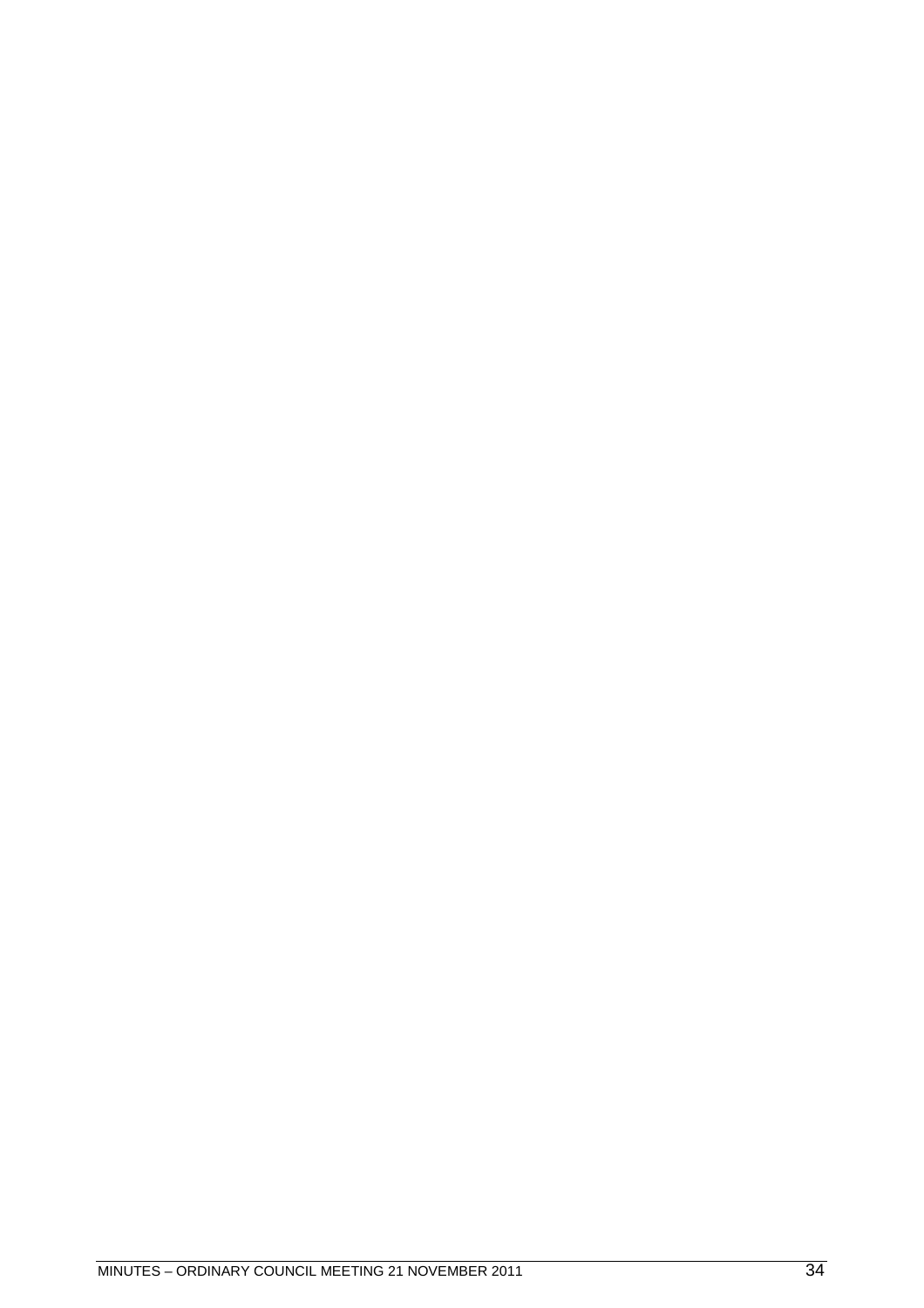# <span id="page-34-0"></span>**Item 9.1.2 - Appendices**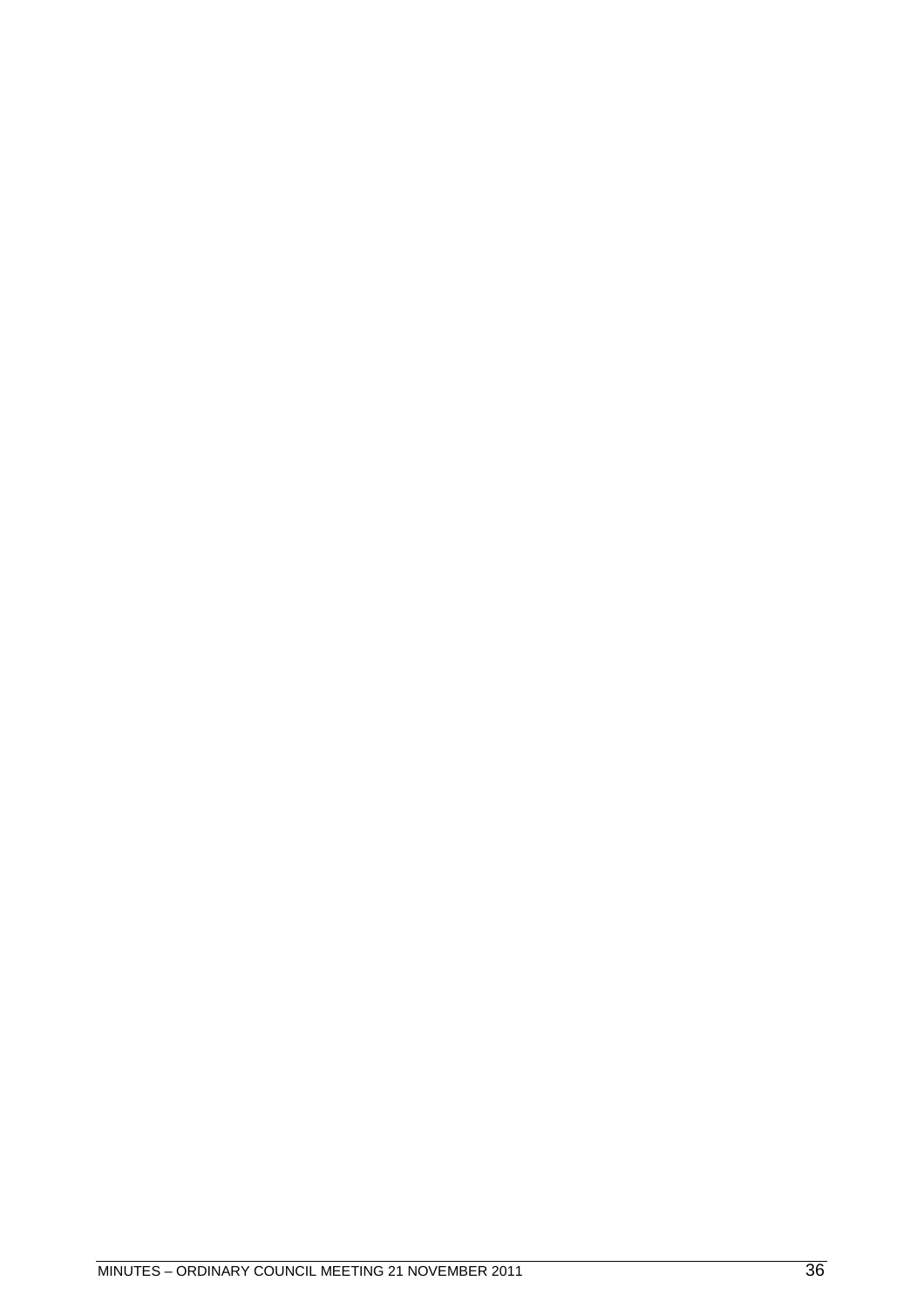#### **9.1 DEVELOPMENT REPORTS**

**9.1.3 Proposed Open Bulkhead For Additional Grain Storage At CBH – Lot 51 Knotts Road, Balladong**

*When acting as a planning authority in accordance with the powers conferred by the Planning and Development Act 2005 and any relevant scheme, the Council of the Shire is entitled to make decisions based only on proper planning considerations.*

FILE NO: **KN2.611, P721**<br>COUNCIL DATE: 21 November 2 **21 November 2011 REPORT DATE: 15 November 2011 LOCATION/ADDRESS: Lot 51 (Proposed Lot 200) Knotts Road, Balladong APPLICANT: Cooperative Bulk Handling Ltd SENIOR OFFICER:** R Hooper, CEO **REPORTING OFFICER: J Jurmann, MPS DISCLOSURE OF INTEREST: Nil<br>APPENDICES: 1-**1 – Locality Plan **2 – Site Plan**

#### **DOCUMENTS TABLED:**

#### **Summary:**

Council is in receipt of a planning application for the construction of an open bulkhead for additional/emergency grain storage at the CBH (Cooperative Bulk Handling) facility at Lot 51 (Proposed Lot 200) Knotts Road, Balladong.

The application has been advertised in accordance with the provisions of the York Town Planning Scheme No.2. No submissions objecting to the proposal had been received at the time of writing this report.

It is recommended that the application be approved subject to the conditions listed at the end of this report.

#### **Background:**

A planning application was received by Council on 21 October 2011 for the construction of an open bulkhead for additional/emergency grain storage at the CBH facility located at Lot 51 Knotts Road, Balladong.

CBH have identified an urgent need for the installation of emergency grain storage at their York receival point. The proposed development includes a pad for and an open bulkhead on former Pt Lot 2, which is currently being amalgamated with Lots 51 to become Lot 200.

#### **Consultation:**

The application was advertised in accordance with the York Town Planning Scheme No.2. Letters were sent to adjoining landowners and an advertisement was placed in the Avon Valley Gazette. A courtesy notification was also forwarded to Main Roads WA due to the proximity of the facility to the Great Southern Highway.

No submissions objecting to the proposal had been received at the time of writing this report.

Main Roads WA have advised that as the land subject to the application does not have direct access to the MRWA road network, no objections are raised to the application and do not require any conditions placed.

Any submissions received after finalisation of this report will be forwarded to all Councillors for comment.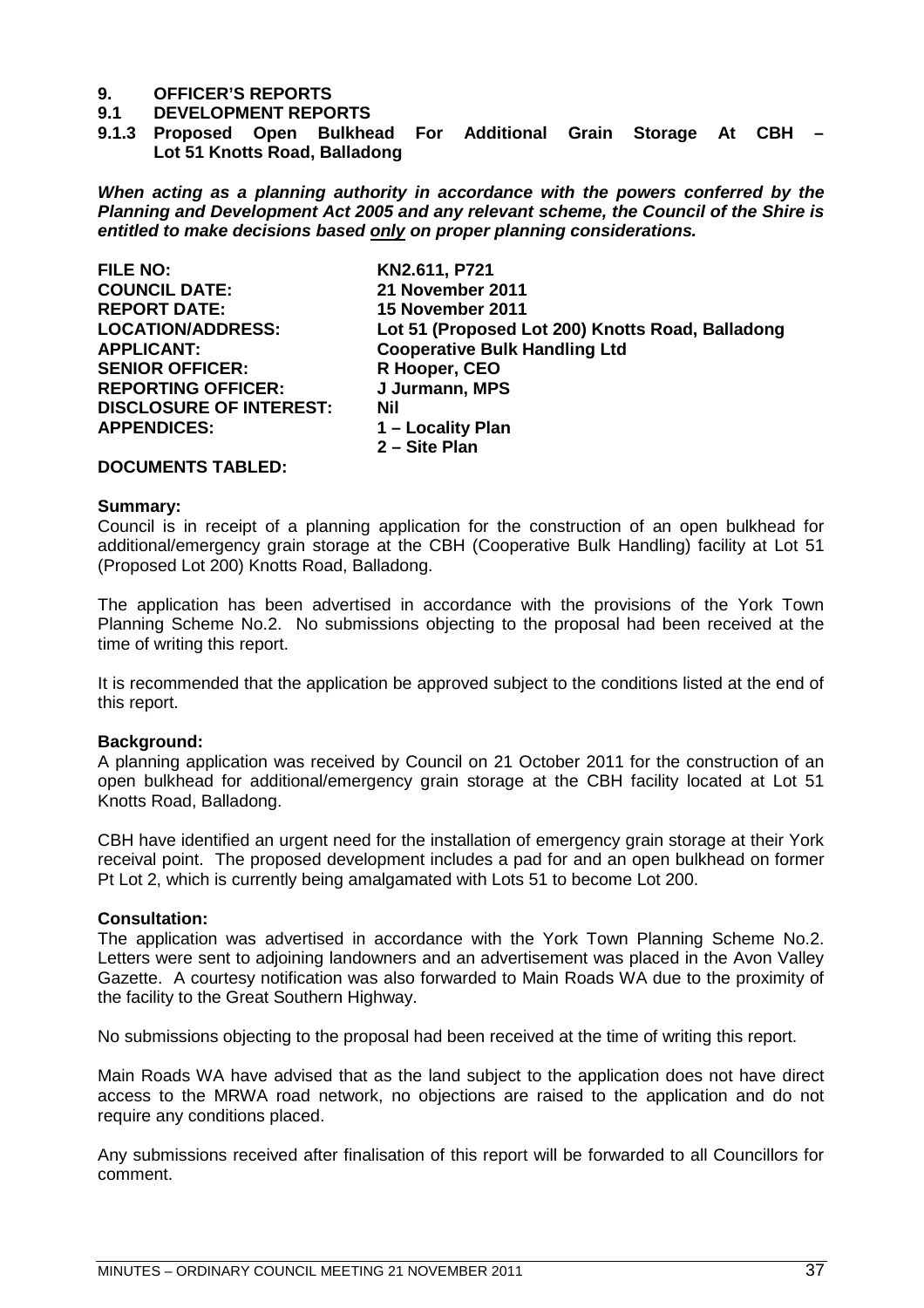#### **Statutory Environment:** York Town Planning Scheme No. 2

The area subject to the application is zoned General Agriculture under the provisions of the Scheme.

The proposed additional storage area is an expansion of the existing use on site and is therefore permissible with consent under the Scheme and is consistent with the zone objectives.

Advertising of the application has been carried out in accordance with clause 7.3 of the scheme. Main Roads WA was also invited to comment on the proposal in accordance with clause 7.4.

The matters of consideration listed in clause 7.5 have been assessed as follows:

*(a) The aims and provisions of the Scheme and any other relevant town planning schemes operating within the Scheme area.*

The proposal is consistent with the objectives of the scheme.

*(b) The requirements of orderly and proper planning including any relevant proposed new town planning scheme or amendment, which has been granted consent for public submissions to be sought.*

There are no new schemes or amendments applicable to the site.

*(c) Any approved statement of planning policy of the Commission.*

There are no statements applicable.

*(d) Any approved environmental protection policy under the Environmental Protection Act 1986.*

There are no environmental protection policies applicable to the site.

*(e) Any relevant policy or strategy of the Commission and any relevant policy adopted by the Government of the State.*

Statement of Planning Policy No. 4.1 – State Industrial Buffer Policy

The proposed development will not affect or require expansion of the existing buffers applicable to the CBH facility.

*(f) Any Planning Policy adopted by the local government under clause 8.8, any policy for a designated heritage precinct adopted under clause 5.1.3, and any other plan or guideline adopted by the local government under the Scheme.*

There are no local planning policies applicable to the proposal.

*(g) In the case of land reserved under the Scheme, the ultimate purpose intended for the reserve.*

The land is not reserved under the Scheme.

*(h) The conservation of any place that has been entered in the Register within the meaning of the Heritage of Western Australia Act 1990, or which is included in the Heritage List under clause 5.1.2, and the effect of the proposal on the character or appearance of a heritage precinct.*

The site is not heritage listed or within a heritage precinct.

*(i) The compatibility or a use or development with its setting.*

The proposal is compatible with the overall use on site.

*(j) Any social issues that have an effect on the amenity of the locality.*

There are no social issues associated with this proposal.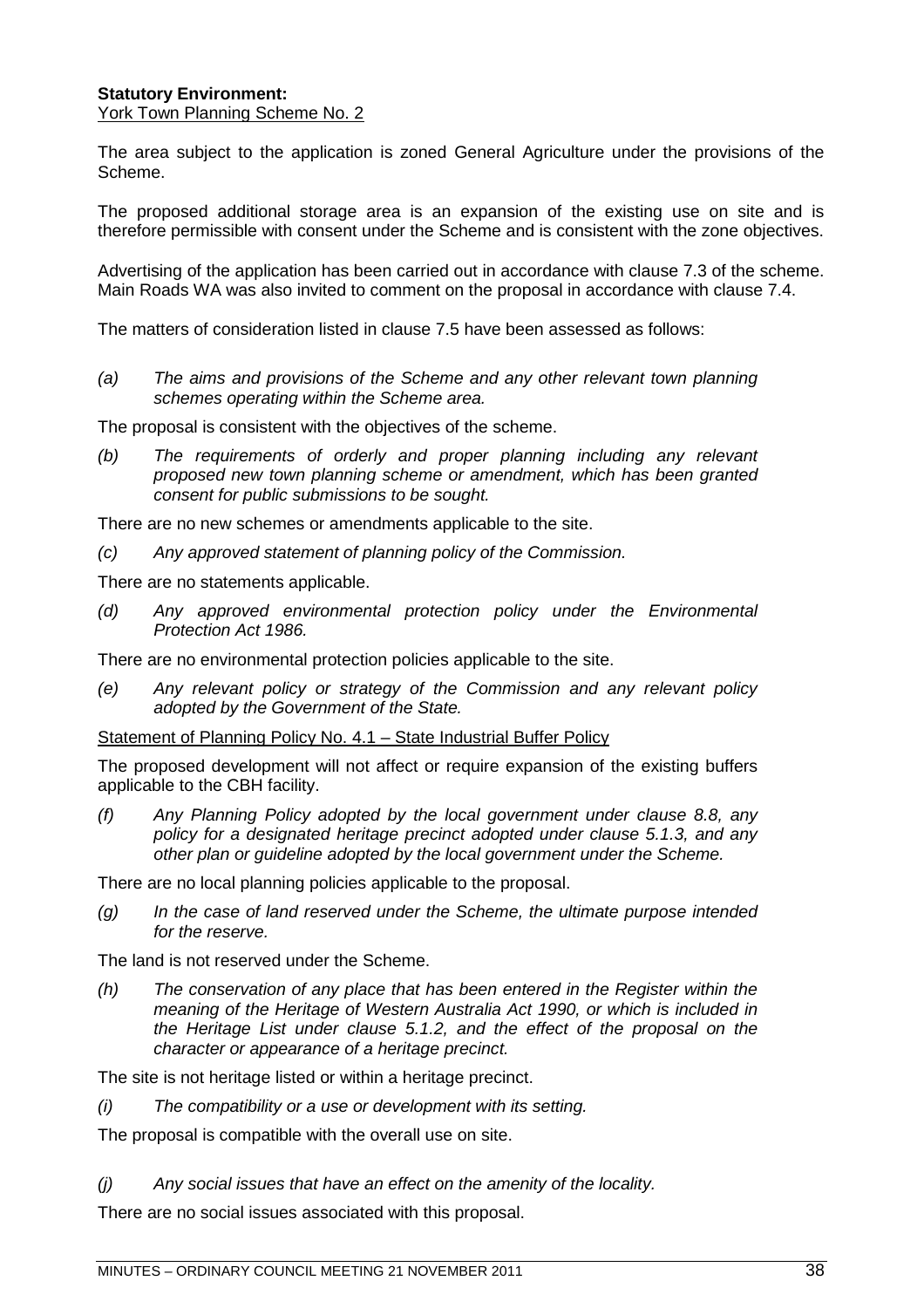*(k) The cultural significance of any place or area affected by the development.*

There is no place of cultural significance affected by the proposal.

*(l) The likely effect of the proposal on the natural environment and any means that are proposed to protect or to mitigate impacts on the natural environment.*

Any environmental impacts can be mitigated through management measures.

*(m) Whether the land to which the application relates is unsuitable for the proposal by reason of it being, or being likely to be, subject to flooding, tidal inundation, subsidence, landslip, bushfire or any other risk.*

The land is not affected by any natural constraints that would constrain the development.

*(n) The preservation of the amenity of the locality.*

The proposal will not increase any impacts on the amenity of the locality.

*(o) The relationship of the proposal to development on adjoining land or on other land in the locality including but not limited to, the likely effect of the height, bulk, scale, orientation and appearance of the proposal.*

The proposal open bulkhead is consistent with the existing buildings on site.

*(p) Whether the proposed means of access to and egress from the site are adequate and whether adequate provision has been made for the loading, unloading, manoeuvring and parking of vehicles.*

The existing access from Knotts Road is adequate to cater for the proposal.

*(q) The amount of traffic likely to be generated by the proposal, particularly in relation to the capacity of the road system in the locality and the probable effect on traffic flow and safety.*

The use of the emergency storage area is not expected to detrimentally impact on the traffic flows of the Great Southern Highway or the locality.

*(r) Whether public transport services are necessary and, if so, whether they are available and adequate for the proposal.*

Not applicable to this proposal.

*(s) Whether public utility services are available and adequate for the proposal.*

Existing services are adequate.

*(t) Whether adequate provision has been made for access for pedestrians and cyclists (including end of trip storage, toilet and shower facilities).*

Not applicable to the proposal.

*(u) Whether adequate provision has been made for access by disabled persons.*

Not applicable to the proposal.

*(v) Whether adequate provision has been made for the landscaping of the land to which the application relates and whether any trees or other vegetation on the land should be preserved.*

Not applicable to the proposal.

*(w) Whether the proposal is likely to cause soil erosion and degradation.*

Sedimentation and erosion prevention measures may be required during construction.

*(x) The potential loss of any community service or benefit resulting from the planning consent.*

No community service or benefit will be affected by the proposal.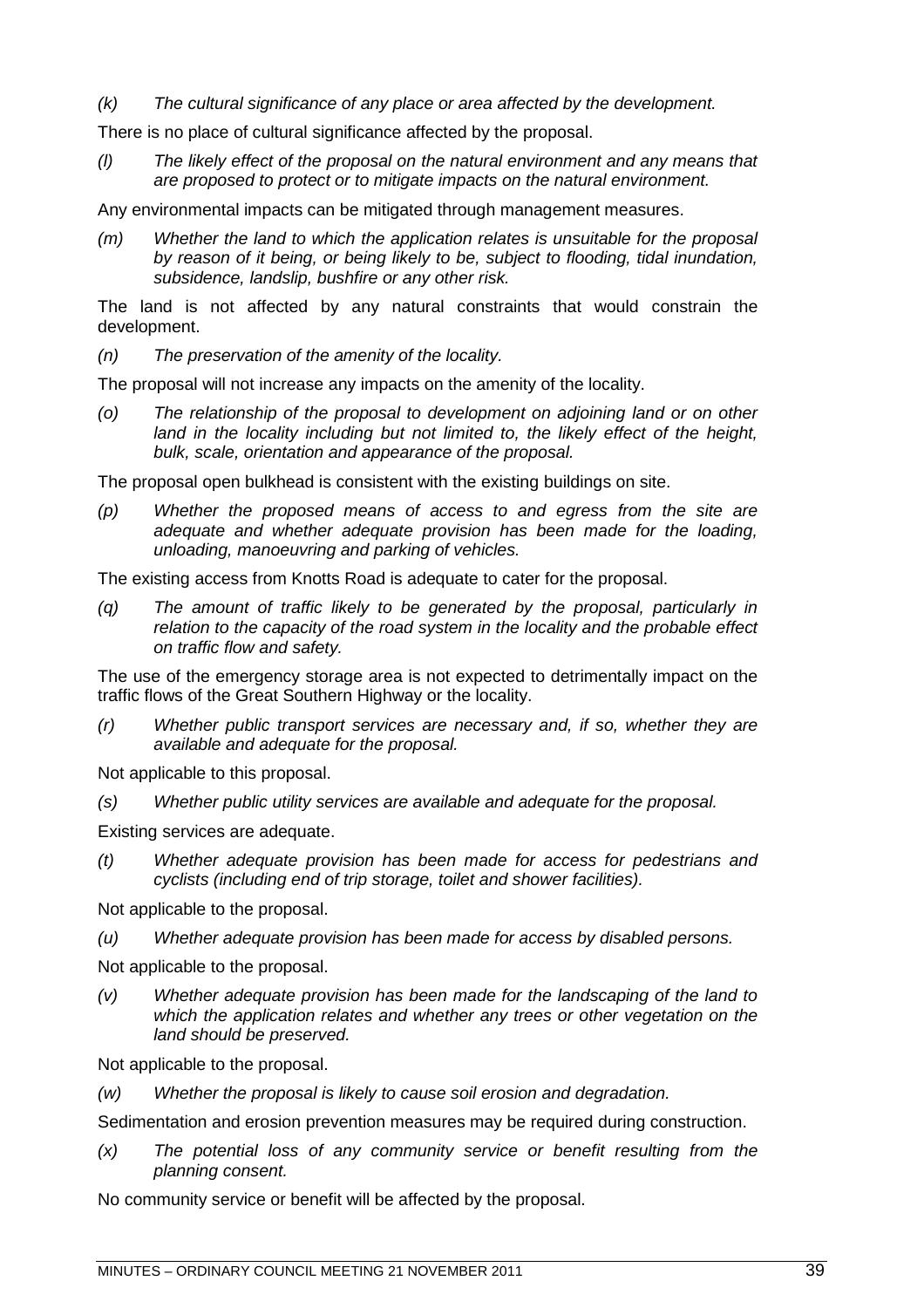*(y) Any relevant submissions received on the application.*

No submissions had been received at the time of writing this report. Any submissions received will be forwarded to all Councillors for comment.

*(z) The potential impacts of noise, dust, light, risk, and other pollutants on surrounding land uses.*

The proposal is not expected to exacerbate any existing impacts arising from the operations of the grain receival facility, such as dust or noise.

*(aa) The comments or submissions received from any authority consulted under clause 7.4.*

Main Roads WA were notified of the proposal and invited to make comments. A response was received on 15 November 2011. No objections were raised and no conditions were recommended.

*(bb) Any other planning consideration the local government considers relevant.*

The proposed emergency storage area is considered to be a minor intensification of the existing use.

#### **Policy Implications:**

The proposal is consistent with the objectives and provisions of the York Town Planning Scheme No. 2. There are no Policy implications associated with this proposal.

#### **Financial Implications:**

The application and advertising fees have been paid by the applicant.

#### **Strategic Implications:**

The site is located within the Town Expansion Precinct identified in the Local Planning Strategy and is a key rural industry for York. The provision of the emergency grain storage facility is vital for the operation of the facility. There are no strategic implications associated with the proposal.

**Voting Requirements: Absolute Majority Required: No**

**Site Inspection: Site Inspection Undertaken: Yes**

#### **Triple bottom Line Assessment: Economic Implications:**

The CBH facility is a major employer in the York economy and is an important part of the economy. The efficiency and longevity of the industry is an important economic factory for the regional economy. Approval of the application will have positive economic implications.

#### **Social Implications:**

There are no social implications associated with this proposal.

#### **Environmental Implications:**

Any environmental issues, such as stormwater and dust can be adequately managed on site to mitigate any potential impacts on the locality.

#### **Comment:**

The proposed emergency grain storage area will enable CBH to better cater for the needs of grain farmers of York and regionally. It is consistent with the Strategy, Scheme and objectives for the area.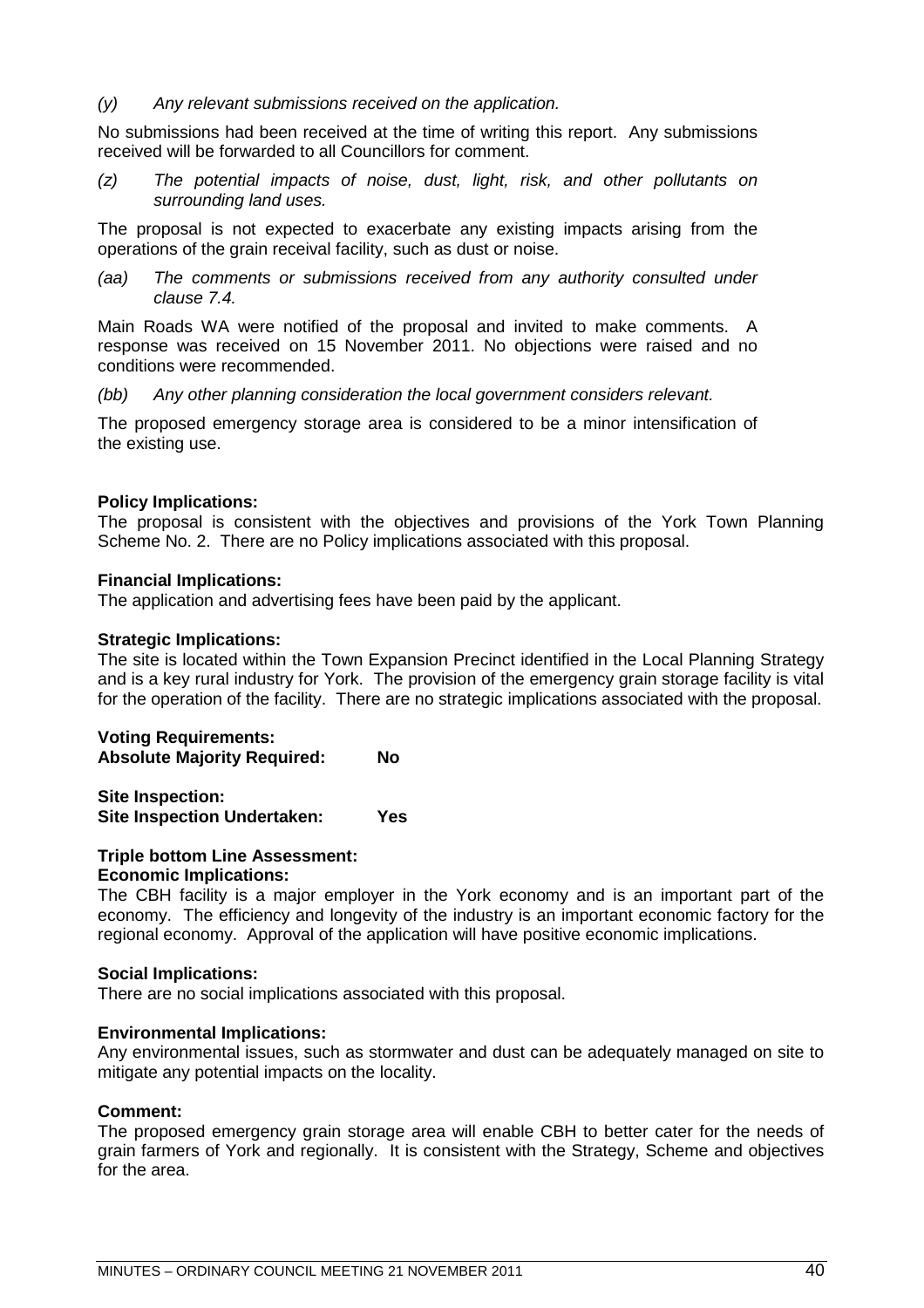**RESOLUTION 071111**

**Moved: Cr Scott** Seconded: Cr Hooper

*"That Council:*

*APPROVE the planning application for the construction of an open bulkhead for additional/emergency grain storage at the CBH (Cooperative Bulk Handling) facility at Lot 51 (Proposed Lot 200) Knotts Road, Balladong, subject to the following conditions:*

- *9. Development must substantially commence within two (2) years from the date of this decision.*
- *10. Development must take place in accordance with the stamped approved plans.*

*Advice Notes:*

- *Note 1: If the development the subject of this approval is not substantially commenced within a period of 2 years, or such other period specified in the approval, after the date of determination, the approval will lapse and be of no further effect.*
- *Note 2: Where an approval has so lapsed, no development is to be carried out without the further approval of the local government having first been sought and obtained.*
- *Note 3: If an applicant is aggrieved by this determination, there is a right of appeal under the Planning and Development Act 2005. An appeal must be lodged within 28 days of the date of determination.*
- *Note 4: This approval is not a building licence. In accordance with the provisions of the Local Government (Miscellaneous Provisions) Act 1960, an application for a building licence must be submitted to, and approval granted by the local government prior to any change of classification or prior to the commencement of any structural works within the development hereby permitted."*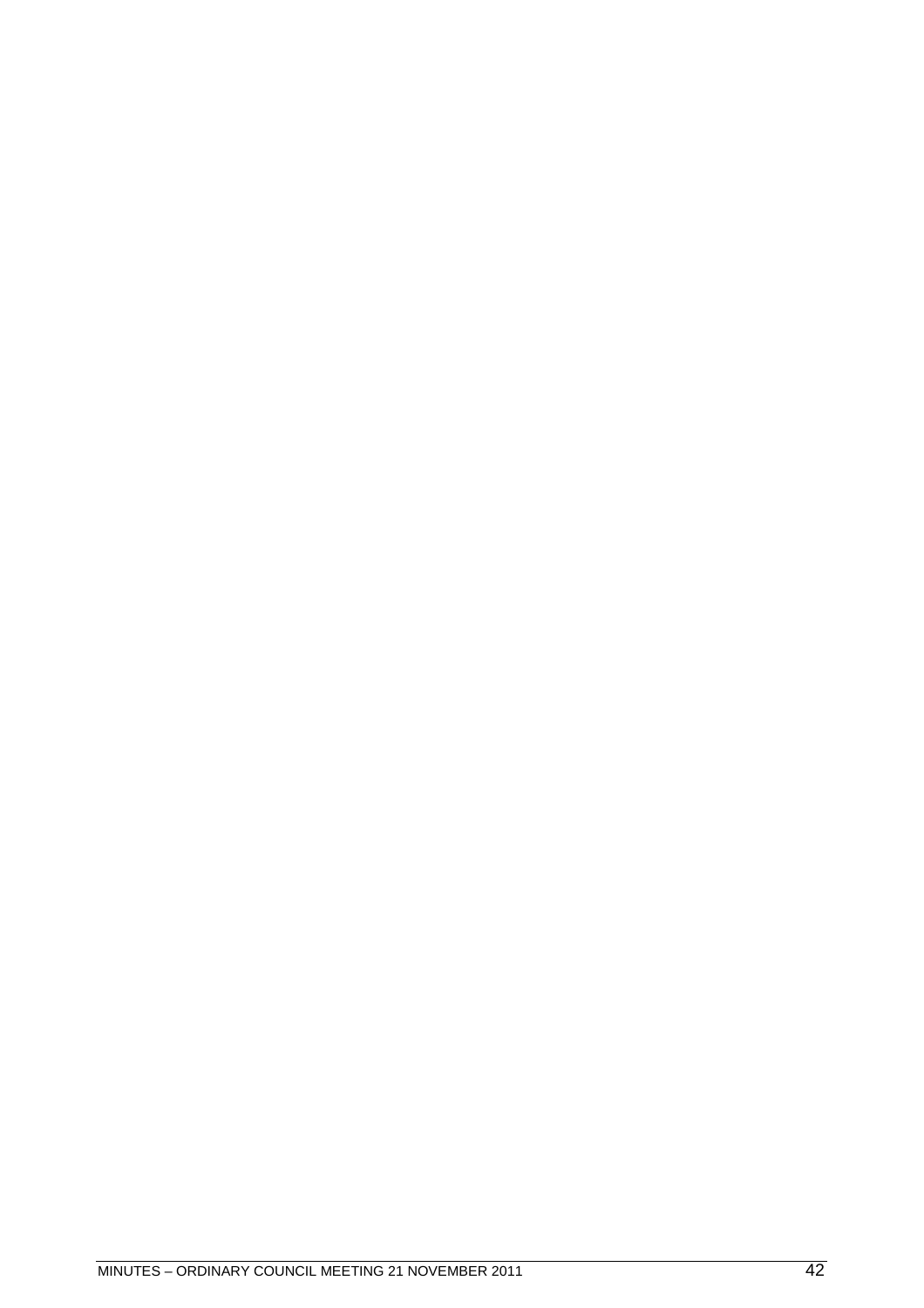## **Item 9.1.3 - Appendices**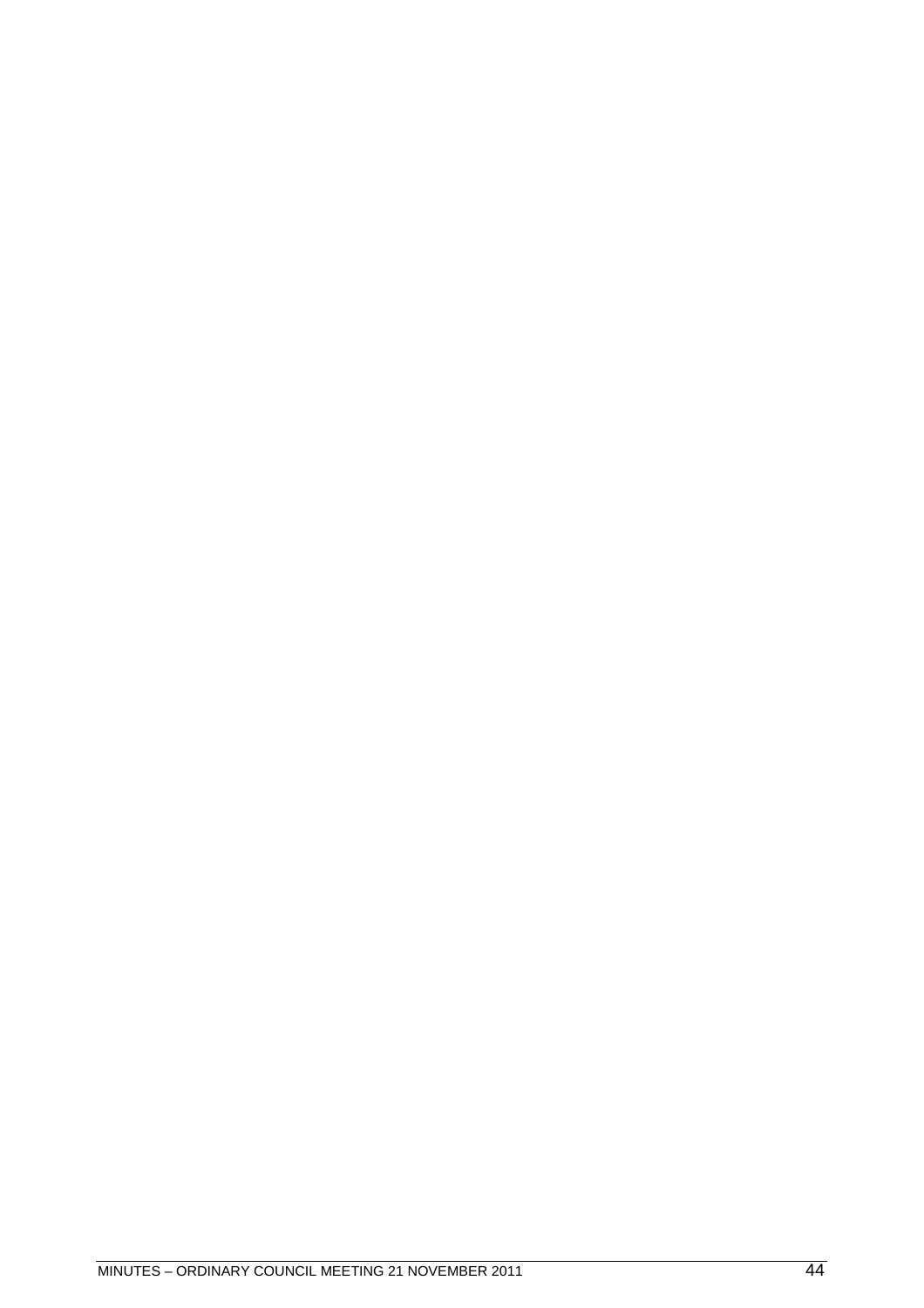# **9.2 Administration Reports**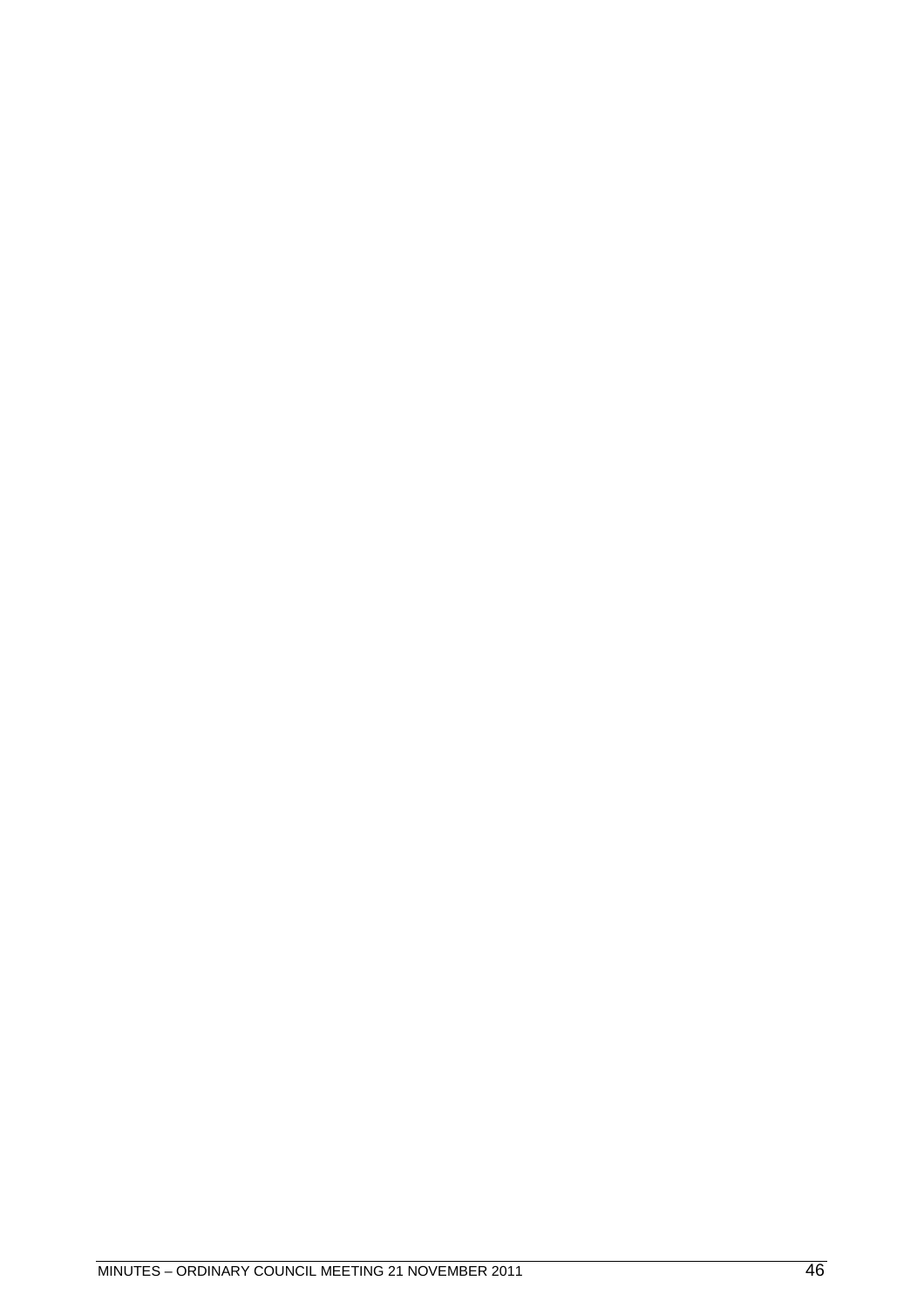## **9.2 ADMINISTRATION REPORTS**

**9.2.1 Information Services**

| <b>FILE NO:</b>                | <b>CS.LCS.8.1</b>          |
|--------------------------------|----------------------------|
| <b>COUNCIL DATE:</b>           | 21 November, 2011          |
| <b>REPORT DATE:</b>            | <b>10 November, 2011</b>   |
| <b>LOCATION/ADDRESS:</b>       | N/A                        |
| <b>APPLICANT:</b>              | <b>Shire of York</b>       |
| <b>SENIOR OFFICER:</b>         | R Hooper, CEO              |
| <b>REPORTING OFFICER:</b>      | P Law, Information Officer |
| <b>DISCLOSURE OF INTEREST:</b> | <b>Nil</b>                 |
| <b>APPENDICES:</b>             | Appendix A, B & C          |
| <b>DOCUMENTS TABLED:</b>       | Nil                        |
|                                |                            |

#### **Summary:**

The following is a summary of items for York Information Services for the month of October 2011.

**Visitor Numbers-** October (Appendix A): As compared to the same period 2010, the number of visitors coming through the doors has increased considerably from 2041 to 2852. These numbers were gained without major annual town events for the month, such as the Spring Garden Festival.

**Product Sales-** October (Appendix B) Product sales are steady. Net sales for the month of November 2011 were \$1752.60. This figure is down on the same period last year by \$500. This is partly due to low volume souvenir stock, as our usual supplier is currently unable to produce many items that are currently out of stock. This includes items such as hat pins, which are always in high demand.

Sales figures include sale of stock items left from York Tourist Bureau, the prices of which have been heavily discounted.

York Information Services are in the process of obtaining quotes for products from York suppliers in an attempt to promote York businesses and keep income in town.

**Rebranding-** The Manager from the Shire Depot has been consulted in regards to ordering new roman "i" signs to replace the italic "i" signs on the roads coming into York. We are required to change these over now as we no longer operate as a Visitor Centre and are no longer registered under the Accreditation scheme. He is also arranging a new sign to replace the York Tourist Bureau sign currently hanging from a power pole on Avon Terrace outside to Town Hall.

Arrangements are currently being made to update the Tourist Information bay on Great Southern Highway.

**Calendar of Events-** This is emailed to a state wide data base on a fortnightly basis. The focus of this is events based in York. York Information Services staff are now receiving phone calls regularly, asking for further information on some events, Town Hall bookings and for the Calendar of Events to be emailed again due to accidental deletion. The comments coming through from other Visitor Centres are positive, with staff from these centres planning visits to York as a direct result of receiving the Calendar of Events.

**Town hall booking enquiries-** Due to the volume of enquiries regarding booking the Town Hall for events, York Information Services now has available Town Hall Condition of Hire forms and Application to Consume Alcohol on Council Property forms. All queries for bookings are directed to the Shire of York.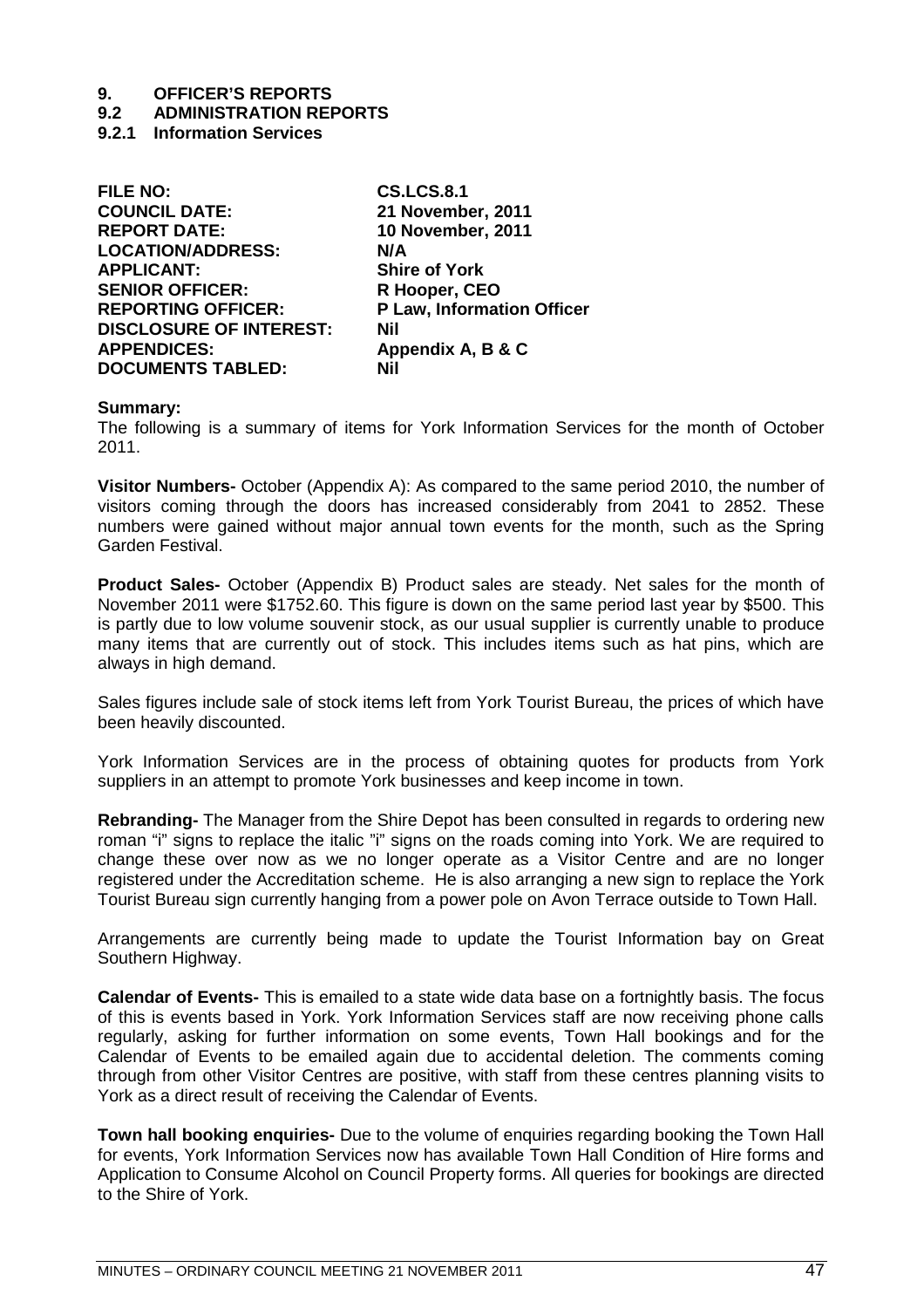**Town Hall Toilets-** Visitor requests have been made for clearer signage for the Disabled toilet in the Town Hall.

**Weekend Internet Access-** Our computer currently out on loan has not yet been returned, however, another computer has become available to make this service available. Fees for this service are included in the Shire of York fees and chargers schedule. This services is due to be up and running by mid November.

**Summer Trading Hours-** (Appendix C) York Information Services Officers are in the process of approaching all local business asking for details of closing times over the summer period. In previous years many businesses close their doors completely for a period of anywhere from 2 weeks to 4 months.

We are still waiting for replies from some businesses, there are some that regularly do not provide any information to this office.

**Lunchtime Closures-** To cover the allocated staff lunch break each day, tourist maps and York information brochures are made available through the Shire of York office on weekdays. There are signs on the front and sliding glass doors to indicate this. As an added back up to this, Information Services officers have had offers from local businesses, close to the Town Hall, to make available tourist maps and York information brochures from within their place of business.

Please advise Information Officers if Tourist maps should be distributed to local businesses. These will be due for reprinting early in 2012, as supplies are running down.

#### **Request for Services-**

There are certain services that visitors ask for on a regular basis, these include; Laundromat, pay for use showers, access to Mt Bakewell.

### **Complaints-**

There are four regular types of complaints that are received within this office. They are:

Lack of businesses open early in the week,

Lack of businesses open after 3pm each day,

Lack of restaurants available on a Monday night,

Issues relating to Bookeasy, it's bookings, confirmations and refunds.

**Web Page Development-** A quote has now been received to develop a web page which will belong to York Information Services. Staff at York Information Services are awaiting further instructions on this matter.

**York Brochure-** A brochure promoting York is currently under development. The Information Officer is to meet with advertising staff and artistic director early in November to seek further advice. Advertising opportunities will then be offered to local businesses. The aim is to make this brochure available to Visitor Centres throughout the state.

**Free RV Parking-** Having been advised by staff at SOY that there is now free 24 hr parking available at Avon Park for self contained RV's, staff are now able to promote this within the centre. This has been a very welcome service for many visitors and has encouraged many to stay the night instead of moving on to the next town. Another comment is that it frees up money to spend in the local shops.

### **Background:**

There were large groups of RV travelers through York during the early part of the month on their way to meetings in Quairading and Kalgoorlie.

York Heritage Hotel Restaurant is no longer open. The accommodation is remaining open, at this stage until just before Christmas. The reopening is yet to be confirmed. No meals are available through the accommodation.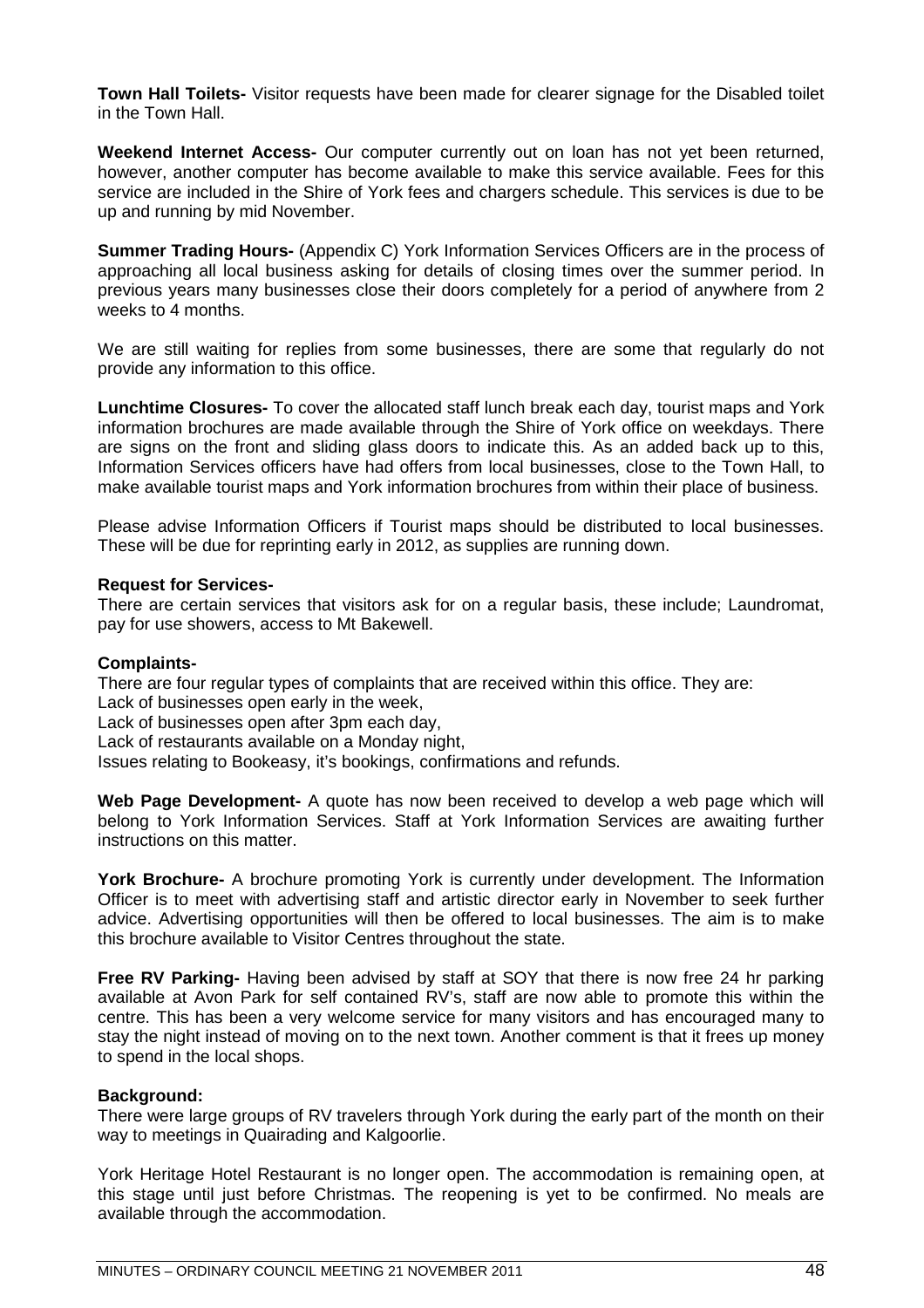Imperial Hotel is no longer available for meals on a Monday or Tuesday.

Settlers House is no longer available for meals on a Monday.

Shire of York has been operating York Information Services since July 2010. Judging by the tourism numbers available, the peak tourist season, Spring, ended and the end of October and it is expected, coming into the warmer season, that there will now be a dramatic drop in visitor numbers. Historically, we also face difficult times for visitors over the Christmas and New Year periods due to the lack of attractions and businesses open.

#### **Consultation:**

Shire of York and local business proprietors

**Statutory Environment:** Nil **Policy Implications:** Not Applicable **Financial Implications:** Nil **Strategic Implications:** Not Applicable **Voting Requirements: Absolute Majority Required: No Site Inspection: Site Inspection Undertaken: Not applicable Triple bottom Line Assessment: Economic Implications:** Nil **Social Implications:** Nil **Environmental Implications:** Nil **Comment:** This report serves to keep the community informed of the activities in place. **RESOLUTION 081111 Moved: Cr Smythe Seconded: Cr Scott** *"That Council: Receive the York Information Services report and commend the staff on the level of service provided to visitors and the community."*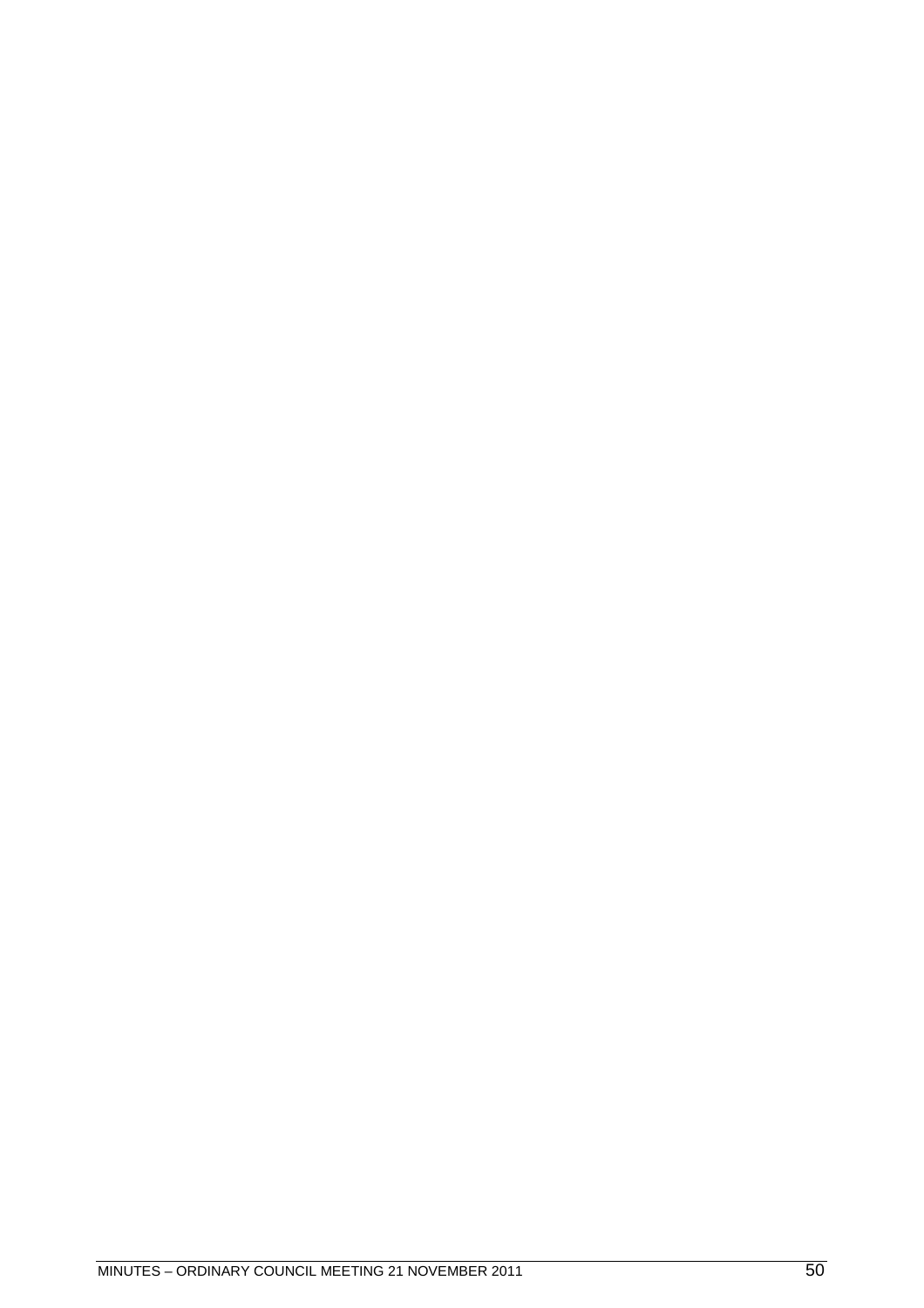## **Item 9.2.1 - Appendices**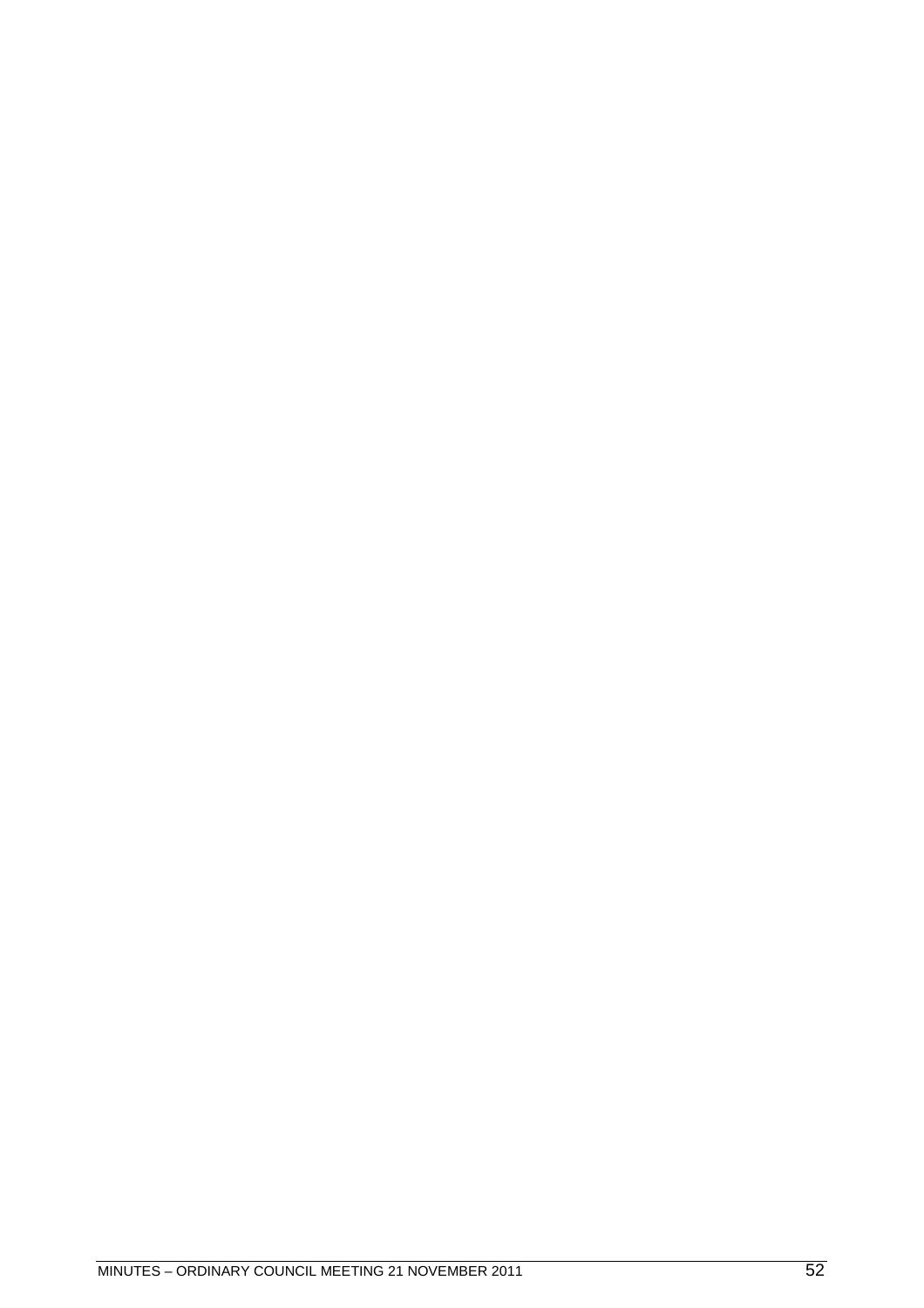**9.2 ADMINISTRATION REPORTS**

**9.2.2 Youth Report for October, 2011**

| <b>FILE NO:</b>                | CS.LCS.6                 |
|--------------------------------|--------------------------|
| <b>COUNCIL DATE:</b>           | 21 November, 2011        |
| <b>REPORT DATE:</b>            | <b>12 November, 2011</b> |
| <b>LOCATION/ADDRESS:</b>       | N/A                      |
| <b>APPLICANT:</b>              | <b>Shire of York</b>     |
| <b>SENIOR OFFICER:</b>         | R Hooper, CEO            |
| <b>REPORTING OFFICER:</b>      | Lyn Kay, YDO             |
| <b>DISCLOSURE OF INTEREST:</b> | Nil                      |
| <b>APPENDICES:</b>             | Nil                      |
| <b>DOCUMENTS TABLED:</b>       | Nil                      |

#### **Summary:**

The following is a summary of the activities undertaken by the Youth Development Officer since the last report submitted in October 2011.

#### **Active After School Programme:**

The Youth Development Officer has 30 Pre-Primary, Years 1, 2 & 3 attending Term 4 for Basketball along with Mrs. Judy Davies and Brodie Reid. The children are learning basic skills and having lots of fun and a healthy afternoon tea.

#### **School Holiday Programme:**

The Youth Development Officer will be organising a Programme plus times the Youth Centre will be open once the Youth Centre is completed with one excursion going to Rockingham for Paintballing and then the afternoon at Rockingham Beach.

#### **Youth Centre:**

The Opening for the York Youth Centre will be on Thursday, 8<sup>th</sup> December, 2011 4pm-6pm, with the Minister for Youth Robin McSweeney officially opening the Centre at 4.30pm and 70 invited Youth and quests.

The Urban Artists works will be on the walls with Banners in the Terrace entry as well which will brighten up the area.

Youth Development Officer has been seeking further donations and has 6 Computers, 3 computer desks, CD/DVD player and a pool table the latest requisitions.

Youth Development Officer is looking for a fridge, dining room table and chairs and donations to finalise different areas.

#### **Hang Out Centre:**

This is held every Thursday from 3pm-6pm and we average 15 Youth each week and also the local Police call in and are in contact with Youth Development Officer on developments around the Town with regards to Youth.

#### **Salvation Army Breakfast Club:**

The Youth Development Officer is working along side the Salvation Army on Friday mornings at the Pavilion from 8am-8.30am for children and parents to come and have a healthy **free** breakfast.

At our last breakfast the children had pancakes, cereals, fresh juice, and toast and were given fruit to take to School. The breakfast only runs in School Terms.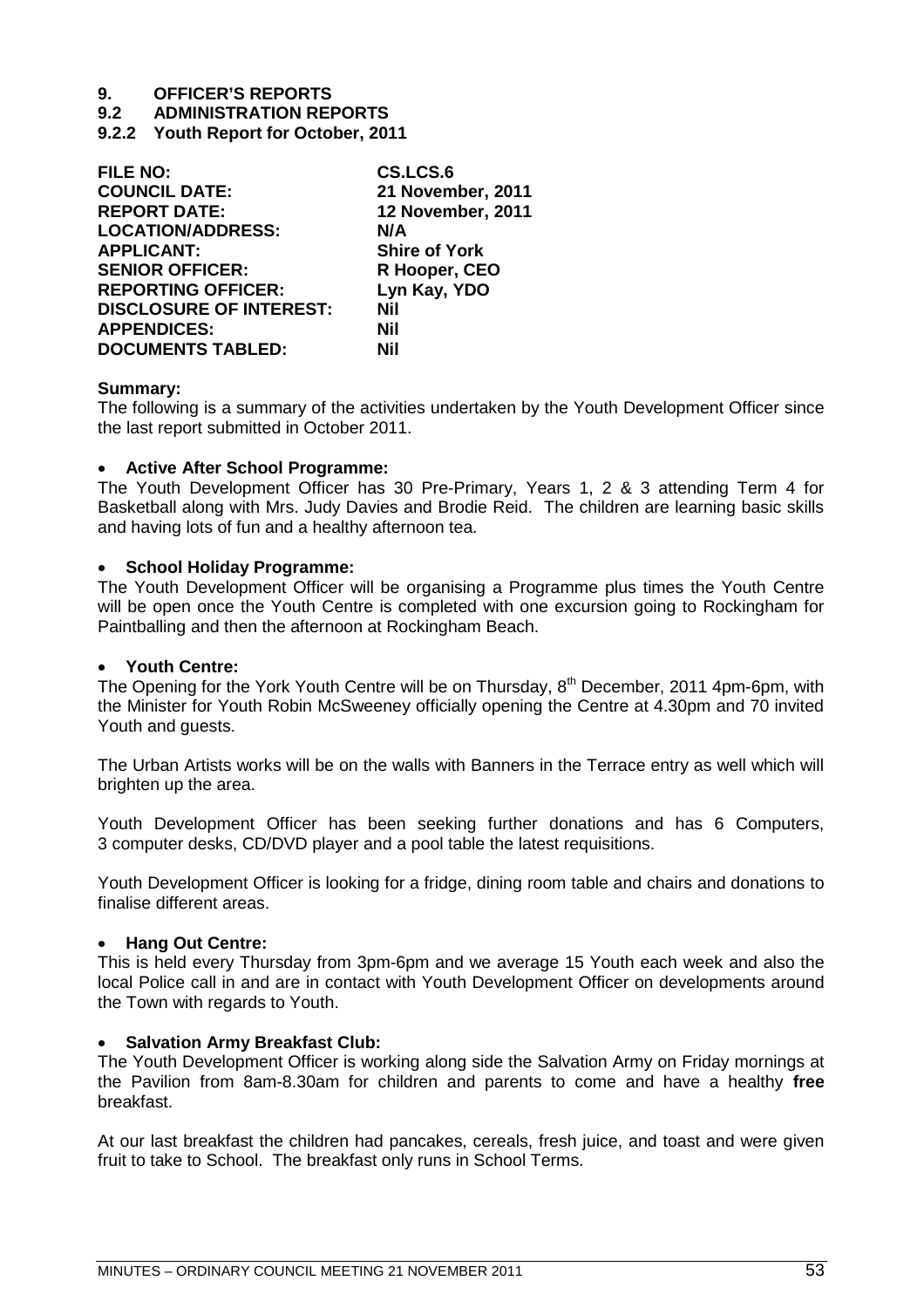## **Term 4 Christmas Disco:**

The Youth Development Officer is organising the Christmas Disco at the Town Hall on Friday  $9<sup>th</sup>$ December, 2011 for the following times:

Kindy, Pre Primary, Years  $1 & 8 & 2$  3pm  $- 4.30$ pm Years 3, 4 & 5 4.30pm – 6pm Years  $6, 7$  & Youth 6pm – 10pm

Cool drinks, lollies, chips are sold on the day and the Entrance fee is \$2.50. All profits go towards our Youth Centre funding.

#### **Background:**

Youth Development Officer is building strong relationships with the appropriate partners in all fields of youth development, including education, police and health partnerships. Trust and integrity is being developed with York youth and their parents/guardians as quality programs are being introduced and activated.

#### **Consultation:**

Youth **School Police** Health **Councillors** Council Staff Community Members

**Statutory Environment:** Nil

**Policy Implications:**

Not Applicable

#### **Financial Implications:**

Activities and initiatives are funded in SOY budget and through grants, fundraising activities and 'user pays' arrangements.

#### **Strategic Implications: Key Result Area 4 - Youth - Objectives:**

- *1. To facilitate an increase in the employment and education opportunities for the young people of the Shire.*
- *2. To enhance recreational and cultural opportunities for young people.*
- *3. To involve young people in decision-making and in taking a responsible role in our community.*
- *4. To develop strategic alliances with other organisations working with young people.*

**Voting Requirements: Absolute Majority Required: No**

**Site Inspection: Site Inspection Undertaken: Not applicable** 

**Triple bottom Line Assessment: Economic Implications:** Nil

#### **Social Implications:**

A strong focus on Youth activities will support community cohesion and interaction through the recognition and valuing of this section of the community.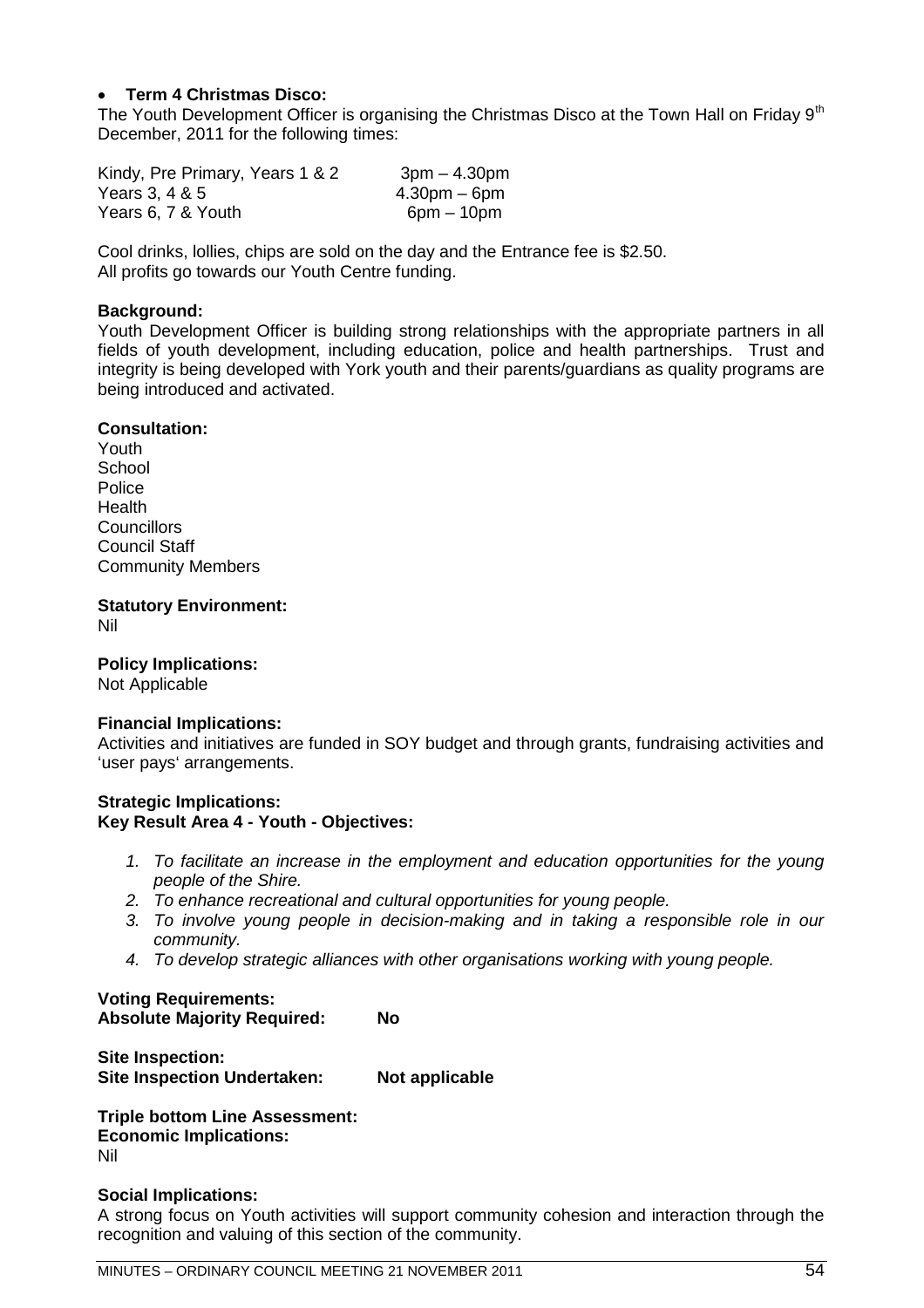## **Environmental Implications:**

Not applicable

### **Comment:**

This report serves to keep the community informed of the activities in place.

### **RESOLUTION 091111**

Moved: Cr Duperouzel **Moved: Cr Smythe** 

*"That Council:*

*Receives this report and acknowledges and endorses the activities and initiatives of the Youth Development Officer."*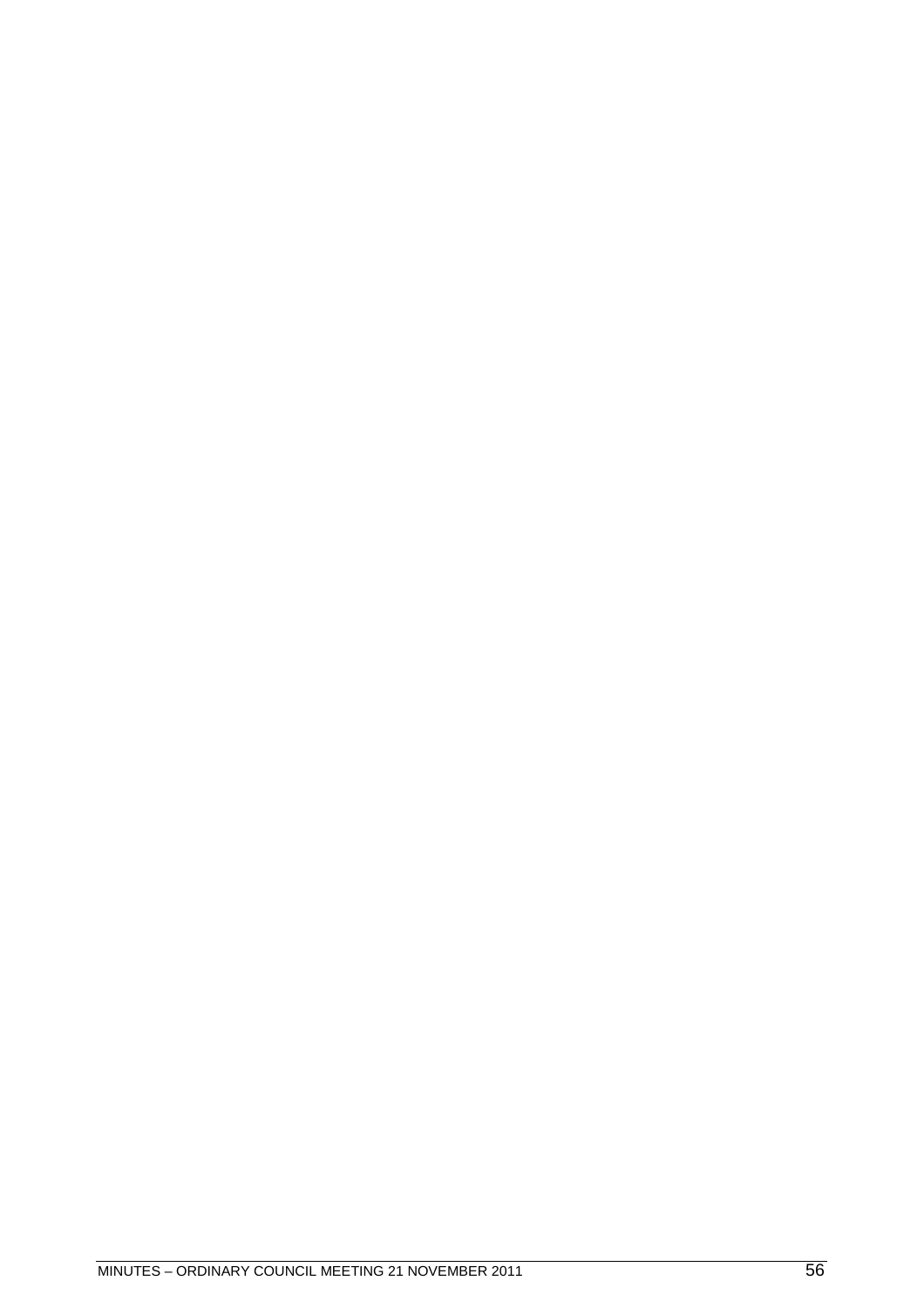## **9.3 Works Reports**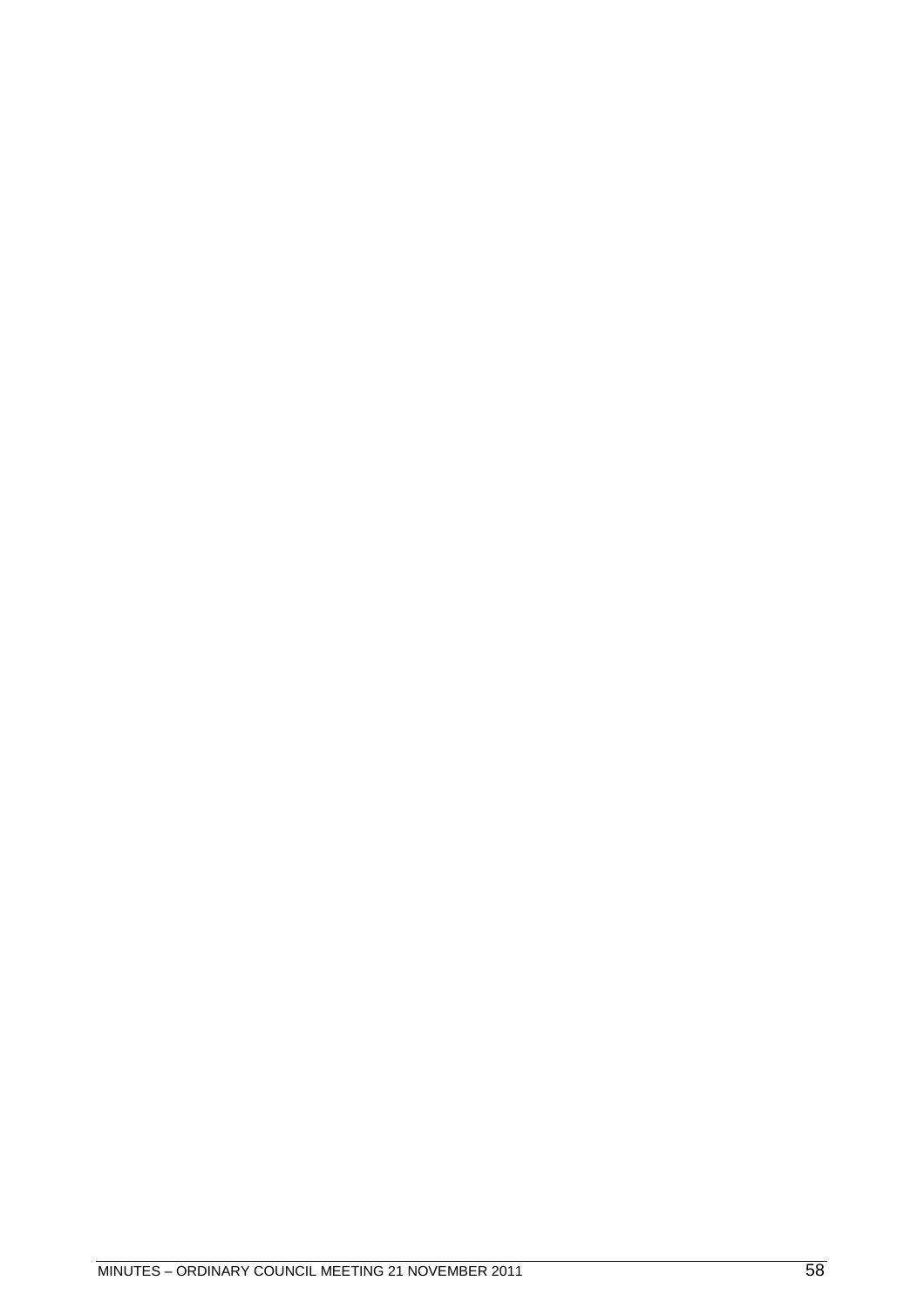## **9.4 Financial Reports**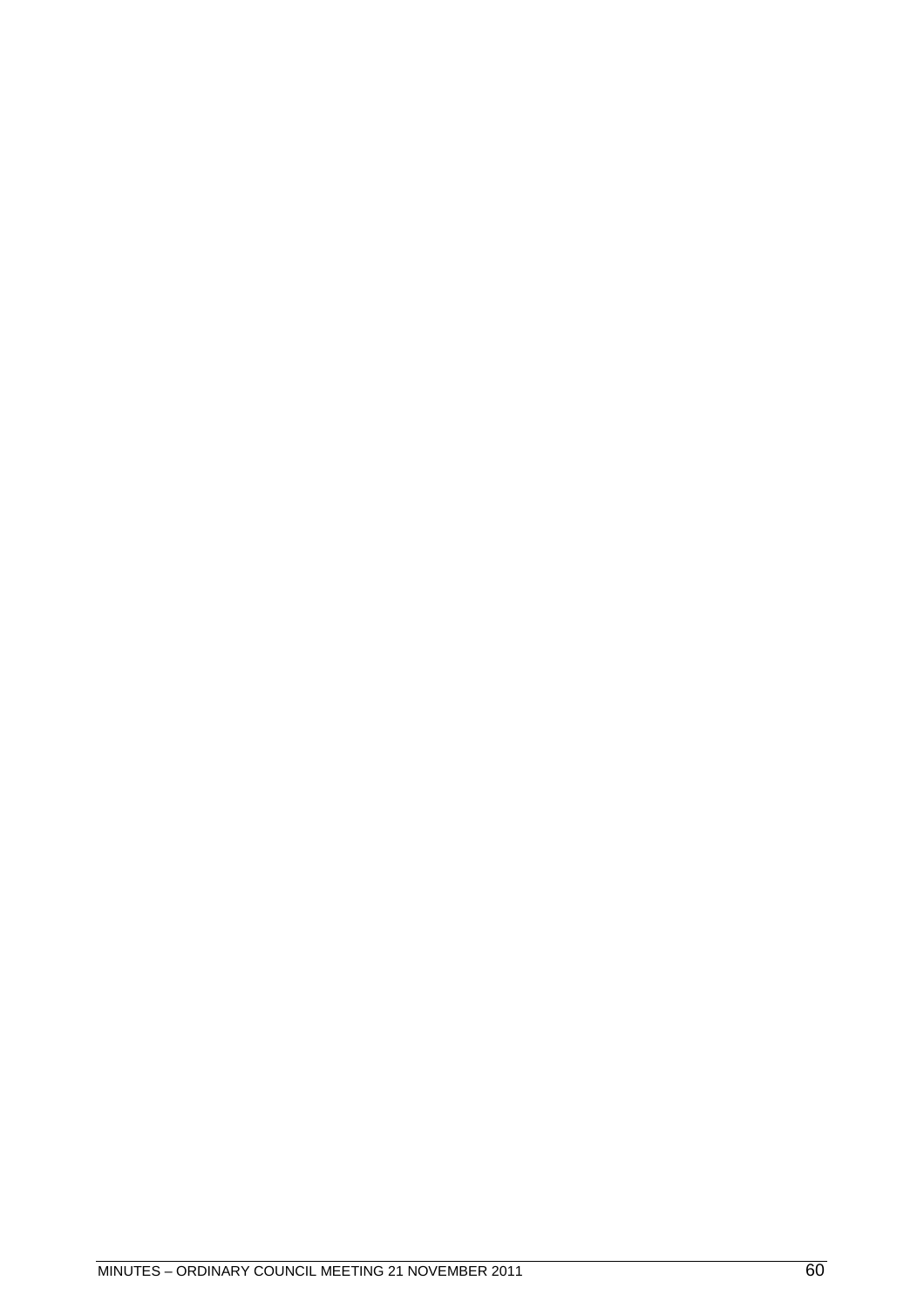#### **9.4 FINANCE REPORTS**

**9.4.1 Unbudgeted Expenditure – CEO Appraisal**

| <b>FILE NO:</b>                | P1                      |
|--------------------------------|-------------------------|
| <b>COUNCIL DATE:</b>           | 21 November 2011        |
| <b>REPORT DATE:</b>            | 1 November 2011         |
| <b>LOCATION/ADDRESS:</b>       | N/A                     |
| <b>APPLICANT:</b>              | <b>Shire of York</b>    |
| <b>SENIOR OFFICER:</b>         | R Hooper, CEO           |
| <b>REPORTING OFFICER:</b>      | <b>T Cochrane, DCEO</b> |
| <b>DISCLOSURE OF INTEREST:</b> | R Hooper, CEO           |
| <b>APPENDICES:</b>             | Nil                     |
| <b>DOCUMENTS TABLED:</b>       | Nil                     |

#### **Summary:**

That Council authorise unbudgeted expenditure to engage WALGA Workplace Solutions to conduct the statutory appraisal of the CEO.

#### **Background:**

The process was carried out internally last year by the Acting Deputy Chief Executive Officer and the last time an external agency carried out a review was by WALGA Workplace Solutions in 2007.

#### **Consultation:**

WALGA Workplace Solutions; and Department of Local Government.

#### **Statutory Environment:**

Local Government Act – Section s 5.38 and 5.39 (3)(b) and Regulation 18D.

**Policy Implications:**

Nil.

#### **Financial Implications:**

The cost of the assessment is \$3,300 (inc GST), however was not included in the 2011/12 Budget. Should this expenditure be approved it can be allocated to Consultancy Services.

**Strategic Implications:** Nil.

**Voting Requirements: Absolute Majority Required: Yes**

**Site Inspection: Site Inspection Undertaken: Not applicable**

**Triple bottom Line Assessment: Economic Implications:** Nil.

**Social Implications:** Nil.

**Environmental Implications:** Nil.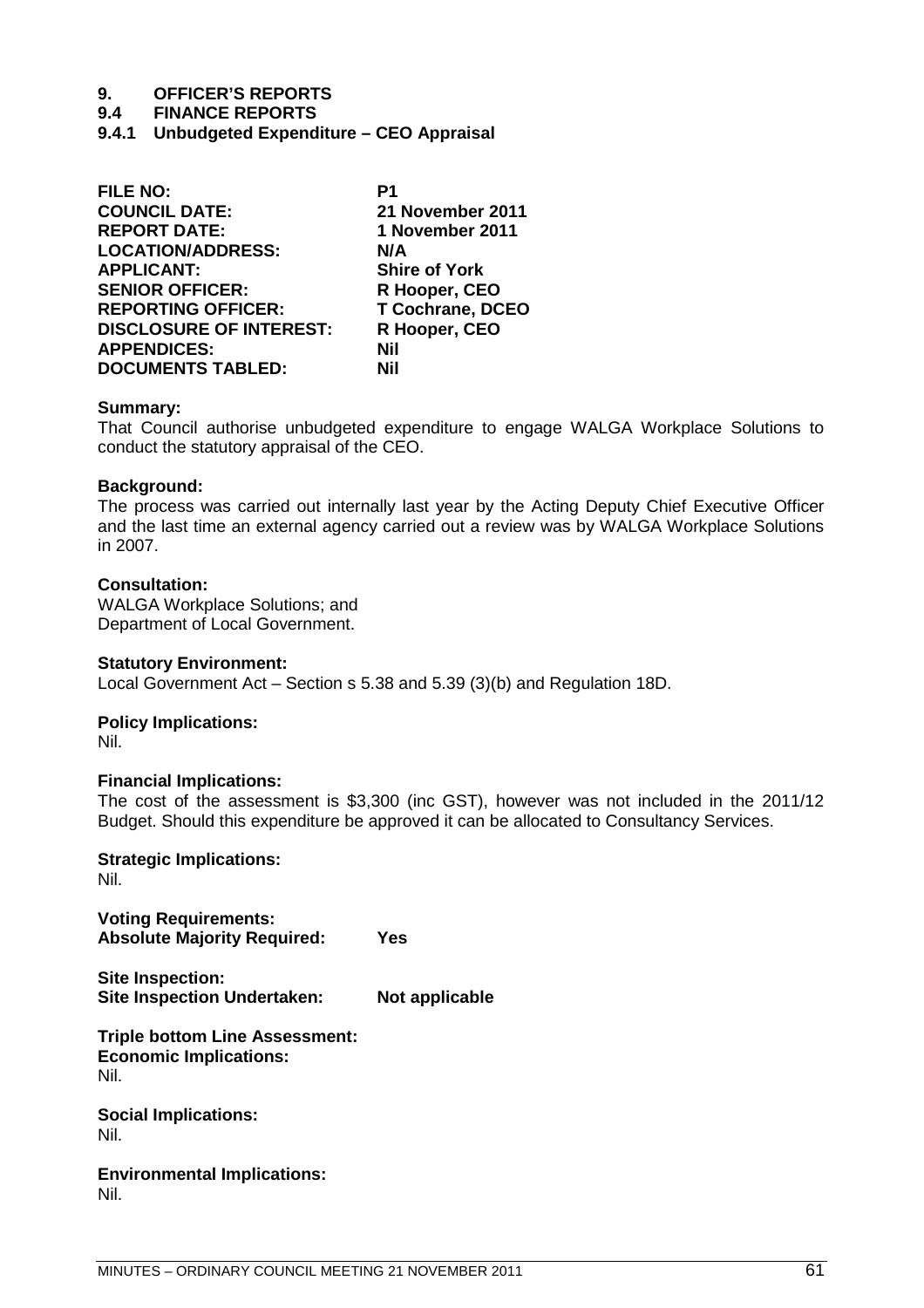## **Comment:**

The annual appraisal process reviews the past year and sets the performance indicators for the next years and as such it is a powerful management and accountability tool.

*R Hooper, CEO declared an Interest Affecting Impartiality to this item and left the room at 3.54pm.*

| 101111                                                                                                      | <b>RESOLUTION</b>                                                                                                                                                                                                       |                     |             |
|-------------------------------------------------------------------------------------------------------------|-------------------------------------------------------------------------------------------------------------------------------------------------------------------------------------------------------------------------|---------------------|-------------|
|                                                                                                             | <b>Moved: Cr Smythe</b>                                                                                                                                                                                                 | Seconded: Cr Hooper |             |
|                                                                                                             | "That Council:                                                                                                                                                                                                          |                     |             |
| 1.                                                                                                          | approves expenditure of \$3,300 (inc GST) from General Ledger Account No.<br>42169; and                                                                                                                                 |                     |             |
| 2.                                                                                                          | engage the Western Australian Local Government Association to conduct the<br>Chief Executive Officer's Performance in accordance with the Local Government<br>Act – Sections 5.38 and 5.39 $(3)(b)$ and Regulation 18D. |                     |             |
|                                                                                                             | <b>Advice Note:</b>                                                                                                                                                                                                     |                     |             |
| Once the review is completed Council will consider the report in accordance with<br><b>Regulation 18D."</b> |                                                                                                                                                                                                                         |                     |             |
|                                                                                                             |                                                                                                                                                                                                                         |                     | CARRED: 5/0 |

*R Hooper, CEO returned to the room at 3.56pm.*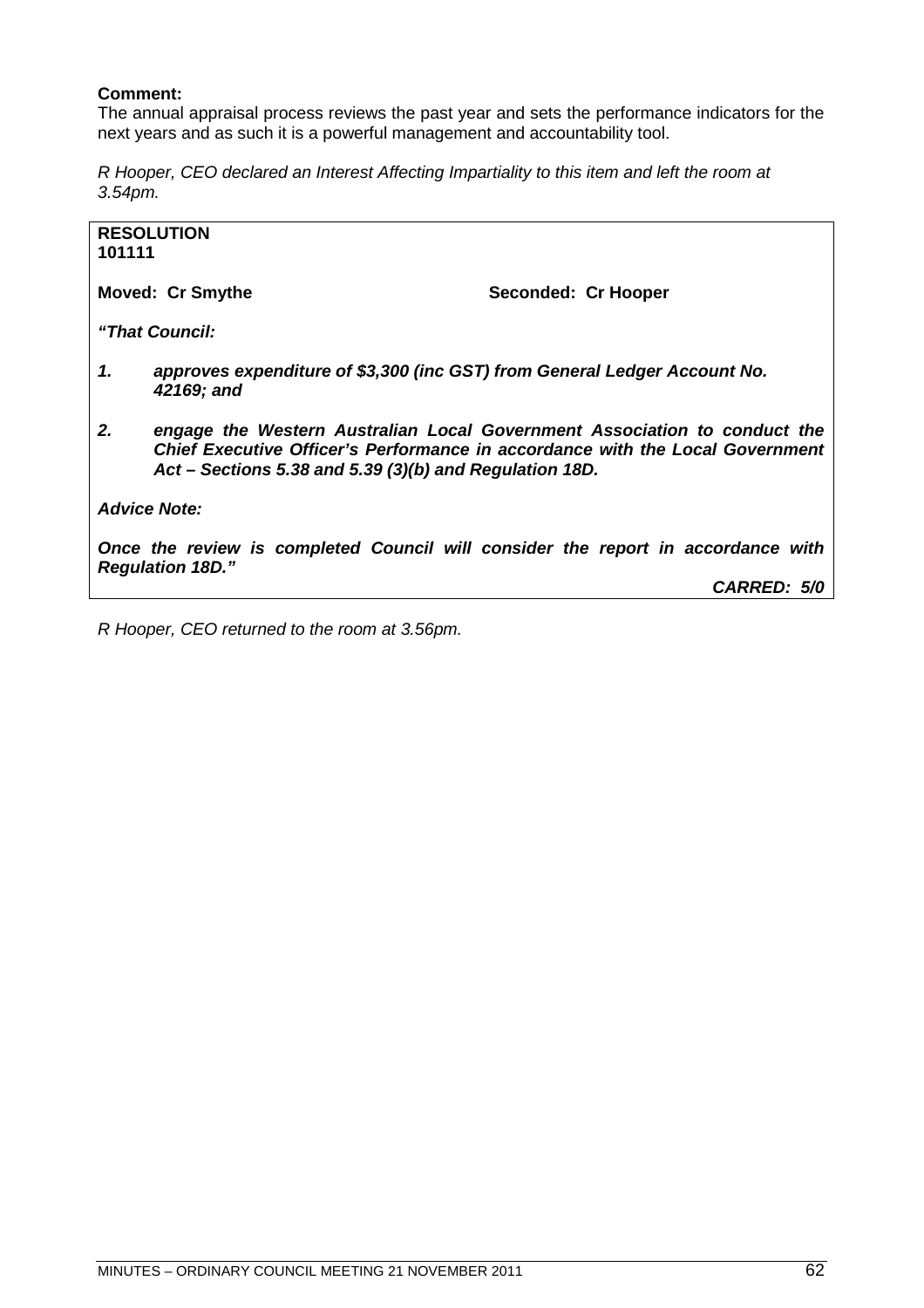**9.4 FINANCE REPORTS**

**9.4.2 Revaluation of Road Infrastructure Assets**

| <b>FILE NO:</b>                | <b>FI.ACC</b>                                   |
|--------------------------------|-------------------------------------------------|
| <b>COUNCIL DATE:</b>           | 21 November 2011                                |
| <b>REPORT DATE:</b>            | <b>29 October 2011</b>                          |
| <b>LOCATION/ADDRESS:</b>       | <b>Not Applicable</b>                           |
| <b>APPLICANT:</b>              | <b>Not Applicable</b>                           |
| <b>SENIOR OFFICER:</b>         | Ray Hooper, Chief Executive Officer             |
| <b>REPORTING OFFICER:</b>      | <b>Tabitha Bateman, Administration Officer</b>  |
| <b>DISCLOSURE OF INTEREST:</b> | Nil                                             |
| <b>APPENDICES:</b>             | Nil                                             |
| <b>DOCUMENTS TABLED:</b>       | <b>Cardno Road Revaluation Report 30/6/2010</b> |
|                                |                                                 |

#### **Summary:**

It is necessary to update Council's asset register in line with RoMan data provided by Cardno Pty Ltd and adopt an asset revaluation effective 30 June 2011.

#### **Background:**

Following a full road inventory and condition rating audit during 2009-10 it was discovered that the value of Council's road infrastructure was severely understated as a result of overdepreciating road assets. To correct the situation the depreciation rates were changed to reflect more accurately the condition of Council's roads and a revaluation was adopted.

Changes made to the Australian Accounting Standards (AAS) required Local Governments in Western Australia to bring the value of infrastructure, including roads, to account in 1997 and to depreciate them on an annual basis.

Council's Significant Accounting Policy (as referred to in Council's Budget Notes) regarding the revaluation of assets states the following:

*"Certain asset classes may be revalued on a regular basis such that the carrying values are not materially different from fair value. For infrastructure and other asset classes where no active market exists, fair value is determined to be the current replacement costs of an asset less, where applicable, accumulated depreciation calculated on a basis to reflect the already consumed or expired future economic benefits.*

*Those assets carried at a revalued amount, being their fair value at the date of revaluation less any subsequent accumulated depreciation and accumulated impairment losses, are to be revalued with sufficient regularity to ensure the carrying amount does not differ significantly from that determined using fair value at reporting date.*

*The "RoMan" Road Inventory System is the method used by Council to value its road network. The class of asset is valued at replacement cost and depreciated after taking into account the condition of the roads. Physical inspections of the road network are continually undertaken."*

#### **Consultation:**

Dominic Carbone & Associates Cardno BSD – managers of the RoMan Road Inventory System.

#### **Statutory Environment:**

Local Government Act 1995; Local Government (Financial Management) Regulations 1996; Australian Accounting Standards Board standards.

#### **Policy Implications:**

Nil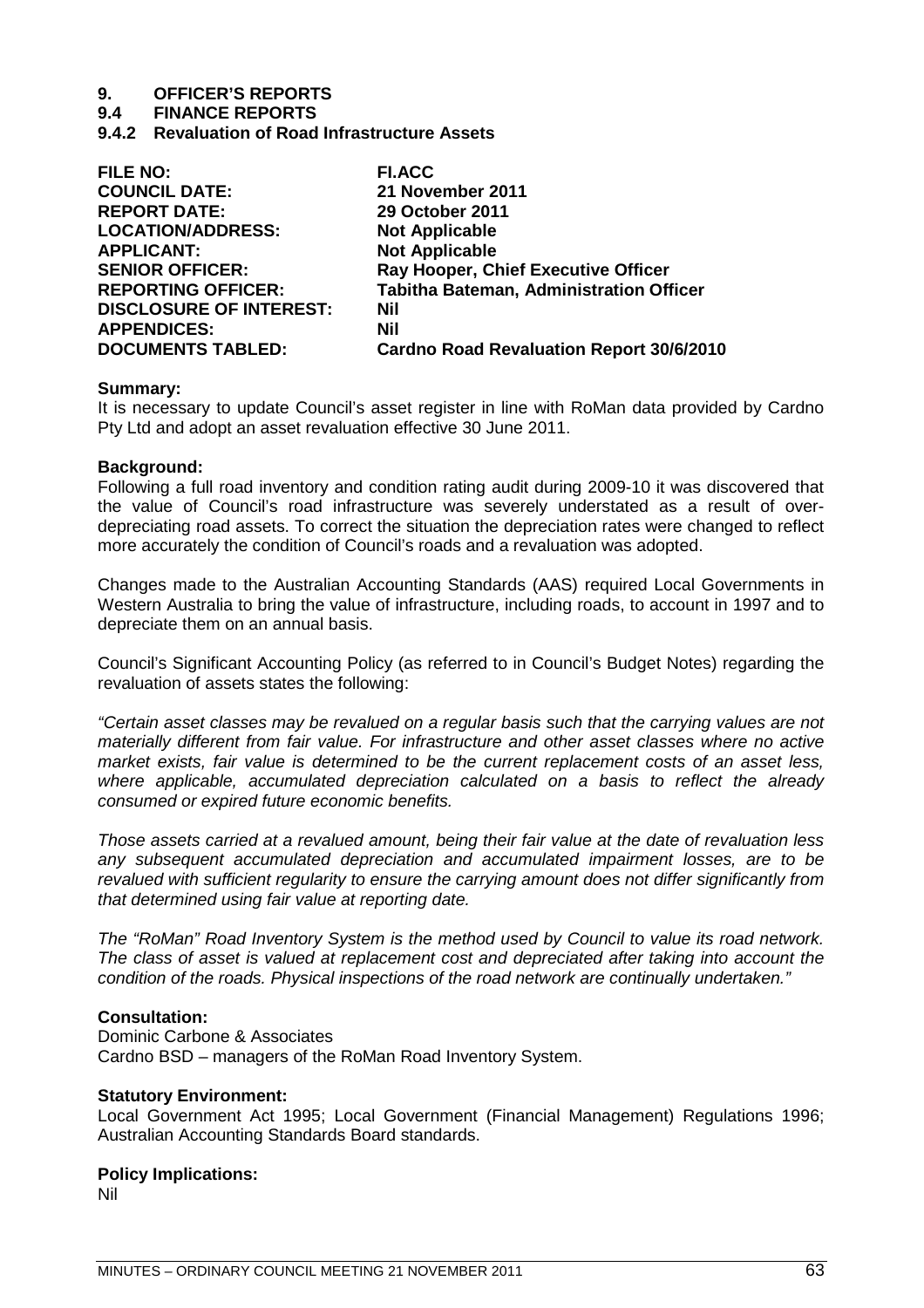### **Financial Implications:**

The actual revaluation will have no effect in terms of cash as it will be a book valuation and a change to depreciation values, however currently the over depreciation is understating the value of Council's road infrastructure assets in the balance sheet.

The change to depreciation values being proposed will give a fairer representation of the Council's financial health.

#### **Strategic Implications:**

Key Result Area 8 - Resource Management.

**Voting Requirements: Absolute Majority Required: No**

**Site Inspection: Site Inspection Undertaken: Not applicable**

**Triple bottom Line Assessment: Economic Implications:** Nil

**Social Implications:** Nil

**Environmental Implications:** Nil

#### **Comment:**

All non-current assets having a limited useful life are systematically depreciated over their useful lives in a manner which reflects the consumption of the future economic benefits embodied in those assets. Road assets are depreciated on a straight-line basis at 1%.

A regular road inventory and condition rating audit is required to make sure that the information about Council's roads in the RoMan road management system database is correct so that the replacement cost can be calculated correctly and the roads can be depreciated to the level that reflects the condition that they are in.

Council's records detail the following:

| <b>Infrastructure</b> |       |                        |                     |                           |
|-----------------------|-------|------------------------|---------------------|---------------------------|
| Year                  | ltem  | <b>Historical Cost</b> | <b>Depreciation</b> | <b>Written Down Value</b> |
| 30 Jun 11             | Roads | 54,120,645.00          | \$5,595,160.00      | 48,525,485.00             |

Report by Cardno Pty Ltd details the following:

| <b>Infrastructure</b> |             |                        |                     |                           |
|-----------------------|-------------|------------------------|---------------------|---------------------------|
| Year                  | <b>Item</b> | <b>Historical Cost</b> | <b>Depreciation</b> | <b>Written Down Value</b> |
| 30 Jun 11             | Roads       | \$73,752,361.00        | \$6,801,372.00      | 66,950,989.00             |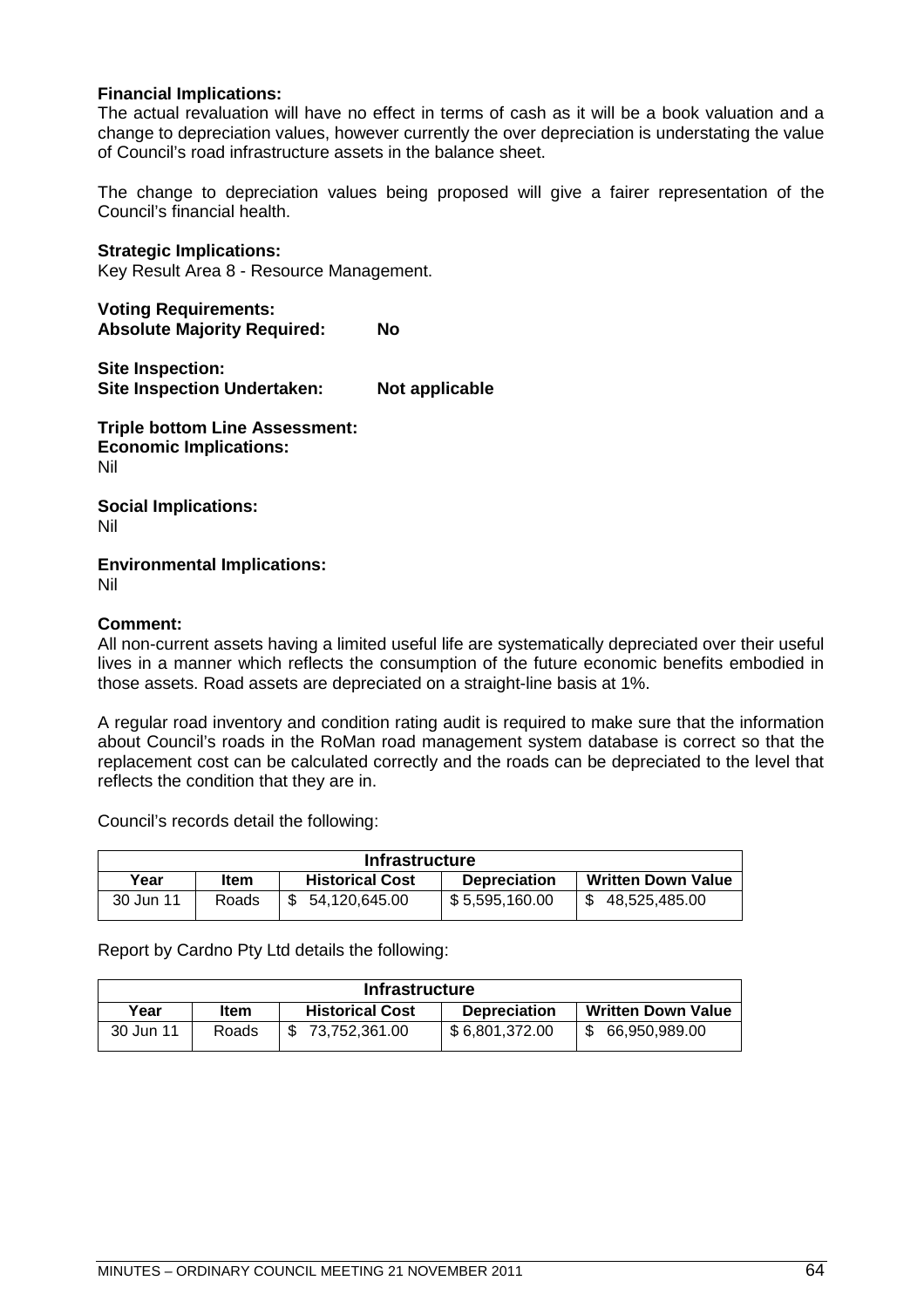| <b>RESOLUTION</b> |  |
|-------------------|--|
| 111111            |  |

**Moved: Cr Scott** Seconded: Cr Hooper

*"That Council:*

- *1. endorse the revaluation of its road infrastructure assets in accordance with the Cardno Report as at the 30th June 2011; and*
- *2. amends its asset register accordingly."*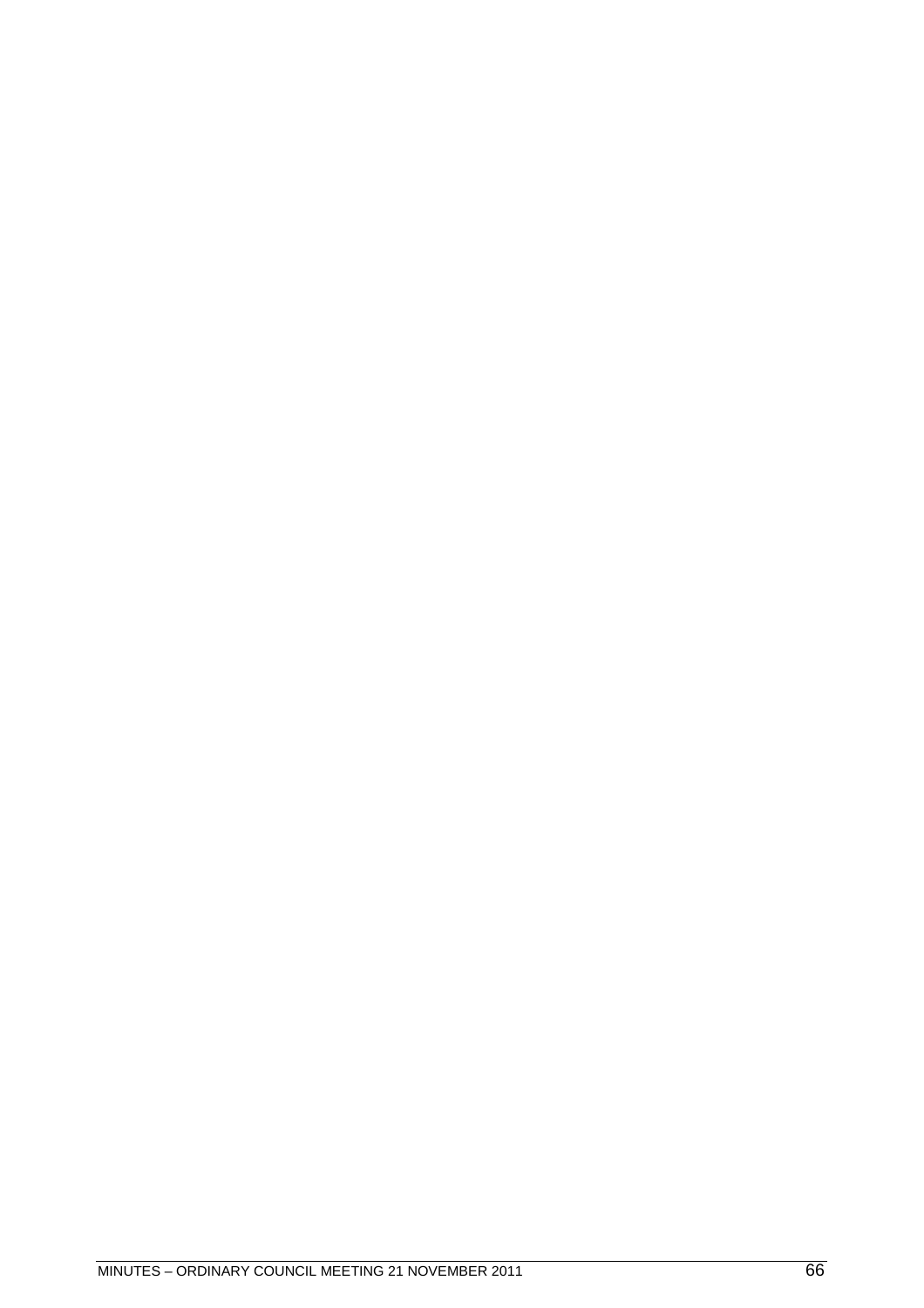#### **9.4 FINANCE REPORTS**

**9.4.3 York Family Playgroup 2011/2012 sponsorship**

| <b>FILE NO:</b>                | <b>FI.DON</b>                |
|--------------------------------|------------------------------|
| <b>COUNCIL DATE:</b>           | 21 November 2011             |
| <b>REPORT DATE:</b>            | 9 November 2011              |
| <b>LOCATION/ADDRESS:</b>       | <b>Avon Terrace York</b>     |
| <b>APPLICANT:</b>              | <b>York Family Playgroup</b> |
| <b>SENIOR OFFICER:</b>         | <b>Ray Hooper CEO</b>        |
| <b>REPORTING OFFICER:</b>      | <b>Gail Maziuk</b>           |
| <b>DISCLOSURE OF INTEREST:</b> | Nil                          |
| <b>APPENDICES:</b>             | Nil                          |
| <b>DOCUMENTS TABLED:</b>       | Nil                          |

#### **Summary:**

Each year Council makes a number of contributions by way of donations to various community groups that operate within the York Shire.

The York Family Playgroup requests Council consider re allocating funds approved by Council in the 2011/2012 sponsorship round. The sponsorship approved was for \$3100 'in kind' for labour to dismantle and move the new pergola to other premises if the playgroup was relocated by the Shire for any reason. The Playgroup has requested the \$3100 'in kind' funding be converted to cash funding as the group does not have enough funds accrued to actually commission the building of the pergola.

The York Family Playgroup has managed to raise some additional funds/sponsorship from the Bendigo Bank as well as internal fundraising since their application to the Shire of York. If council agrees to reallocate their sponsorship they will have enough funds to install the pergola.

#### **Background:**

As part of Council's Annual Budget process, submissions for financial assistance with projects that benefit the community are called for from local community groups and organisations. Those applying provide details about their organisation and the project they are seeking funding for including a budget and quotations for the project and details of any other funding sources. This process was followed by the York Family Playgroup.

### **Consultation:**

Councillors, Committee of the York Family Playgroup.

#### **Statutory Environment:**

Local Government Act 1995

#### **Policy Implications:**

Not applicable.

#### **Financial Implications:**

Nil, funds are already allocated for labour and can be reallocated to cash funding. No impact to the budget.

#### **Strategic Implications:**

Council's support of local community organisations is of strategic importance to the District, as without this support these groups, who in many respects are the backbone of the community, become unviable from a financial perspective.

## **Voting Requirements: Absolute Majority Required: No**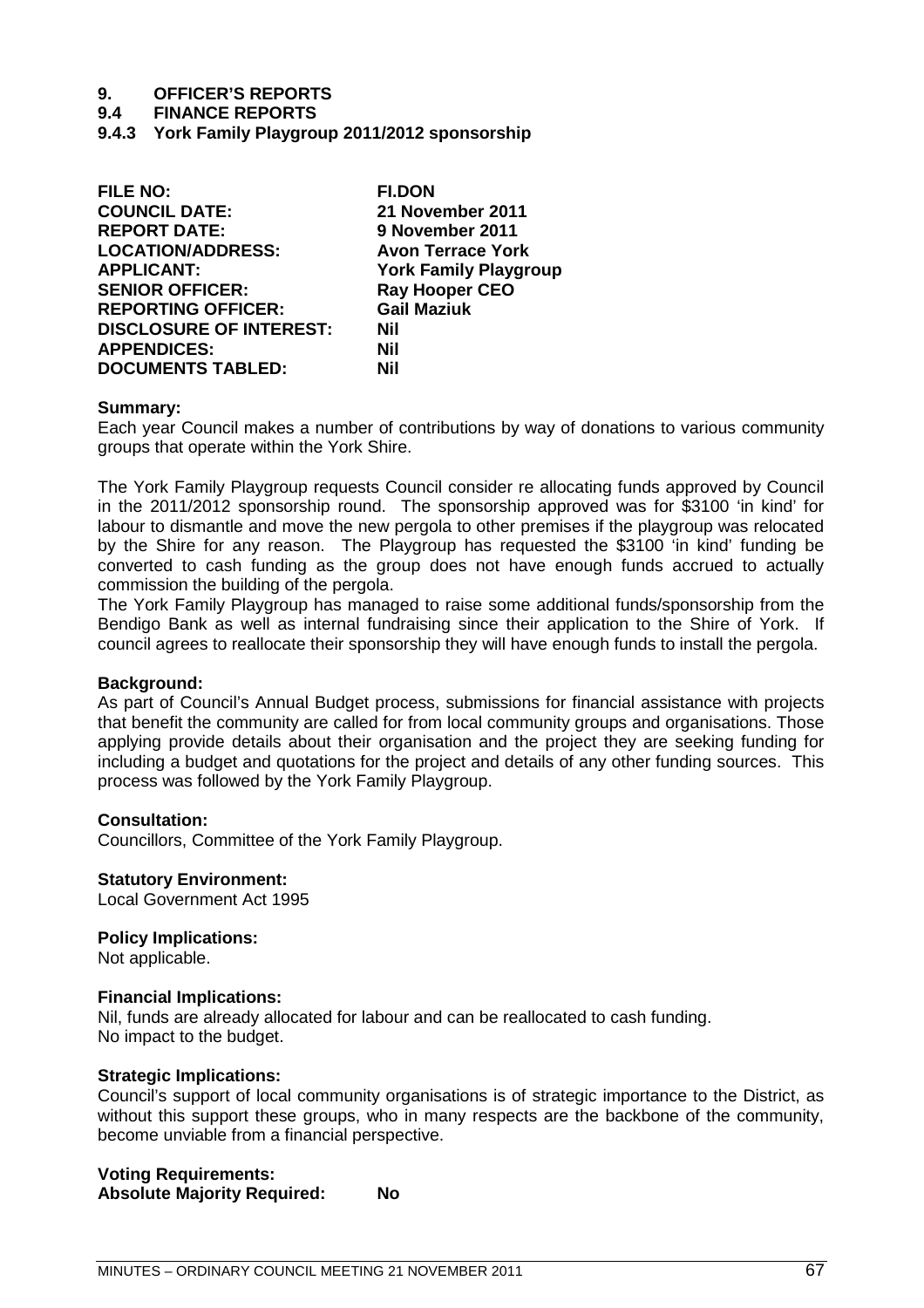#### **Site Inspection: Site Inspection Undertaken: Not applicable**

#### **Triple bottom Line Assessment: Economic Implications:**

Local community organisations are a vital component of the local economy, as in many cases they provide the lifestyle type activities that attract individuals, families and businesses to a community, improving the overall diversification and market size of the local economy.

### **Social Implications:**

Local community organisations provide the social framework of any community and without this type of financial support from the Council; many are not able to function effectively.

#### **Environmental Implications:**

Not applicable.

#### **Comment:**

The recommendation is put forward for Council's consideration

**RESOLUTION 121111**

**Moved: Cr Duperouzel Seconded: Cr Hooper** 

*"That Council:*

*Agree to the reallocation of the 2011/2012 funds offered as an 'in kind' sponsorship to the York Family Playgroup and convert the same \$ value to a cash sponsorship subject to all the terms and conditions of expenditure and acquittal as all sponsorship offers."*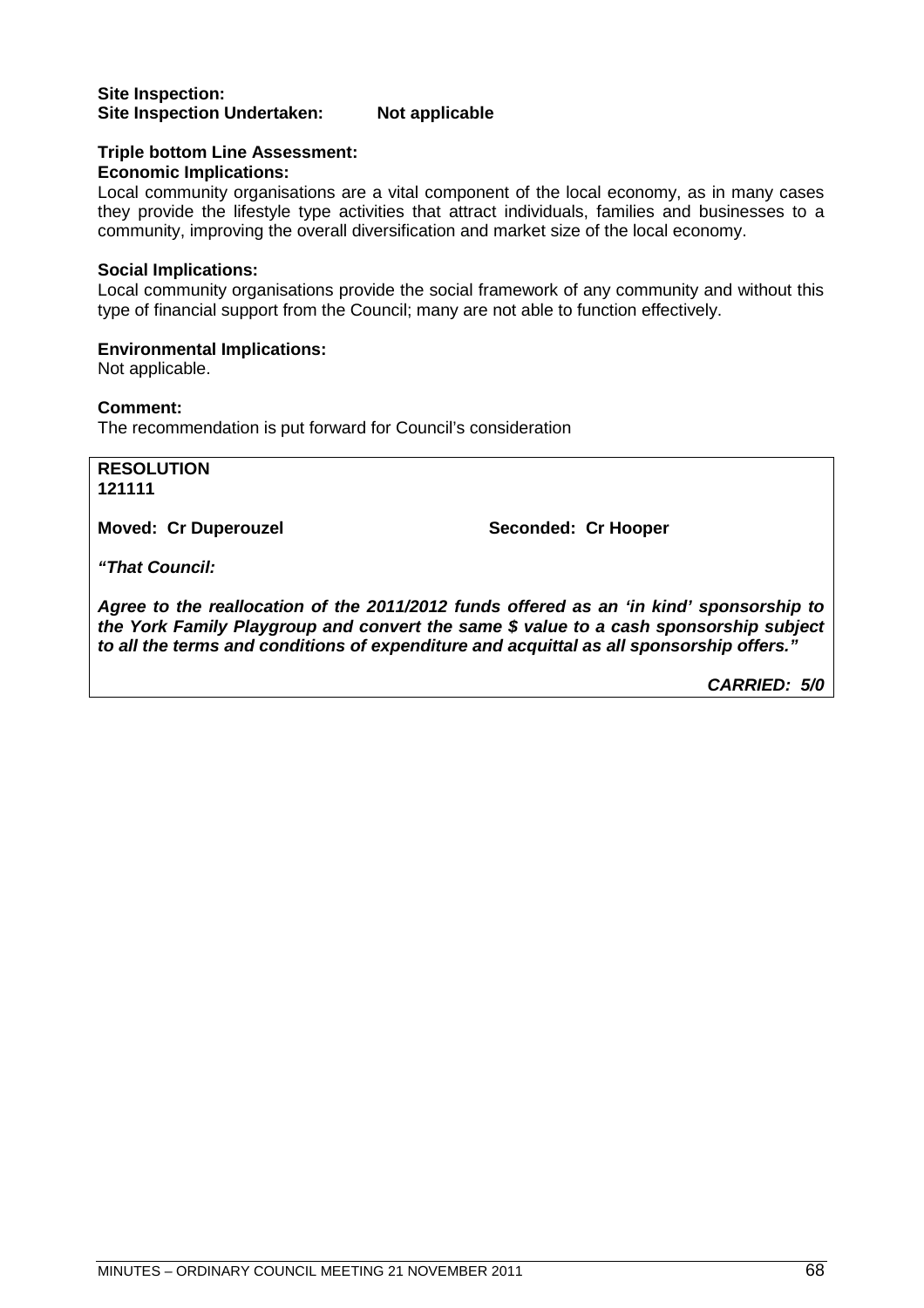#### **9.4 FINANCE REPORTS**

**9.4.4 Monthly Financial Reports – October 2011**

| <b>FILE NO:</b>                | FI.FRP                                         |
|--------------------------------|------------------------------------------------|
| <b>COUNCIL DATE:</b>           | 21 November 2011                               |
| <b>REPORT DATE:</b>            | 7 November 2011                                |
| <b>LOCATION/ADDRESS:</b>       | <b>Not Applicable</b>                          |
| <b>APPLICANT:</b>              | <b>Not Applicable</b>                          |
| <b>SENIOR OFFICER:</b>         | Ray Hooper, CEO                                |
| <b>REPORTING OFFICER:</b>      | <b>Tabitha Bateman, Administration Officer</b> |
| <b>DISCLOSURE OF INTEREST:</b> | Nil                                            |
| <b>APPENDICES:</b>             | Yes - Appendix A as detailed in Summary        |
| <b>DOCUMENTS TABLED:</b>       | Nil                                            |
|                                |                                                |

#### **Summary:**

The Financial Report for the period ending 31 October 2011 is hereby presented for the consideration of the Council.

Appendix A includes the following:

- Monthly Statements for the period ended 31 October 2011
- Bank Account Reconciliations
- Cheque drawings on the Municipal Account
- **EFT drawings on the Municipal Account**
- Cheque drawings on the Trust Account
- Payroll Direct Debits Summary
- Corporate Credit Card Summary
- Fuel Card Summary

#### **Consultation:**

Dominic Carbone

#### **Statutory Environment:**

Local Government Act 1995 (As Amended). Local Government (Financial Management) Regulations 1996 (As Amended).

#### **Policy Implications:**

Nil.

#### **Financial Implications:**

The following information provides balances for key financial areas for the Shire of York's financial position as at 31 October 2011;

| Sundry Creditors as per General Ledger                            | \$118,893.25   |
|-------------------------------------------------------------------|----------------|
| Sundry Debtors as per General Ledger                              | \$336,337.32   |
| Unpaid rates and services current year (paid in advance inc. ESL) | \$1,675,196.07 |
| Unpaid rates and services previous years (inc. ESL)               | \$476,971.04   |

### **Strategic Implications:**

Nil

**Voting Requirements: Absolute Majority Required: No**

| Site Inspection:                   |                |
|------------------------------------|----------------|
| <b>Site Inspection Undertaken:</b> | Not applicable |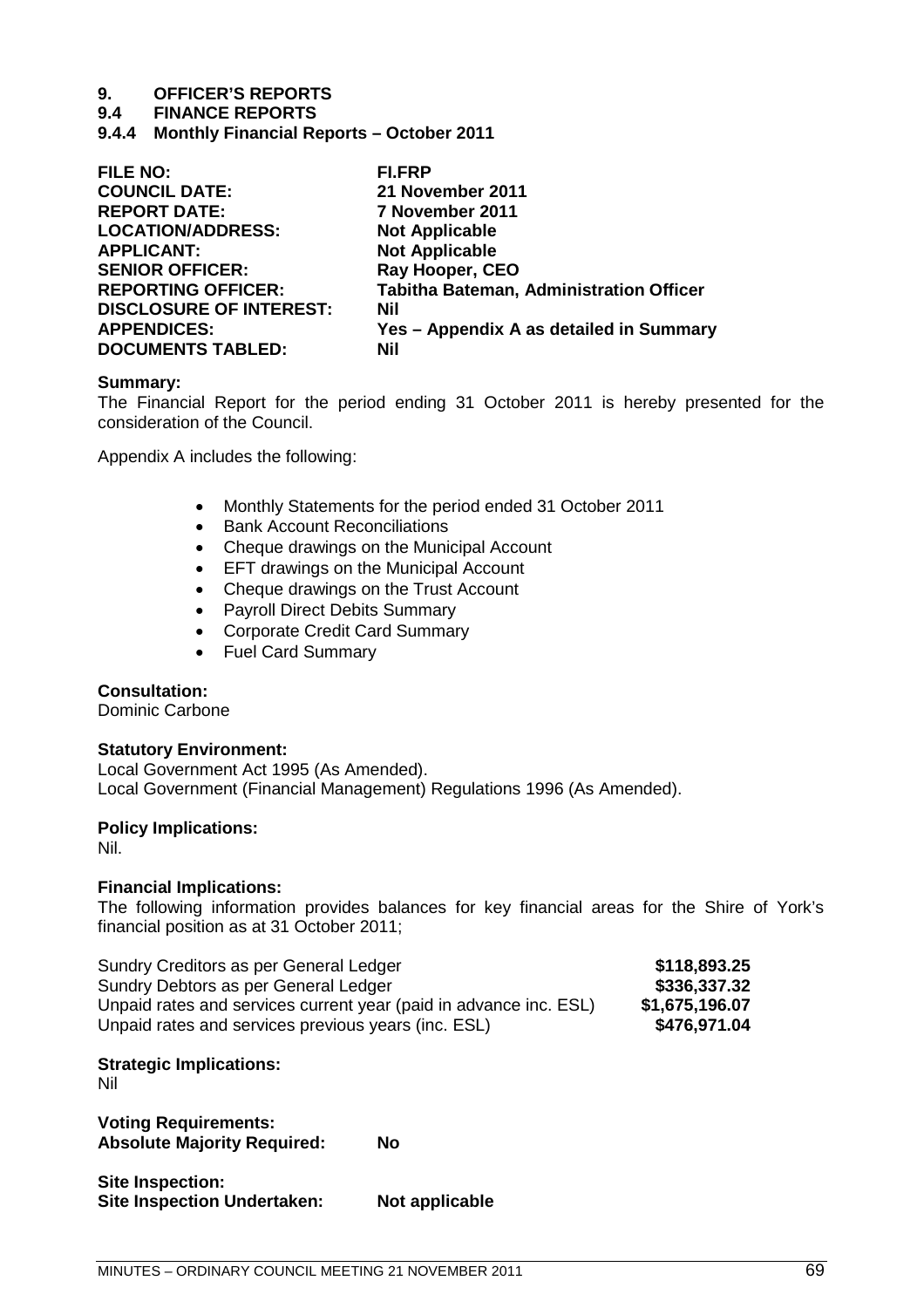#### **Triple bottom Line Assessment: Economic Implications:**

A zero balance or surplus end of year financial position will increase community confidence and cohesion and provide an opportunity for improved community benefits in future years.

#### **Social Implications:**

Not applicable.

### **Environmental Implications:**

Not applicable.

## **Comment:**

Not applicable

| <b>RESOLUTION</b><br>131111                                                                                                                                |                    |                  |
|------------------------------------------------------------------------------------------------------------------------------------------------------------|--------------------|------------------|
| <b>Moved: Cr Scott</b>                                                                                                                                     | Seconded: Cr Boyle |                  |
| "That Council:                                                                                                                                             |                    |                  |
| Receive the Monthly Financial Report for October and ratify payments drawn from the<br>Municipal and Trust accounts for the period ending 31 October 2011: |                    |                  |
|                                                                                                                                                            | <b>VOUCHER</b>     | <b>AMOUNT</b>    |
| <b>MUNICIPAL FUND</b>                                                                                                                                      |                    |                  |
| <b>Cheque Payments</b>                                                                                                                                     | 25699 - 29761      | 149,479.15       |
| <b>Electronic Funds Payments</b>                                                                                                                           | 8495 - 8638        | \$<br>570,849.99 |
| <b>Direct Debits Payroll</b>                                                                                                                               |                    | \$<br>137,688.56 |
| <b>Bank Fees</b>                                                                                                                                           |                    | \$<br>4,085.67   |
| <b>Corporate Cards</b>                                                                                                                                     |                    | 4,131.01         |
| <b>Shell Cards</b>                                                                                                                                         |                    | 189.09           |

*TOTAL \$ 858,161.45*

*Cheque Payments 3881 - 3893 \$ 3,248.15 Direct Debits Licensing \$ 96,325.20 TOTAL \$ 99,573.35*

*TOTAL DISBURSEMENTS \$ 957,734.80"*

## *Note to this item*

*TRUST FUND*

The Chief Executive Officer has delegated authority under Delegation DE1 (Council Meeting 21 September 2009) to make payments from the Municipal and Trust accounts.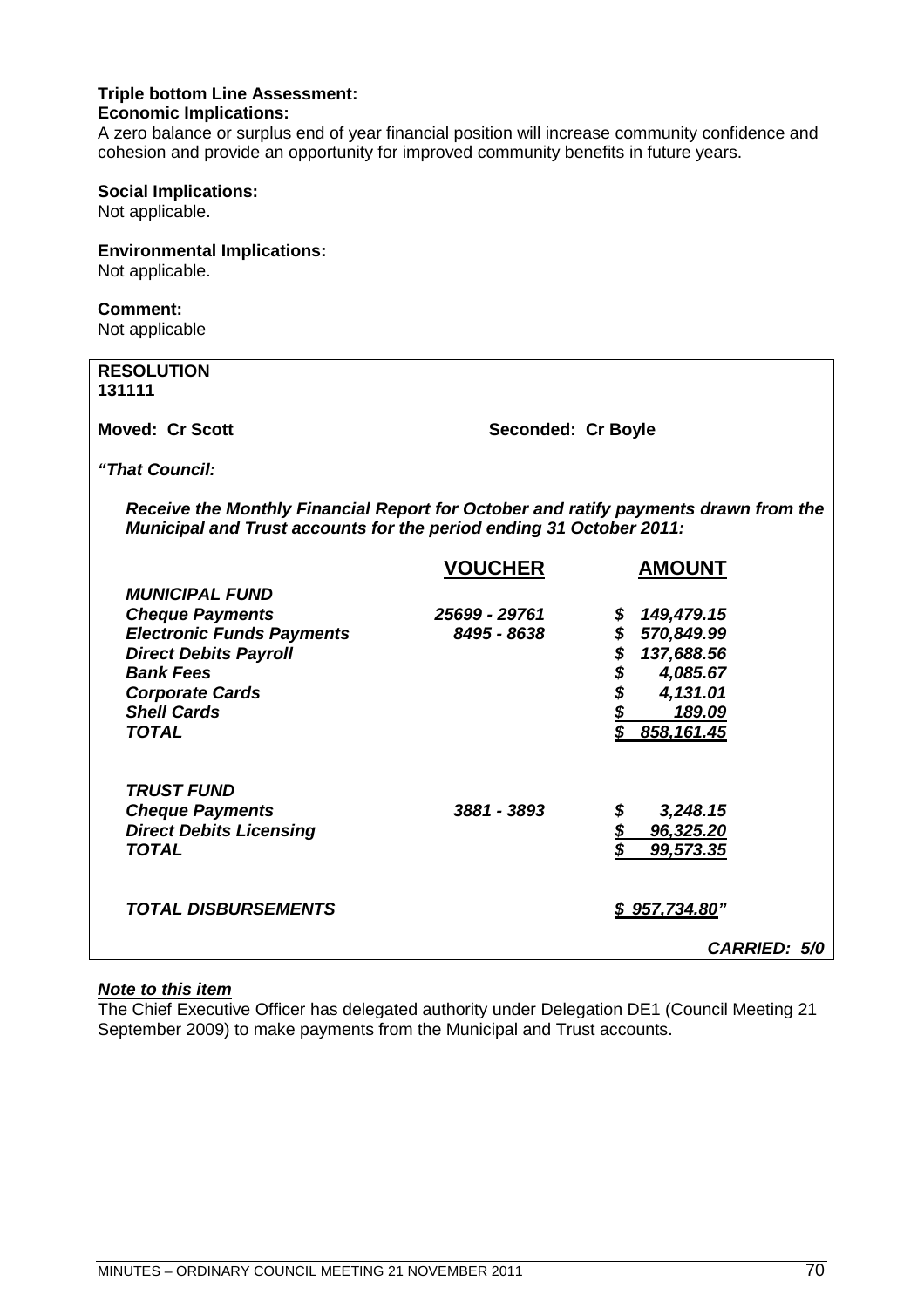## **Item 9.4.4 - Appendices**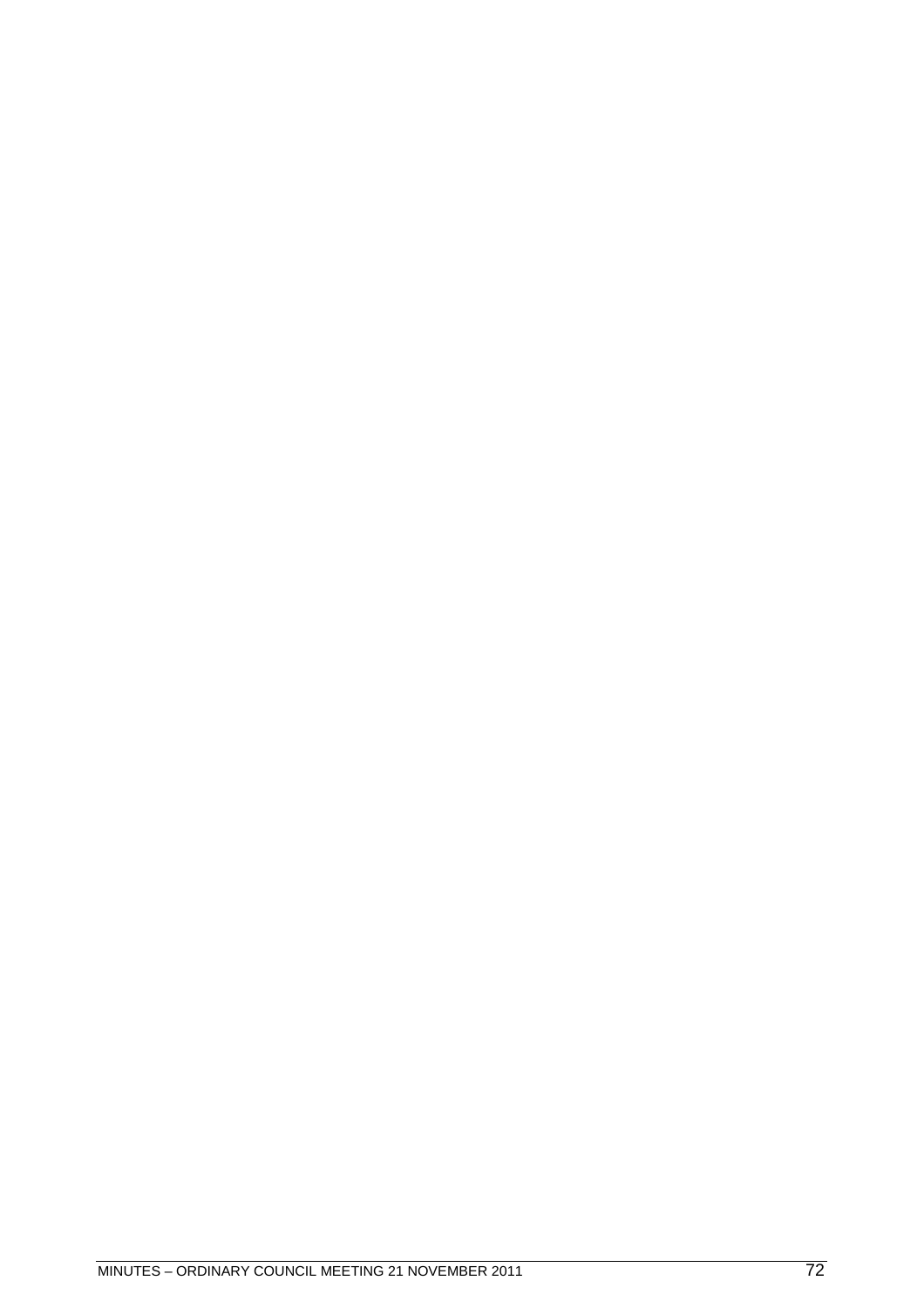# **9.5 Late Reports**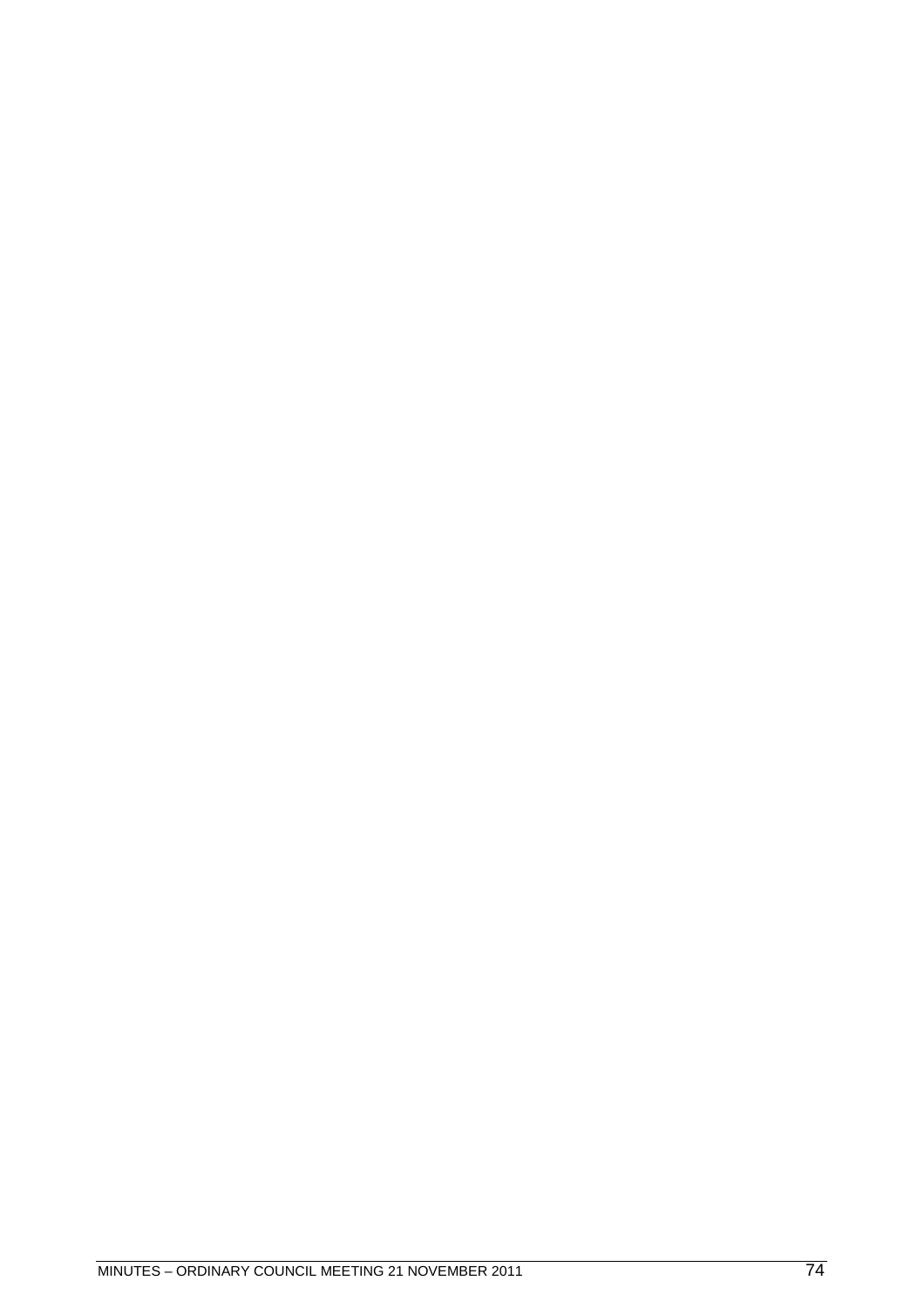## **9. OFFICER'S REPORTS**

**9.5 LATE REPORTS**

**9.5.1 York Adult Centre – Application to be Recognised as a Community Group**

| <b>FILE NO:</b>                | <b>CS.CEV.1</b>                            |  |
|--------------------------------|--------------------------------------------|--|
| <b>COUNCIL DATE:</b>           | 21 November 2011                           |  |
| <b>REPORT DATE:</b>            | 18 November 2011                           |  |
| <b>LOCATION/ADDRESS:</b>       | <b>York Public Hospital</b>                |  |
| <b>APPLICANT:</b>              | <b>Shelley Ashworth,</b>                   |  |
|                                | <b>Co-Ordinator, York Adult Day Centre</b> |  |
| <b>SENIOR OFFICER:</b>         | Ray Hooper, CEO                            |  |
| <b>REPORTING OFFICER:</b>      | <b>Judith Anderson</b>                     |  |
| <b>DISCLOSURE OF INTEREST:</b> | <b>Nil</b>                                 |  |
| <b>APPENDICES:</b>             | <b>Nil</b>                                 |  |
| <b>DOCUMENTS TABLED:</b>       | Nil                                        |  |

## **Summary:**

It is a requirement that York Adult Centre makes application to Council to be recognised as a Community Group in order to qualify to have fees and charges waived when conducting not for profit fund raising activities in public places and thoroughfares.

## **Background:**

On 12 September 2011 Council received an application from Shelley Ashworth seeking Council recognition of York Adult Centre as a community group for the purpose of having Council fees and charges waived when conducting not for profit fund raising activities in public places and thoroughfares.

## **Consultation:**

Nil

## **Statutory Environment:**

Shire of York, Local Law – Trading in Thoroughfares and Public Places.

## **Policy Implications:**

Nil

## **Financial Implications:**

Council's fees waived.

## **Strategic Implications:**

This will encourage community groups to undertake fund raising activities in public places and thoroughfares.

**Voting Requirements: Absolute Majority Required: No**

**Site Inspection: Site Inspection Undertaken: Not applicable**

## **Triple bottom Line Assessment:**

## **Economic Implications:**

Certificate of Incorporation and Public Liability Insurance of \$10,000,000 is still required for Community groups to qualify as being recognised as a York Community Group.

## **Social Implications:**

It is of benefit to enhance relationships between Council and Community Groups by waiving fees and charges for fundraising purposes of community benefit.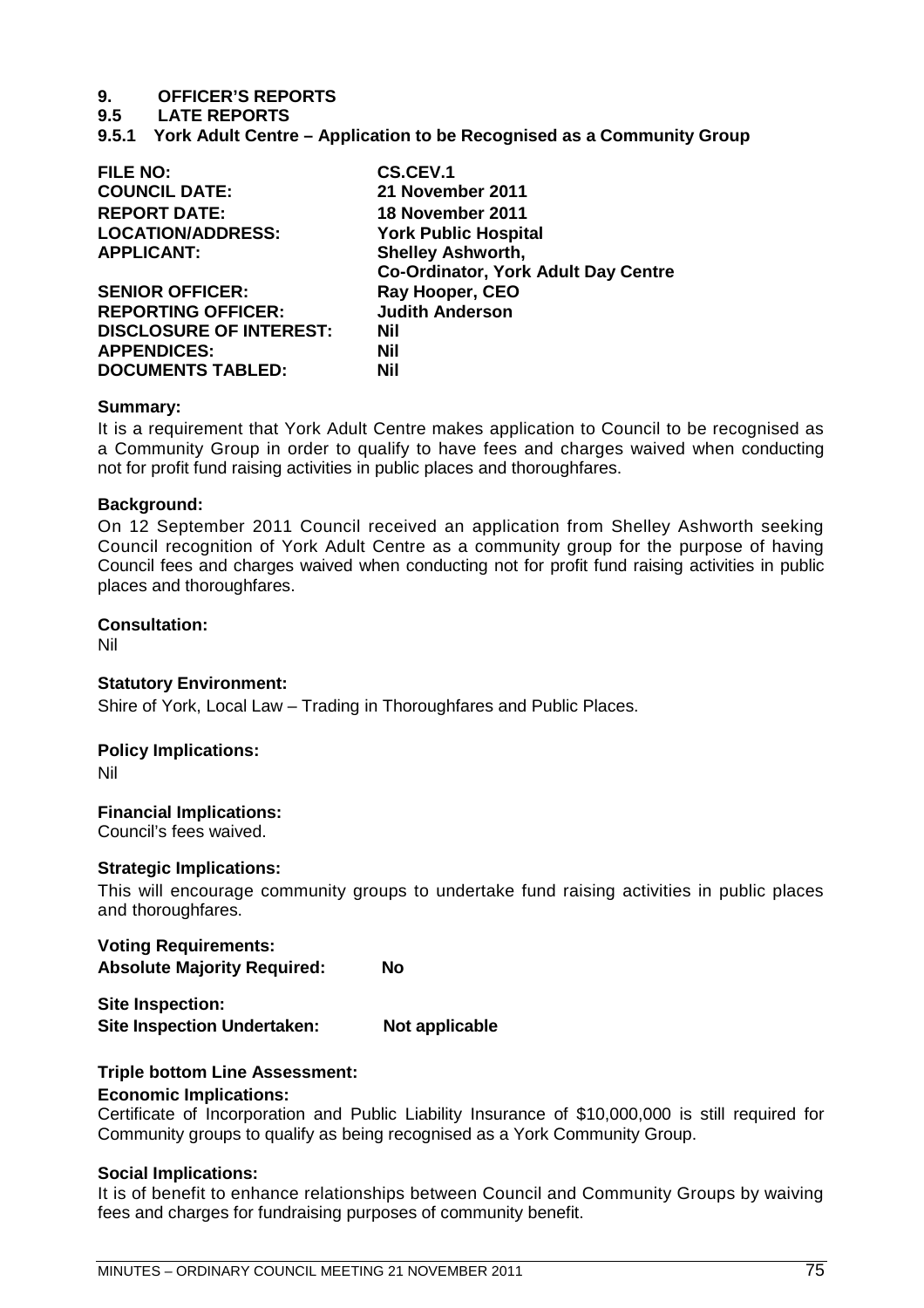## **Environmental Implications:**

Nil

## **Comment:**

The York Adult Day Centre is a facility for the frail aged and younger disabled people within our community and is part of the York Health Service MPS.

The York Adult Day Centre receives limited funding and the Centre carries out fundraising activities once a year.

Current copies of Certificates of Incorporation and Public Liability Insurance of \$10,000,000 have been provided.

**RESOLUTION 141111**

**Moved: Cr Hooper Seconded: Cr Smythe** 

*"That Council:*

*Recognise York Adult Day Centre as a Community Group for the purpose of waiving fees and charges related to trading in public places and thoroughfares for fundraising activities."*

*CARRIED: 5/0*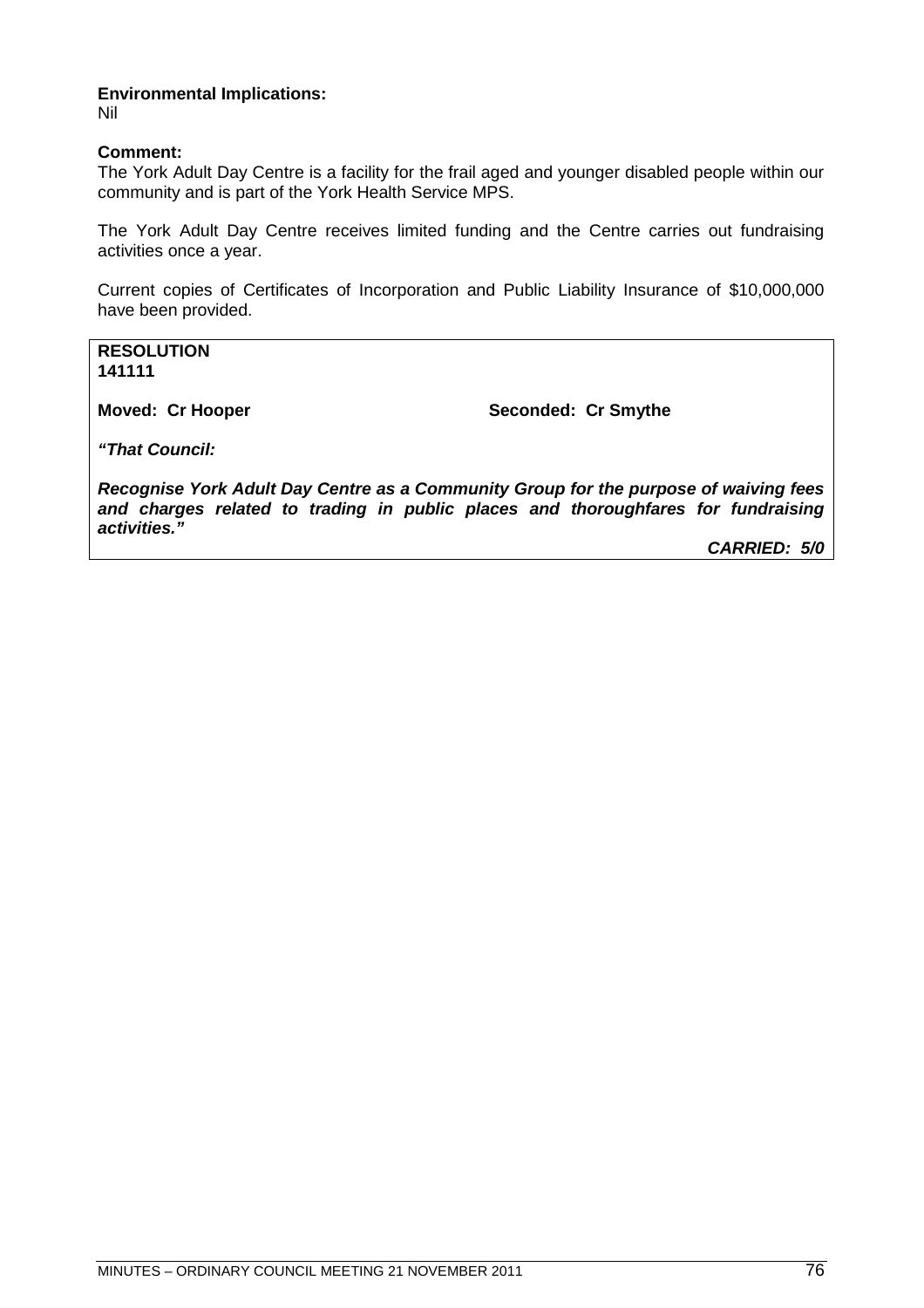# **9.6 Confidential Reports**

**RESOLUTION 151111**

Moved: Cr Hooper Seconded: Cr Scott

*"That Council:*

*Go 'Into Committee' to consider the Confidential Reports at 4.07pm."*

*CARRIED: 5/0*

## **9.6.1 Drainage Lot 51 Panmure Road**

**RESOLUTION 161111**

**Moved: Cr Hooper Seconded: Cr Scott** 

*"That Council:*

*Offer to acquire an area of land of 135.29m x 4m on the southern boundary of Lot 51 Panmure Road, York for drainage purposes at a maximum cost of \$25,000 inclusive of land value, fencing, survey, issue of title and other matters associated with the acquisition and the matter being approved and finalised at the State Administrative Tribunal Hearing on the 24th November, 2011."*

*CARRIED: 5/0*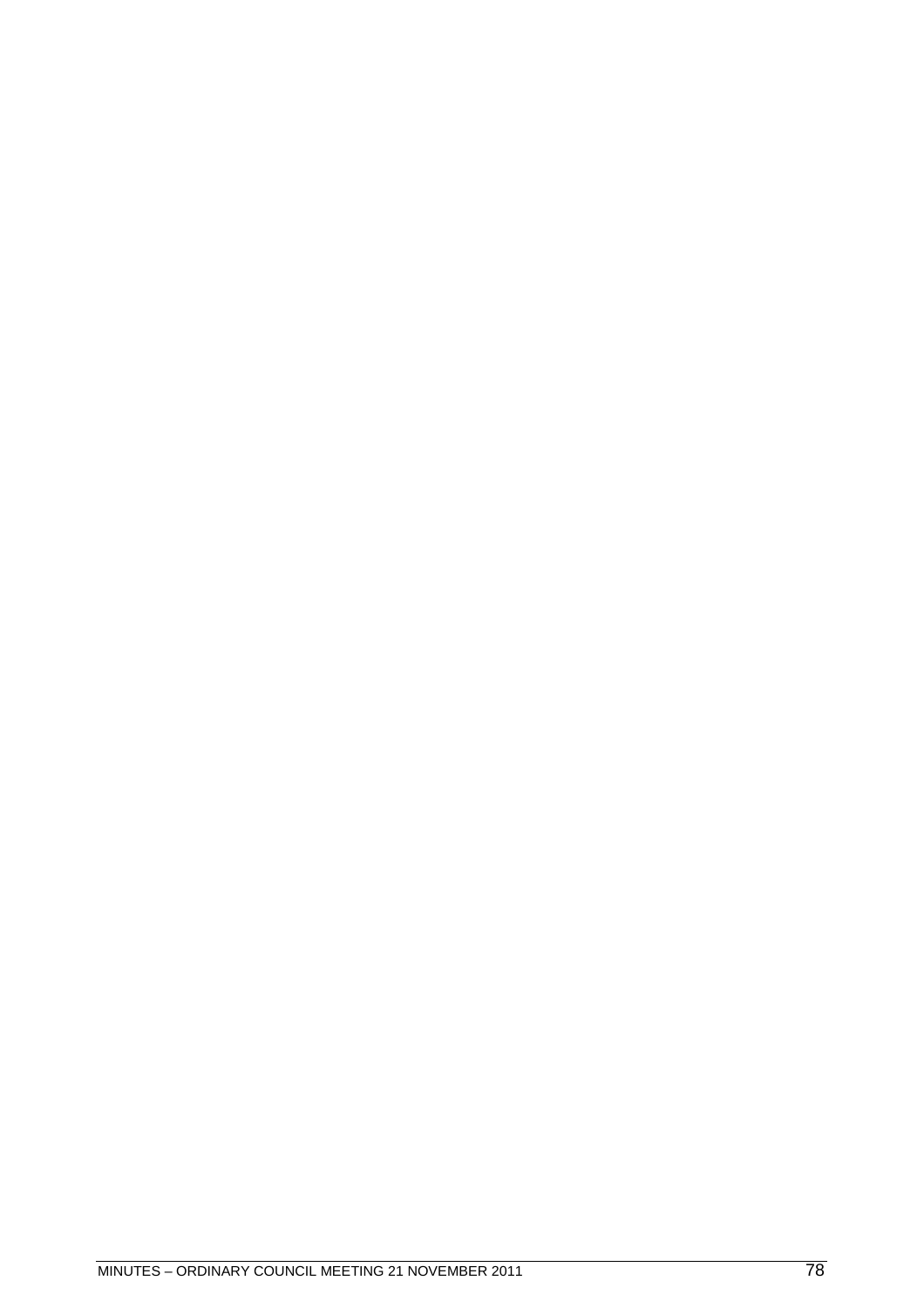## **RESOLUTION 171111**

## Moved: Cr Scott Seconded: Cr Boyle

*"That Council:*

- *1. Authorise formal investigation of the purchase opportunities to acquire the Old York School (Land and Buildings) to a maximum cost of \$800,000 for the purchase component and to make an offer up to this value after due diligence has been completed.*
- *2. Authorise a revised business plan to be prepared to meet any legislated requirements if an offer is to be lodged.*
- *3. Authorise applications to be lodged for grants from various bodies to fully or part fund any offer to purchase.*

*Advise Note:*

*(a) Subject to items 1, 2 & 3 all efforts should be made for any payments by the Shire of York to come into effect on or after 1st July, 2012."*

## **AMENDMENT**

**Moved: Cr Hooper Seconded: Cr Scott** 

**That Council Amend the Officer Recommendation to read:**

*"That Council:*

- *1. Authorise formal investigation of the purchase opportunities to acquire the Old York School (Land and Buildings) to a maximum cost of \$800,000 for the purchase component and to make an offer up to this value after due diligence has been completed.*
- *2. Authorise a revised business plan to be prepared to meet any legislated requirements if an offer is to be lodged.*
- *3. Authorise applications to be lodged for grants from various bodies to fully or part fund any offer to purchase.*

*Advise Note:*

- *(a) Subject to items 1, 2 & 3 all efforts should be made for any payments by the Shire of York to come into effect on or after 1st July, 2012.*
- *(b) Any offer made by the Shire of York must be accepted within a 28 day period or the offer will be withdrawn."*

*CARRIED: 5/0*

## **RESOLUTION 181111**

**The amendment became the motion.**

**CARRIED: 5/0**

*The Officer Recommendation was amended to include Advice Note (b).*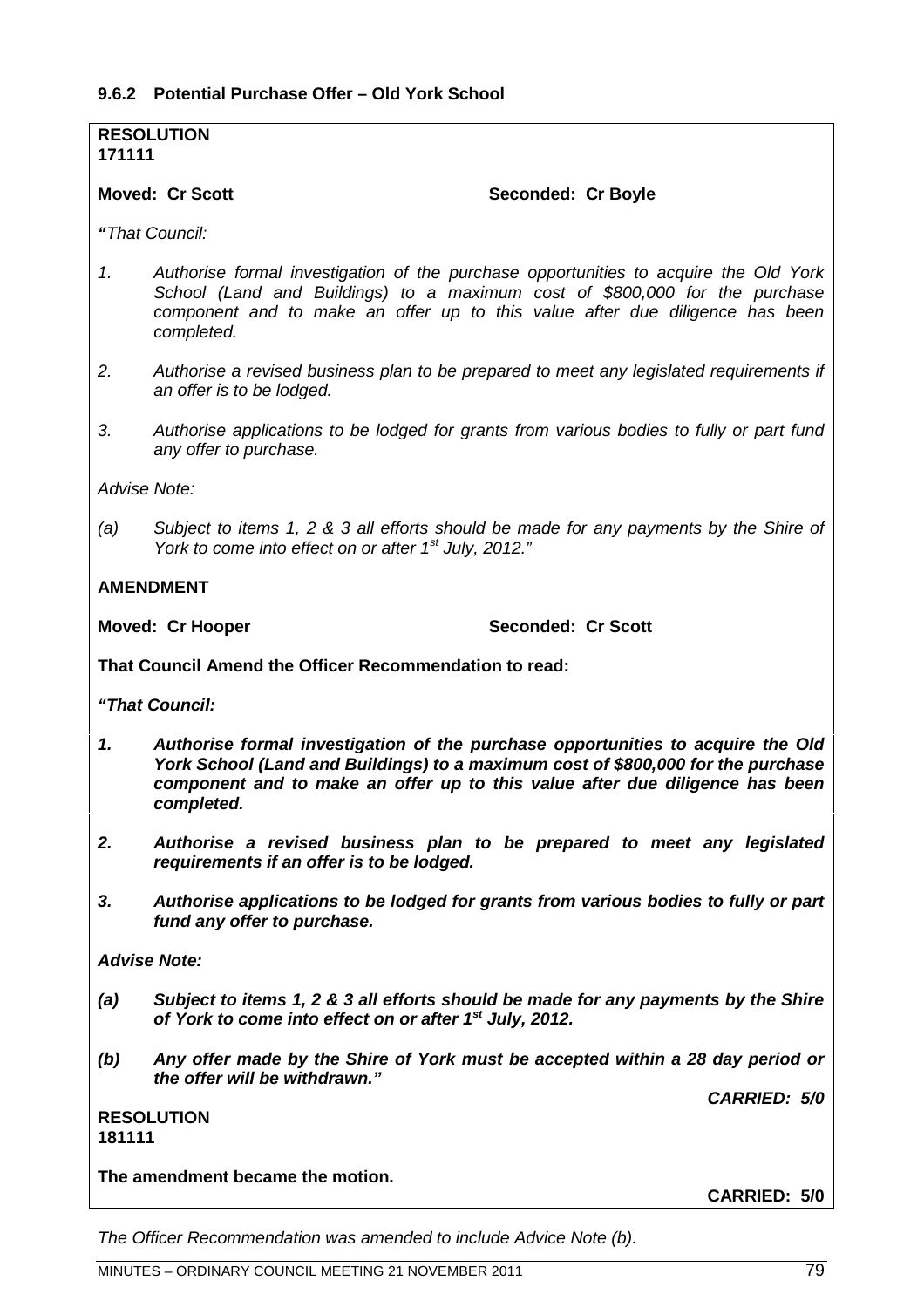| <b>RESOLUTION</b><br>191111        |                     |                     |
|------------------------------------|---------------------|---------------------|
| <b>Moved: Cr Hooper</b>            | Seconded: Cr Smythe |                     |
| "That Council:                     |                     |                     |
| Come 'Out of Committee" at 4.33pm. |                     |                     |
|                                    |                     | <b>CARRIED: 5/0</b> |
|                                    |                     |                     |